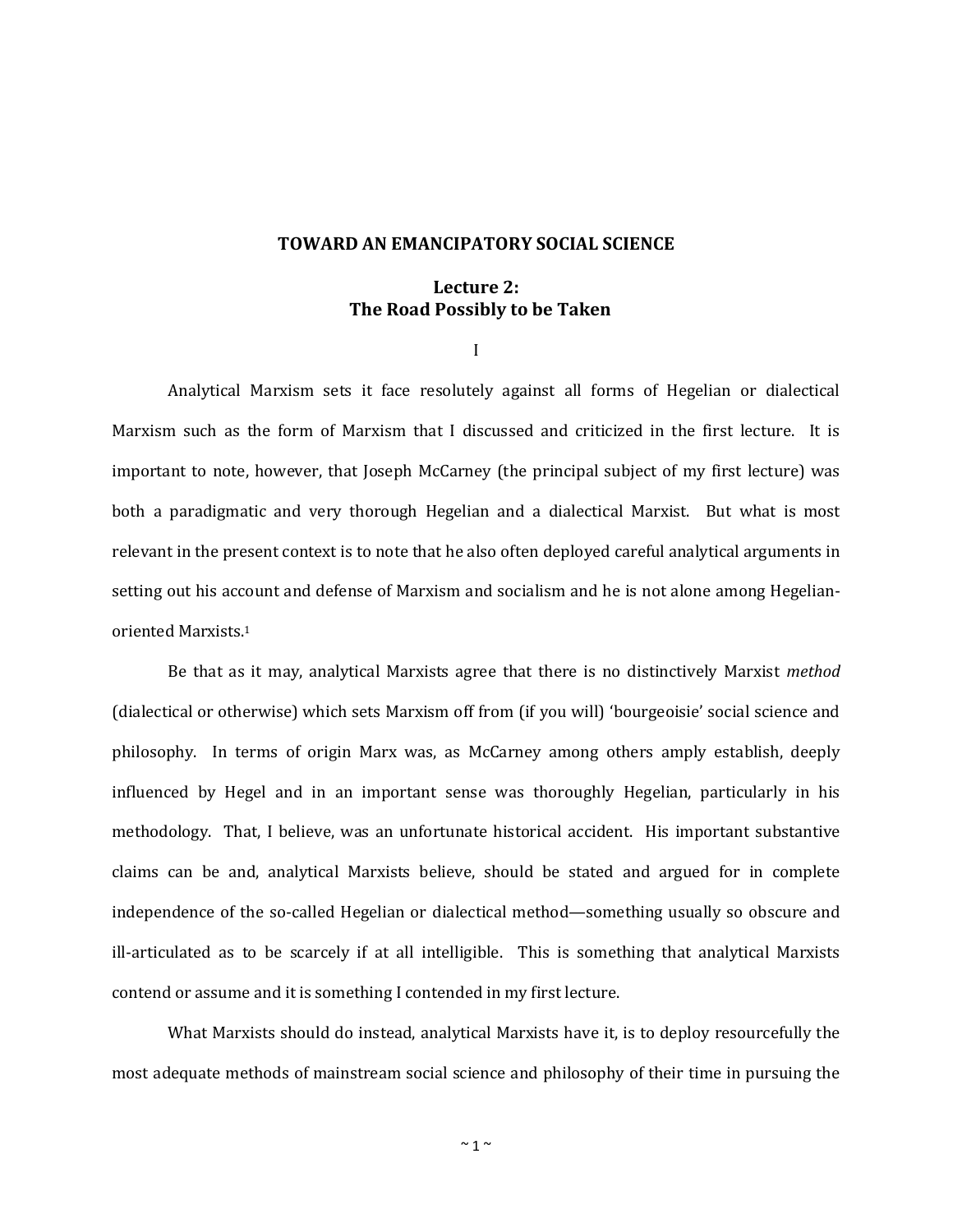substantive issues that Marx and Engels have set out. This does not at all mean that we should, let alone must, hold Marx in reverence. To do so is incompatible with having 'a scientific attitude' and, I would claim as well, with being through and through reasonable. But that is not at all incompatible with thinking someone's ideas are deeply important and deserve careful consideration and reconsideration. That is exactly what analytical Marxists feel about Marx, but not, unless they are dogmatists, exclusively about Marx. I, for example, feel that way about Dewey, Davidson, Wittgenstein, Rawls, Rorty, and Gramsci as well. (I do not mean to suggest that they are all of equal importance.)

Mainstream methodologies in science and philosophy that analytical Marxists deploy and claim that all Marxists and scientific socialists should deploy are (1) in philosophy logical, conceptual and linguistic analysis such as logical positivist and post-positivist analytical philosophers deploy; (2) in economics, the technique of analysis Adam Smith and David Ricardo deployed and that have been given mathematical formulation by Leon Walras and Alfred Marshall; and (3) in political science and the social sciences more broadly, what is now called 'decision theory', 'game theory' or more broadly 'rational choice theory'. The four founders of analytical Marxism—G. A. Cohen (a philosopher), John Roemer (an economist), Jon Elster (a political scientist), and Erik Olin Wright (a sociologist)—are comfortable with all three of these methodologies and upon occasion, where they are most relevant, employ methodologies across this range, though typically Cohen emphasizes the first, Roemer the second, and Elster and Wright the third. As G. A. Cohen writes, these techniques "are commonly styled 'analytical' in a broad sense because their use requires and facilitates precision of statement on the one hand and rigour of argument on the other" (Cohen 2000, xiii).

The above is being analytical in what Cohen calls a *broad* sense. But analytical Marxism is as well analytical in what Cohen calls a narrower sense. This is in its *disposition* to explain molar phenomena—be they entities or processes—by reference to their micro-constituents and micro-

 $~\sim$  2  $~\sim$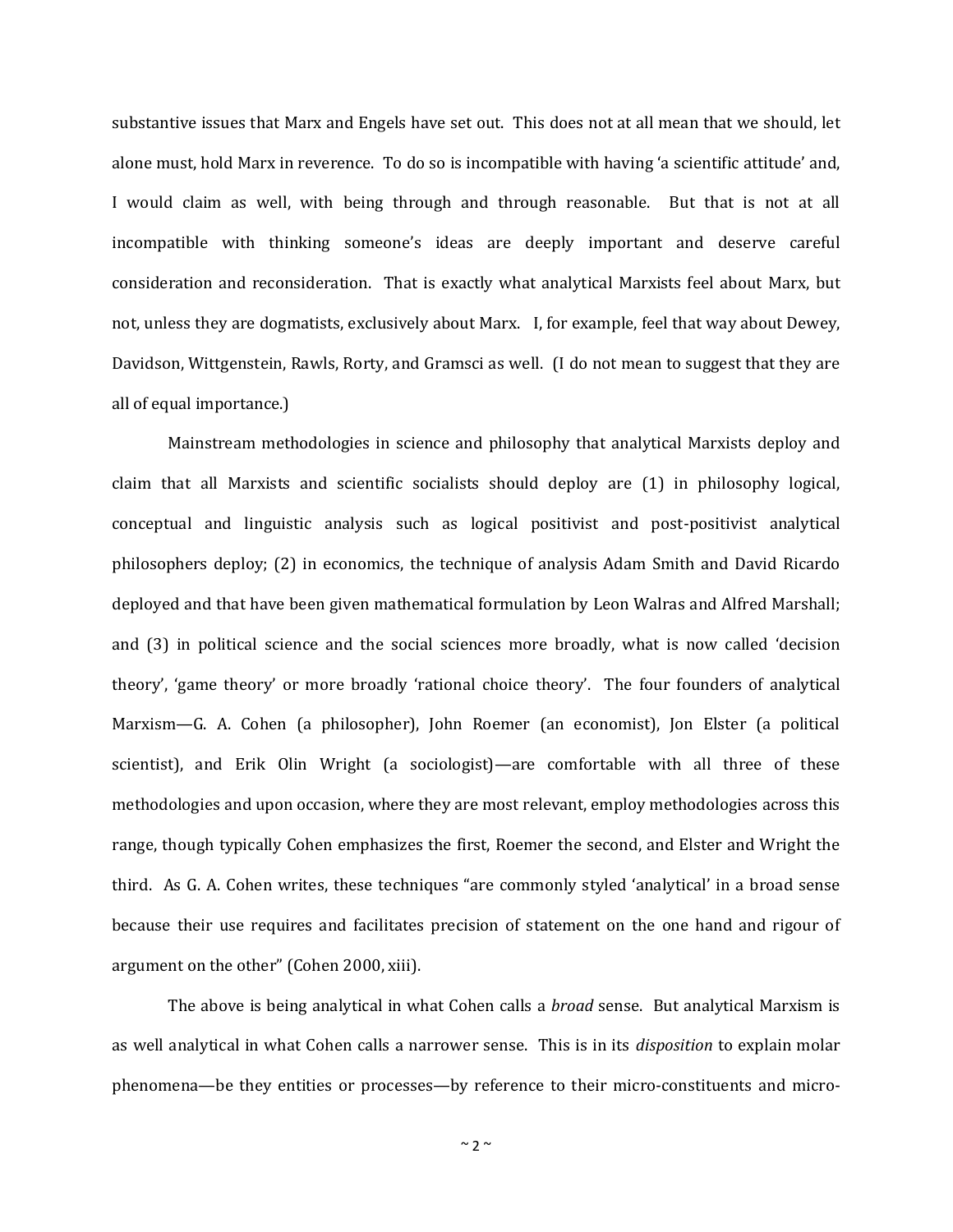mechanisms. Such a movement to a more atomic level is more integral to the economic techniques utilized by Roemer and the techniques of game theory utilized by Elster for political science, than to "the more purely and more generally philosophical techniques associated with Cohen" (Cohen 2000, xxiii). Similar things obtain for much, but not all, of the sociological analysis used by Wright. However, there is an affinity all along the line in analytical Marxism in there being a commitment to gaining a more fine-grained analysis than many other theorists seek.

Such a penchant was not true of pre-analytical Marxists (e.g., the classical Marxists) or of many non-Marxists as well (e.g., Durkheim, Michels, and Parsons). Some theorists even believe such fine-grained theory or analysis is not feasible or (even if feasible) desirable. Against such holistic thinking Cohen remarks, "insofar as analytical Marxists are analytical in the narrow sense they reject the point of view in which social formations and classes are depicted as entities obeying laws of behavior that are not a function of their constituent individuals" (Cohen 2000, xxiii). Cohen goes on to say:

> Now the commitment of analytical Marxists to the constitutive techniques of analytical Marxism is absolute: our belief in the power of analysis, both in its broad and in its narrow sense, is unrevisable. And our commitment to Marxist theses (as opposed to our commitment to socialist values) is not absolute in the way that the commitment to analytical technique is. The commitment to the techniques, so we should claim, reflects nothing less than a commitment to reason itself. It is a refusal to relax the demand for clear statement and rigorous argument. We believe that it is irrational obscurantism to resist analytical reasoning, to resist analysis in the broad sense in the name of dialectic, and to resist analysis in the narrow sense in the name of anti-individualist holism. It is not, of course, irrational obscurantism to reject particular conclusions that are presented as results of analytical reasoning, for ordinary error and extraordinary ideological distortion commonly disfigure such (supposed) results. But to argue that there is something hopelessly undialectical or individualist about analytical techniques themselves represents, we believe, an unwillingness to accept the rule of reason (Cohen 2000, xxiv).

It is, for me at least, tempting to accept what Cohen says as just plainly and unequivocally true and to believe that to deny it or even question it is an irrational abrogation of "a commitment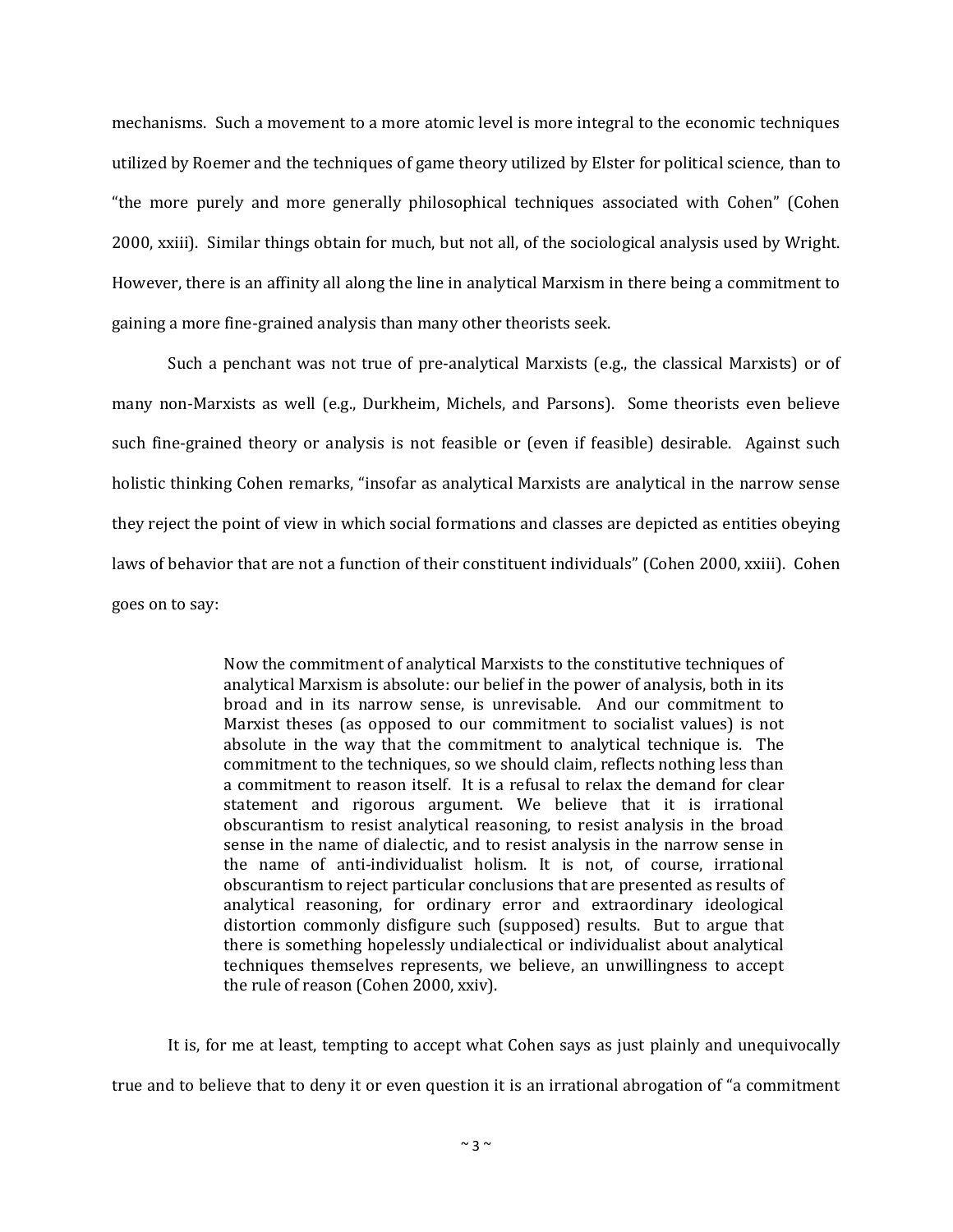to reason"—"an unwillingness to accept the rule of reason". But initially beguiling for me as that thought is, it is mistaken to put things this way or to have such beliefs. We should be *fallibilists all the way down*. That is in the very experimental spirit of scientific inquiry. The classical pragmatists (particularly Peirce and Dewey), the neo-pragmatists (Putnam, Rorty, Brandon, and Stout), such paradigmatic analytic philosophers as Sellars, Quine, and Davidson, as well as such renegades as Kuhn, Feyerabend, and Toulmin and, above all, that *über* renegade Wittgenstein (who is also a founder of analytic philosophy) have enculturated us into this fallibilism and a suspicion of talk of 'the rule of reason'. (Remember Peirce here on the fixation of belief.) Cohen writes, perhaps to be a bit unfair to him, as if analytic philosophy had culminated with philosophy done in the spirit of Austin and Ryle.

Cohen claims that the commitment to analytical techniques—the commitment to analysis both in its broad and narrow senses—is a commitment to reason. It is, that is, just to accept the rule of reason itself. Not to make such an acceptance or such a commitment is, Cohen claims, irrational and obscurantist. It is irrational to relax the demand for clear statement and rigorous argument. Cohen remarks, "We [analytical Marxists] believe that it is irrational obscurantism to resist analysis in the broad sense in the name of dialectics and to resist analysis in the narrow sense in the name of anti-individualist holism" (Cohen 2000, xxiv). But what exactly, or even inexactly, is this *commitment to reason* or to the *rule of reason* that tells us that this is what we must do? The 'rule of reason' has been understood very differently by hosts of intellectuals (including philosophers and scientists) at different times and places and, as it is paradigmatically by us now, even in the same places and times. Even such a careful thinker as Peirce thought it to be an empty appeal. I would ask Cohen, or a Cohenite, to flesh out clearly and to clearly specify what he means by the 'rule of reason' or 'commitment to reason'. These phrases do not wear their meanings on their sleeves. I have little doubt that Cohen could do so. But I very much doubt whether he could spell them out in such a way that it would be seen to be unreasonable to question these spellings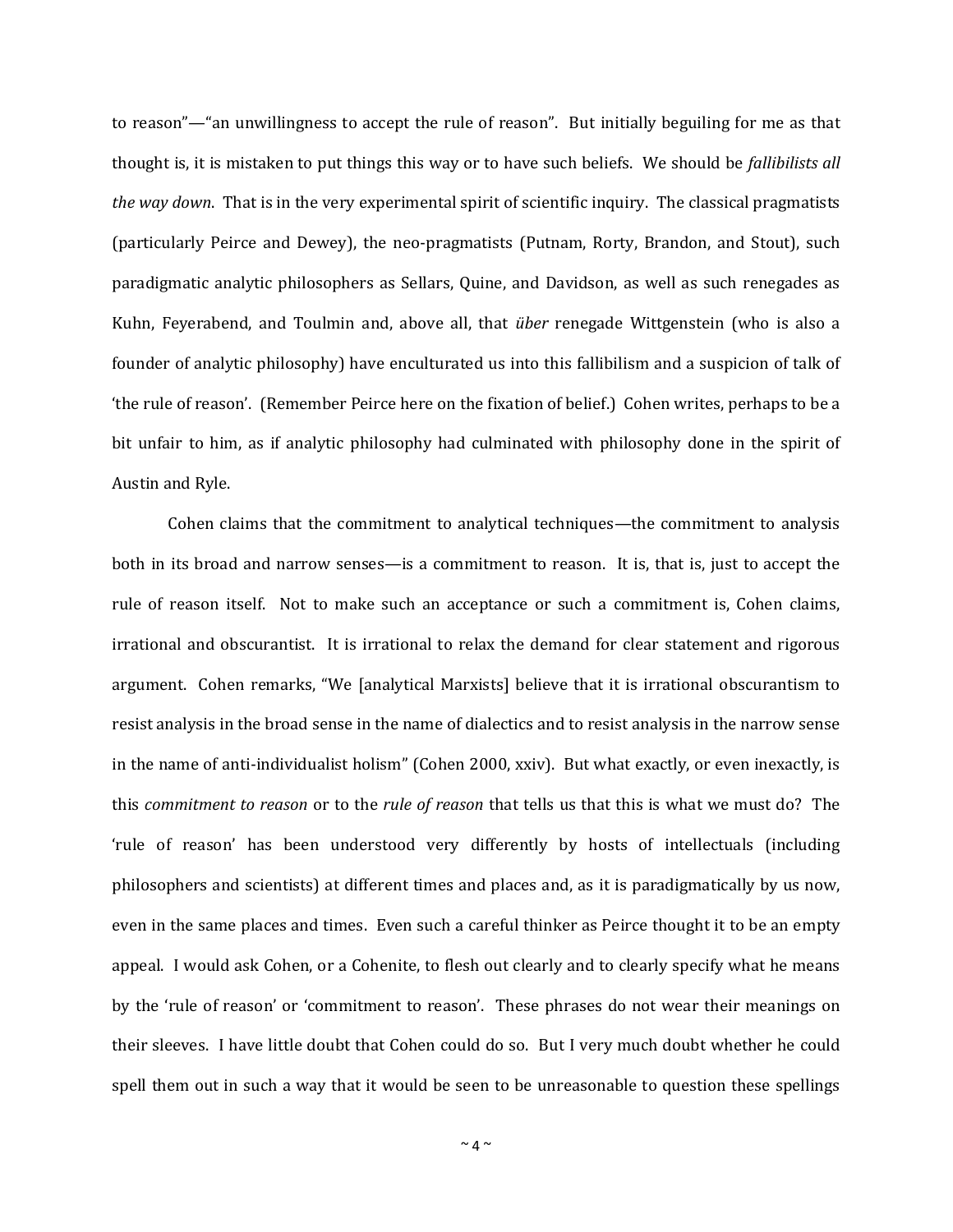out—i.e., such that we would get something substantive that all people must accept on pain of being unreasonable or irrational. If that is so and Cohen sticks to his guns, he is insisting on it without argument or grounds and in that way without reason. He is being what he calls a dogmatist. It is, for example, very unlikely that he would gain acceptance of his beliefs about unrevisability from all, or even most, people, excluding from considering those who are locked up in mental institutions and the like (Callinicos 2006).<sup>2</sup> He would not even get acceptance from all intellectuals or all philosophers and scientists. He would not even get it from all analytic philosophers. Imagine Reichenbach, Feyerabend, Davidson, and van Frassen agreeing about 'the rule of reason' or a 'commitment to reason'. (Perhaps he would discount Feyerabend as an analytic philosopher? But then just take the others.) We can wave those phrases, e.g., 'rule of reason', as banners to rally the faithful or as slogans to excoriate heretics. But there would not be widespread agreement about what constitutes or can constitute precision of argument or exactitude of characterization beyond something rather formal and empty. Talk of 'the rule of reason' is not as bad as talk of 'the Absolute' or 'God' but it is pretty obscure. It is not the way, as Peirce stressed, to be fixing belief (Peirce 1991, 109-23). Cohen has forgotten the lessons of fallibilism and has set himself here on a quest for certainty that hardly fits with a scientific way of thinking that he and his fellow analytic Marxists (among whom I would like to include myself) exemplify. They (including Cohen himself), eschewing unrevisability and absoluteness, have repeatedly modified and altered their positions and sometimes have even abandoned them. Moreover, we should not in any case be claiming certainty and unrevisability. But we can and should be wary of talk of 'the rule of reason' without going post-modernist.

Don't misunderstand me. I am not inveighing against clear statement, rigorous argument, and careful deliberation. That would be absurd and indeed irrational. But I am sceptical about its being context-free (including historical context-free). In struggling for such attainments, for some reasoning to be practice-independent, we are asking for the moon (Toulmin 2001; Geuss 2008),

 $~\sim$  5  $~\sim$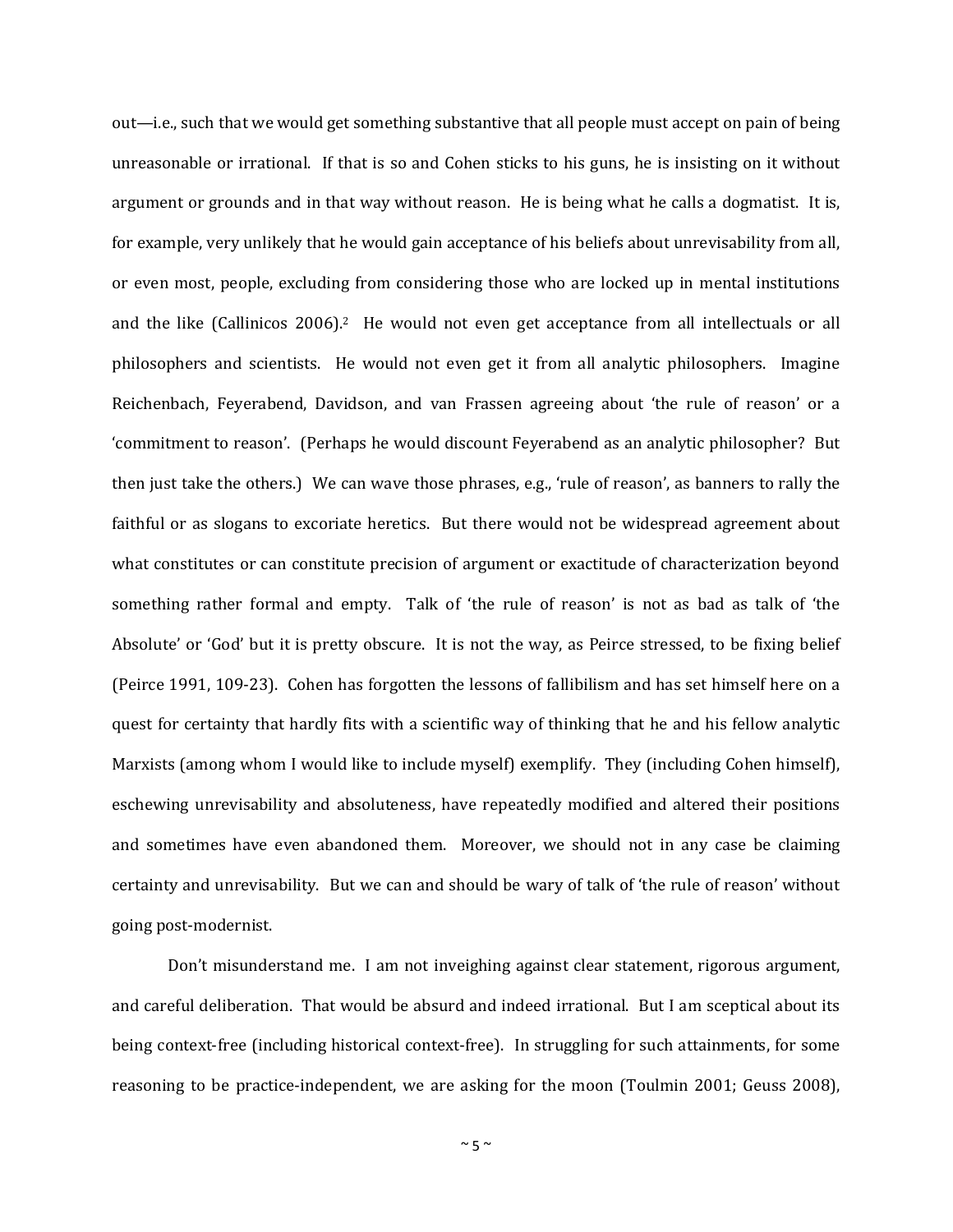Cohen himself showed this contextual awareness when he charged that "Elster's rejection of functional explanation in historical materialism reflected a too insistent analytical stance, in the narrow sense of 'analytical'" (Cohen 2000, xxiii). There he showed just such a sensitivity, but he abandons it with his talk of 'the rule of reason' and unrevisability.

I frequently say to myself, sometimes thinking of Wittgenstein, that what can be said can be said clearly and the rest must be passed over in silence. I (perhaps strangely) am not sure of the truth of that claim and I am puzzled concerning its logical status. On one reading it has a tautological ring and a paradoxical one at that. However, I would like to take it more prosaically as saying that for the purposes of science, philosophy or everyday deliberation our aim should be to state things as clearly as we can and to set aside and pass over in silence allegedly cognitive informational claims that resist such effort. But I certainly would not say that of poetry which has different aims. But philosophy, even Heideggerian philosophy or bad philosophy, is not *pace* Carnap poetry: not even bad poetry. My difficulty with Heidegger, Hegel, Adorno, Derrida, and Althusser as well, as I pointed out in my first lecture, is that they don't even try to say things clearly. And yet they try to do philosophy.

If they would argue in response, clearly or even reasonably clearly (something that admits of degrees), that there are certain important things they are trying to say that cannot (no matter how hard one tries) be said clearly that can still somehow be understood, though not with clarity, then we should, though cautiously, take interest in those things. But unfortunately here I believe we perhaps are stuck. These philosophers disdain that but some of their commentators rise to that challenge. If some of them succeeded in saying with reasonable clarity that there are these things important things—that cannot be said clearly, then we might be home and clear. But *what* is this that cannot be said with some reasonable clarity? If one of the commentators says it with reasonable clarity then they by that very act are unsaying what they are saying. If they do not, then they (as it seems even good commentators of Hegel or Adorno do) just leave us with obscure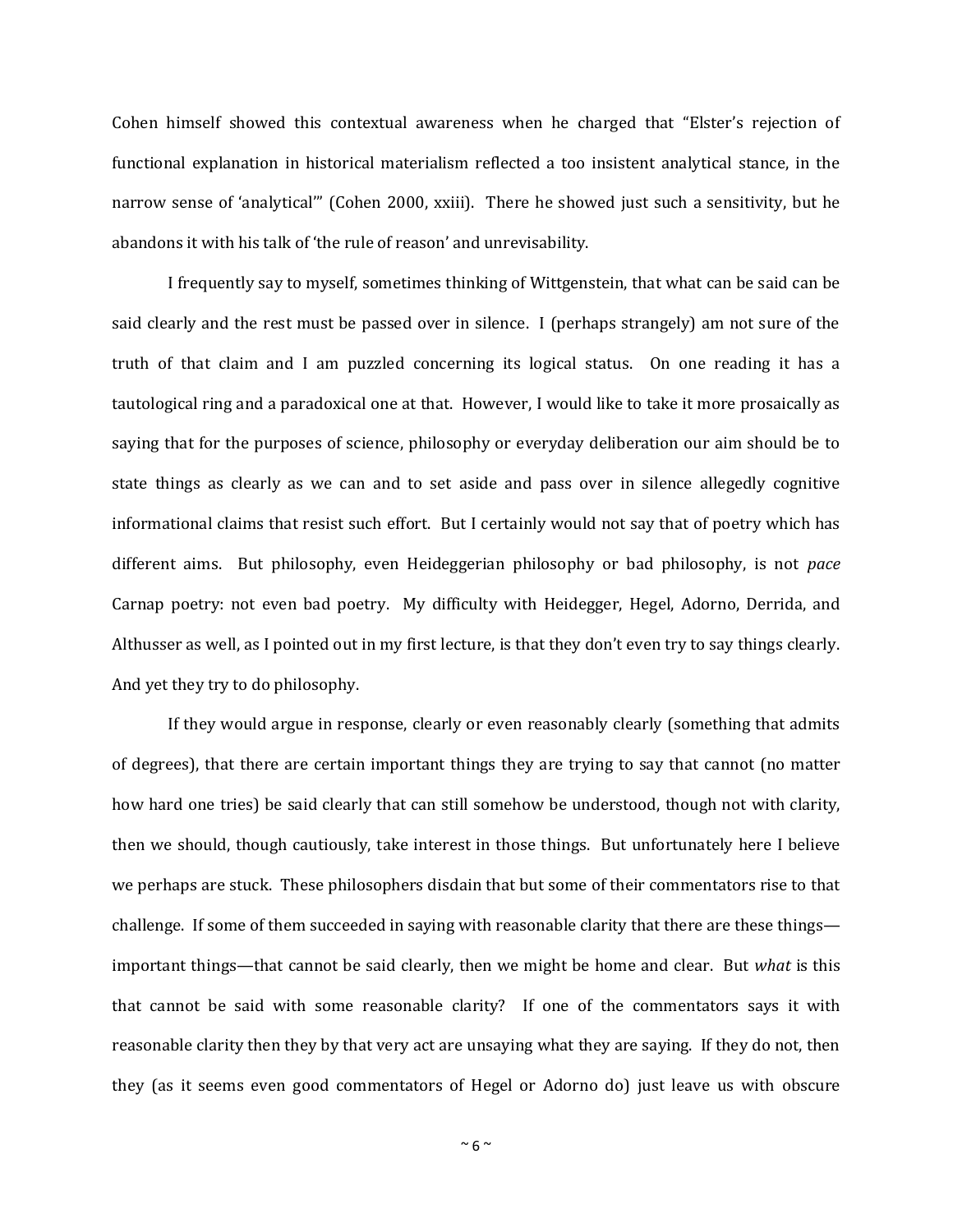remarks of their own concerning those they write on or they leave key obscure remarks of the philosopher they are commenting on unexplicated. The commentator who will make everything reasonably clear—who will leave none of their subjects allegedly crucial obscure remarks (what I would call their dark sayings) unexplicated—will be invariably accused by other authorities on Hegel, Adorno, et al., of distorting their texts and of making a fetish of clarity.

We should note, however, that there are thinkers we can learn from and understand reasonably well who are not paradigms of clarity. Kierkegaard and Herder and indeed Marx himself are examples of thinkers we can learn a lot from in spite of their lack of thorough going clarity of statement or rigorous argument (as if we know what that is or know what thorough going or complete clarity is). But they, Cohen responds, are pre-analytical, but after the age of analysis (to use Stuart Hampshire's phrase) Cohen would say for a philosopher, social scientist or historian to be a non-bullshitter they must be committed to and actually practice clarity of argument and rigor of argument. They must reason according to what Cohen calls the 'rule of reason'. But two philosophers both well acquainted with analytic philosophy and generally regarded as important by most analytic philosophers (including for at least one of them by Cohen) lack the kind of clarity (or at least don't practice it) that Cohen requires. Yet we can learn a lot from them. Even some of their remarks which are cloudy are still deeply insightful or suggestive, driving our own thinking along. I refer to Cohen's old teacher and friend Isaiah Berlin and to Jürgen Habermas. But I could have referred to Wilfrid Sellars or Robert Brandon. Clarity and rigor are important but the work of these philosophers often does not fit Cohen's conception of the rule of reason or his analytic ideal. They do not fit with his ideal of clarity. I wish none of them had written just as they did. I refer here not to the contents of their writing but to the way they write. I wish, for example, that Berlin would have calmed down his exuberant metaphors—though they make for enjoyment in reading and that Habermas would be less turgidly obscure which certainly doesn't make for enjoyment in reading. But *maybe* the way they do it is the best way for them to say what they wanted to say or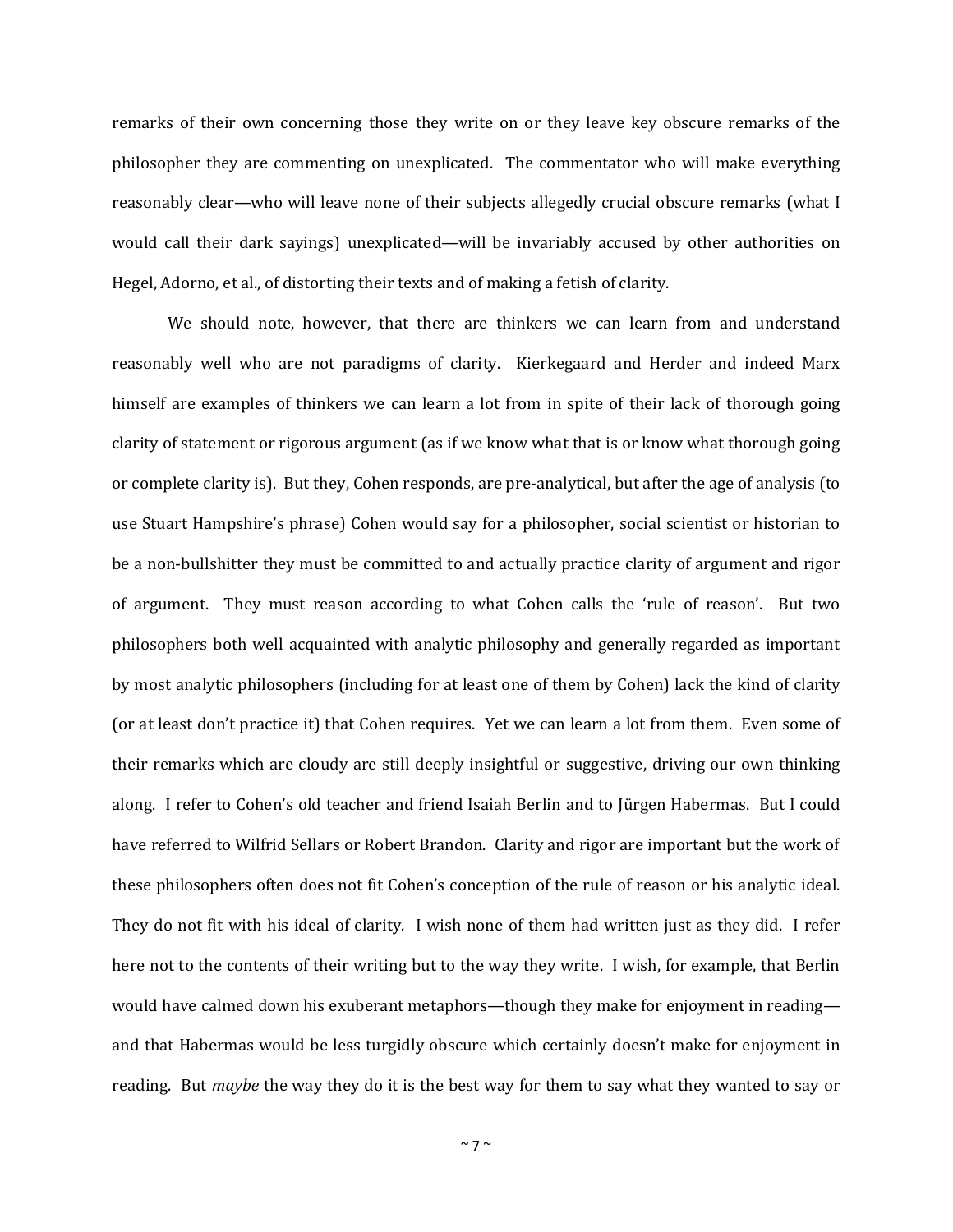*perhaps* the only way they could have said it, though that is more doubtful. But even with their ways of saying thing—not models of clarity—we without their thought would have been at a considerable loss. And the same thing should be said for Collingwood and Toulmin—not paradigms of clarity but not obscurantists either. If these thinkers, following Cohen's rule, had been preoccupied with getting the clearest sentences they could possibly get and the most rigorous argument they could possibly make, they would not have written in the expansive way they did, giving us the insightful narratives they did. Rigorous argument indeed is important but it is not the whole or even (*pace* John Passmore) the first virtue of a philosopher or intellectual or something that should always be at the center of either philosophy or social science (Passmore 1967).

It is also important to remember there are degrees of unclarity and clarity as well as unreasonableness and reasonableness. Berlin and Habermas are one thing; Hegel and Adorno another. I have great difficulties with the latter two. *Perhaps* I am making unreasonable demands on them? Perhaps I am asking them to say clearly what they say (*perhaps* rightly) cannot be said clearly. Berlin and Habermas with a little effort can be made out. With Hegel and Adorno, it is different. Unless we can somehow, by grasping that there is at play some form of Kierkegaardian indirect discourse which makes things a little more understandable, what they are trying to say is simply lost on us. Or at least on me. (Certainly it would be the utmost in *hubris* to take myself, or for anyone to take themselves, to be the measure of the world.) Still, it isn't just that what they say cannot be said clearly but that it cannot be said at all in terms of which we can make head or tail. Or am I just talking about myself and people like me, i. e., the bulk of analytic philosophers? Or am I just being dogmatic here? When I say I can't understand Adorno-talk, suppose someone says, 'Well, I can.' Is it unreasonable for me to respond, 'Well, show us how'? Is it unreasonable to ask for the rules of the game here? And would not that, when my interlocutors (Hegel or Adorno experts) are pushed, come to asking for truth-conditions or assertability-conditions: what would count for the warrantability or unwarrantability? Remember that they (*pace* Carnap) are not writing poetry.

 $~\sim$  8  $~\sim$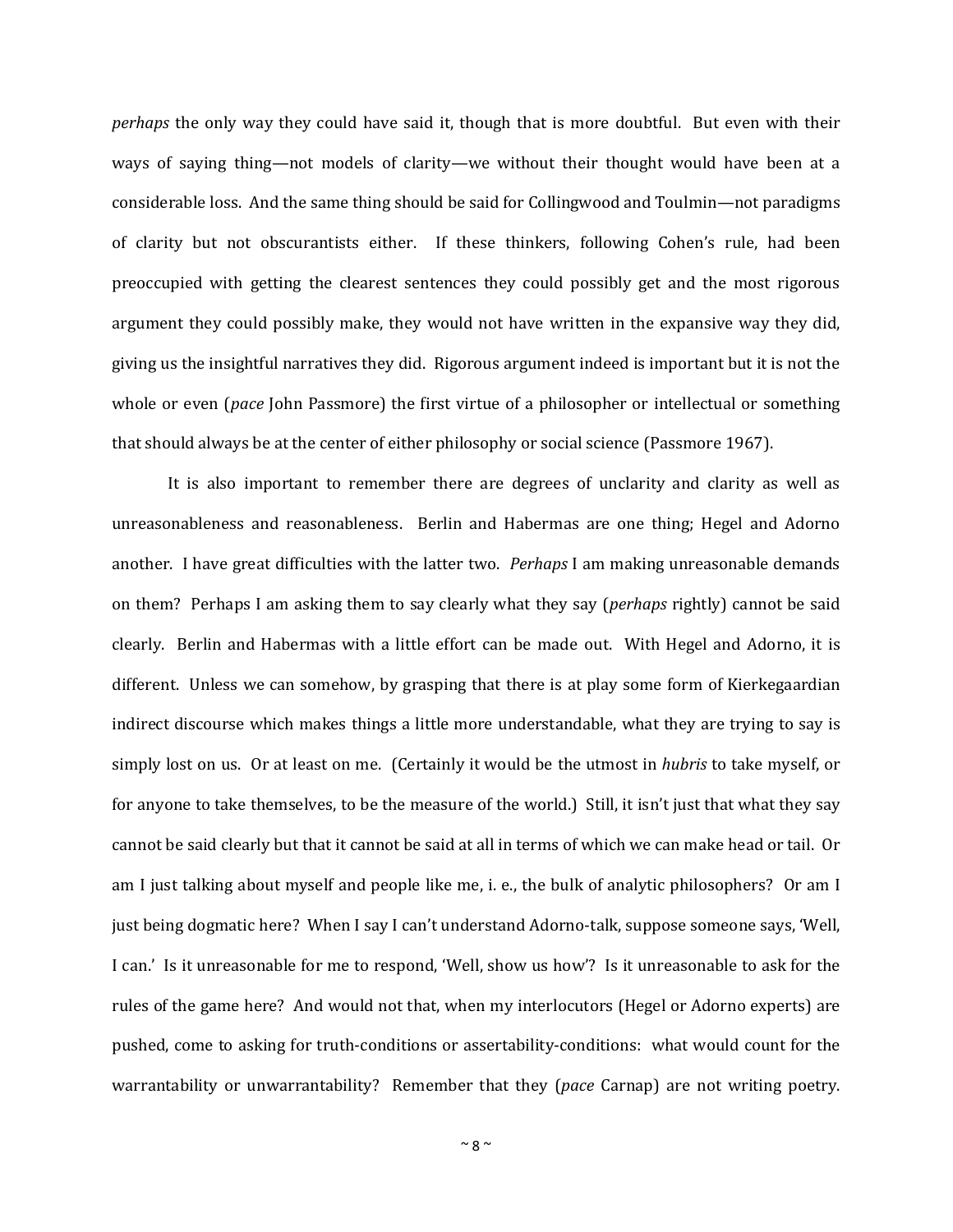Their not infrequent (to me, at least) utterly obscure Hegelianish or Adornoish sentences are not meant to be poetic utterances. Or am I in making such claims asking too much in the spirit of pragmatism and logical positivism? But is there any alternative here that would be reasonable? Or is 'reasonable' a slippery term here? (See here Sober 1999 or, somewhat differently, Toulmin 2001, 204-14.)<sup>3</sup>

At this point, and my last endnote to the contrary notwithstanding, I say in sympathy with Cohen, 'What is the point of such obscure talk?' Perhaps it is to enable us to see or understand something that we could not otherwise see or understand? But isn't that just a matter of resonating with Adorno or Hegel or attuning to them. They and we are engaging in philosophy—doing some when they wrote and doing some when we try to understand or assess them—and doesn't this unavoidably and rightly involve an attempt to gain something of a 'cognitive grasp of something'? We are not just engaging in mood setting or vision articulating. We should try—I would say *for the context* (moral discourse is one thing; the discourse of chemistry another, logic still another)—for clear statement and sound argument and as perspicuous articulation of the relevant things as we can on occasion get. That is just what it is to be intellectually serious when one is trying to do science or philosophy or anything with a cognitively intellectual content. It is not just or at all a matter of resonating or 'sweet singing'. In science, philosophy and deliberation over practical matters we should ignore those who would make claims about what the world is like who would ignore this. Perhaps we cannot get things precise but we should seek to get things as reasonably clear as we can though we should remember that that will in part depend on what we are talking about. But I am not saying, and I conjecture Cohen would not say either, that the above matters are all there is to life. To come to grips with how the world is is not the only thing of value in the world. To gain a steady grasp of such matters is not the only thing that is worth achieving. Such a 'cognitive grasp' is not all there is to life.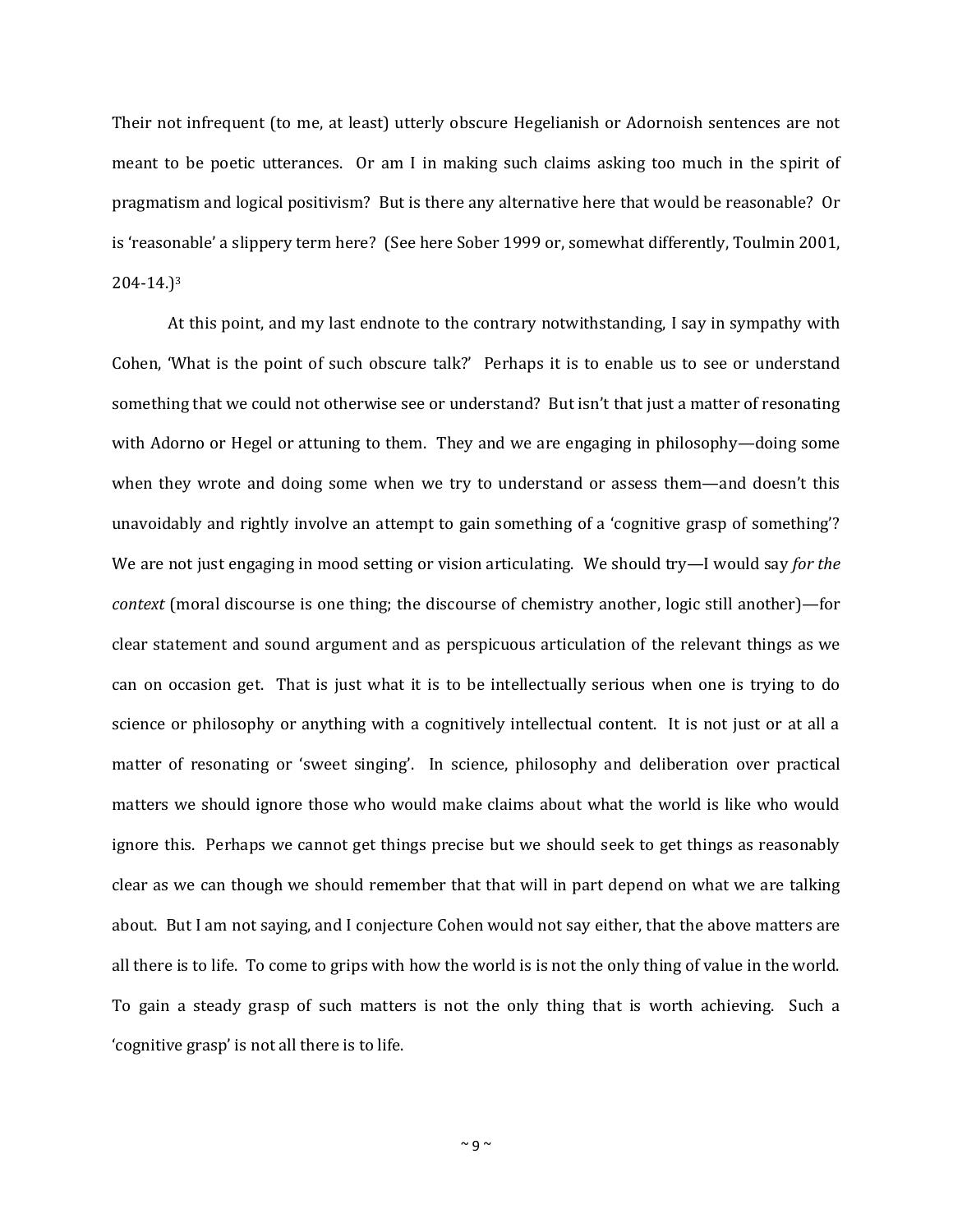However, to gain a 'cognitive grasp' of what the world is like is something of grave importance that both philosophy and science (including a normatively engaged philosophy or enmeshed emancipatory social science) should be centrally concerned with and an emancipatory social science (Marxian or otherwise)—though not as a part of that science—will have as well a vision of how our lives should be and of what a better world would be like. 4

In line with this I appreciate and applaud Cohen's remark that we will, or at last should, resist intoxication with Althusserian Marxism when we come "to see that its reiterated affirmation of the value of conceptual rigor was not matched by conceptual rigor in its intellectual practice" (Cohen 2000, xxi). I never felt the attraction that both (though in varying degrees) Cohen and Andrew Levine once had for Althusser. But I resonate with Levine's point that Althusser importantly insisted on the claim that Marxism and socialism were and must have a determinate scientific aspect if they are to be at all what they aspired to be. They must have a scientificity. Althusser importantly set himself against Hegelian Marxism and Marxist humanism (e.g., Yugoslavian Marxism). But Althusser writes in such a turgid and obscure fashion that he is at least as bad as those he critiques. Perhaps worse. Indeed, worse than the Yugoslavian Marxists. When he started to make his claims about the scientificity of Marxism, he characterized science in such an obscure way, in spite of the fact that he had been a student of Gaston Bachelard (a kind of French Kuhn), that it was scarcely recognizable as a characterization of science of any kind.

I also take Cohen's moral derived from his unsettling and very, for him, instructive encounter with Isaac Levi when Cohen as a young man read a paper "Bourgeois and Proletarians." This was a paper written before he had firmly taken his analytical turn, as he puts it. In an extended comment on Marx's claim that "like the proletariat the bourgeoisie are alienated but that, unlike the proletariat, they [the bourgeoisie] enjoy their alienation and find their strength in it" (Cohen 2000, xxii), Cohen suggested that on Marx's view "the rich capitalist's mistress does not love him because of his money; instead, she loves the money itself" (Cohen 2000, xxiv). Levi, in a good pragmatist

 $~^{\sim}$  10  $^{\sim}$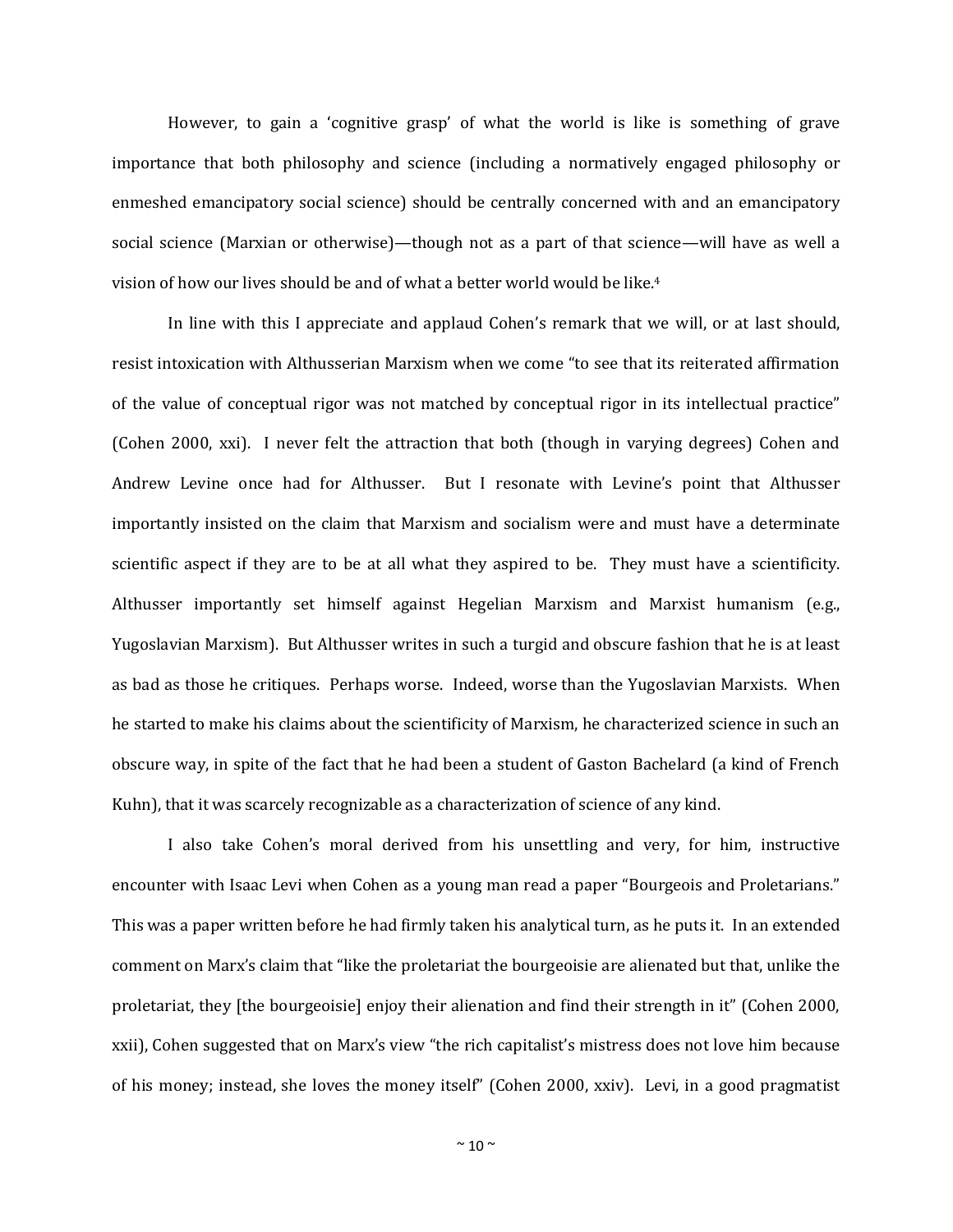fashion (or, if you will, in an analytic fashion), wanted to know what that meant and/or how one was supposed to go about telling whether or not it was true: what, precisely, was the *difference*  between loving someone *just* because of their money and loving that money itself? Reflecting on this, Cohen remarks of himself that he "stopped writing (at least partly) in the fashion of a poet who puts down what sounds good to him and who needn't defend his lines (either they resonate with the reader or they don't). Instead, "I tried [Cohen remarks] to ask myself when writing: precisely what does the sentence contribute to the developing exposition or argument and is it true?" (Cohen 2000, xxiv). The lessons that Cohen learned here are just what should be learned, though, as I remarked above, we can make a fetish of them. Moreover, analytical Marxism or any good philosophy or truth-seeking intellectual activity should adopt them. Any serious and responsible intellectual should seek to ascertain whether what at the time and for the matter that he is concerned with is warrantedly assertable. He should also have learned a pragmatist/verificationist lesson from Levi. It should be that when in any non-formal context we are trying to ascertain what we responsibly should believe concerning what is the case, we should try to ascertain the truthconditions or at least the assertability-conditions of what must obtain for a claim to be true or to be false or probably true or false. Strict across the board verificationism is a thing of the past. But not all is dross that was a part of that program (Sober 1999).

Cohen is a philosopher I genuinely admire and regard as not only a principal source of analytical Marxism but as its most important lucid and consistent advocate. But that notwithstanding, I think his remarks that I have been considering about unrevisability, the rule of reason, absoluteness, and what he says about bullshit are mistaken and unfortunately so. They have a rationalistic tone that runs counter to the very fallibilist and genuinely experimentalist scientific attitude that he and his fellow analytical Marxists so brilliantly instantiate. I put it down (to be a bit *ad hominum*) to a rather kneejerk reaction to the obscurities of Hegelian Marxism and its nemesis Althusserian Marxism and to the dogmatism and utterly unscientific claims to 'scientific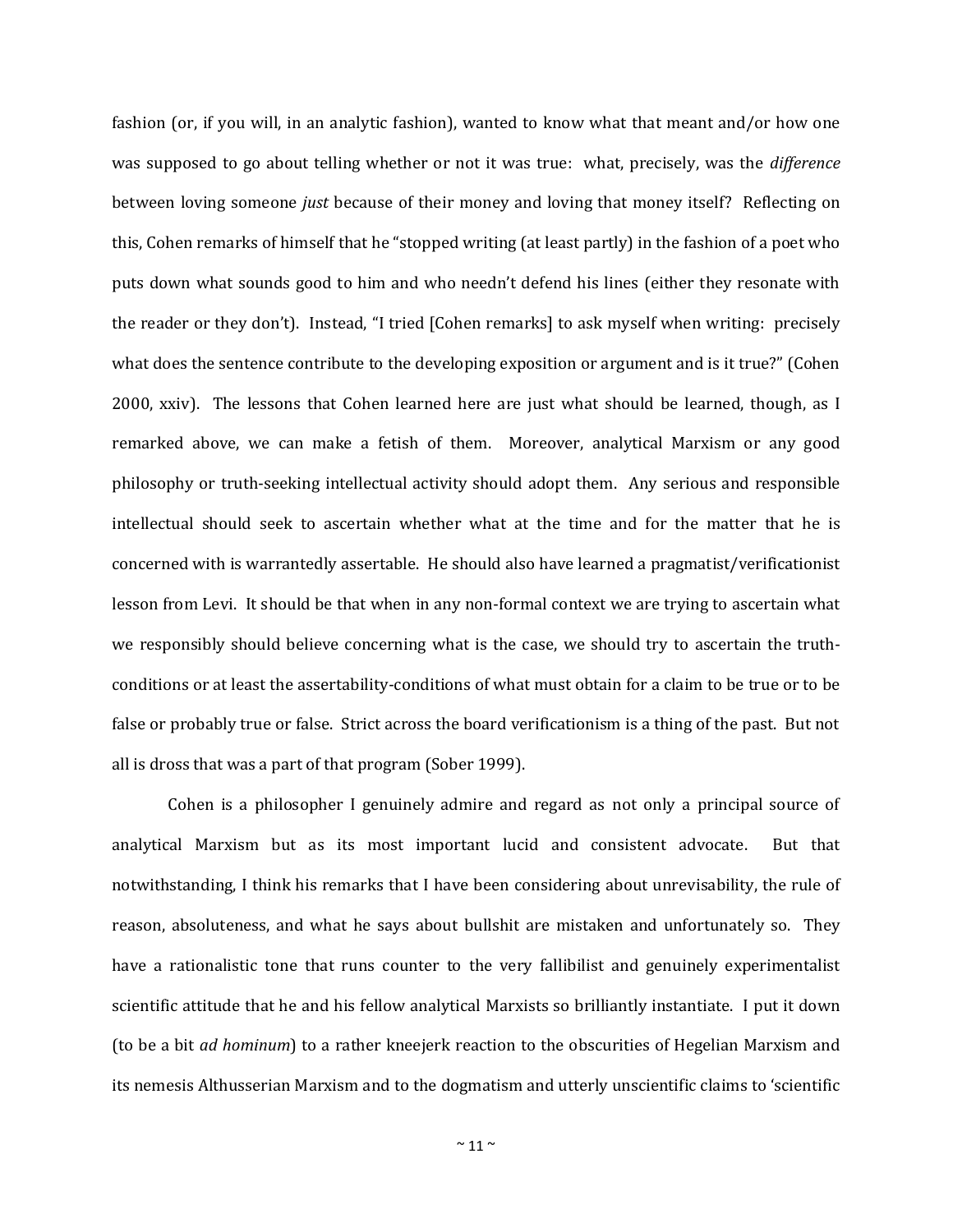socialism' of the official and doctrinaire 'Marxism' of the Soviet Union and its comprador states and of the Second and Third Internationales. But Cohen's remarks I have been objecting to are (in effect, if not in intention) meta-theoretical remarks that can, and should, be benignly neglected and forgotten. One can go on in the reasonable and rational way that most analytical Marxists in practice (including Cohen) do without a rationalistic song and dance about the rule of reason and without being spooked out by the specter of post-modernism. Cohen remarks, speaking for all analytical Marxists, "in all our work, it is always Marxism that is in question and analysis is used to question Marxism" (Cohen 2000, xxiv). But where reflection generates a reason (or at least a cause) for scepticism about some Marxian claims, either or both should be questioned and neither should be taken as foundational, as the 'bottom line', as the 'last word' that we just without question must rely on. (We should not be in the business of 'the bottom line'. We should be fallibilists and nonfoundationalists all the way down. Moreover, we are not caught in a pragmatic contradiction. We should be fallibilist about our fallibilism itself.)<sup>5</sup>

II

I now want to turn to some more positive remarks about analytical Marxism. Take Cohen's remark quoted below and the gloss on it that Cohen *endorses*:

> I think that three questions should command the attention of those of us who work within the Marxist tradition today. They are the questions of design, justification, and strategy, in relation to the project of opposing and overcoming capitalism. The first question is, What do we want? What, in general, and even not so general terms, is the form of the socialist society that we seek? The second question is, Why do we want it? What exactly is wrong with capitalism, and what is right about socialism? And the third question is, How can we achieve it? What are the implications for practice of the fact that the working class in advanced capitalist society is not now what it was, or what it was once thought to be? (Cohen, *History, Labour and Freedom*, Oxford 1988, p. xii) [Now for his commentator's remark.] According to Jon Elster, the Analytical Marxists have subjected virtually every tenet of classical Marxism to 'insistent criticism', but the foregoing quote . . . should clarify why most of these critics still identify themselves as Marxist. Much of the scholarship produced by Analytical Marxists addresses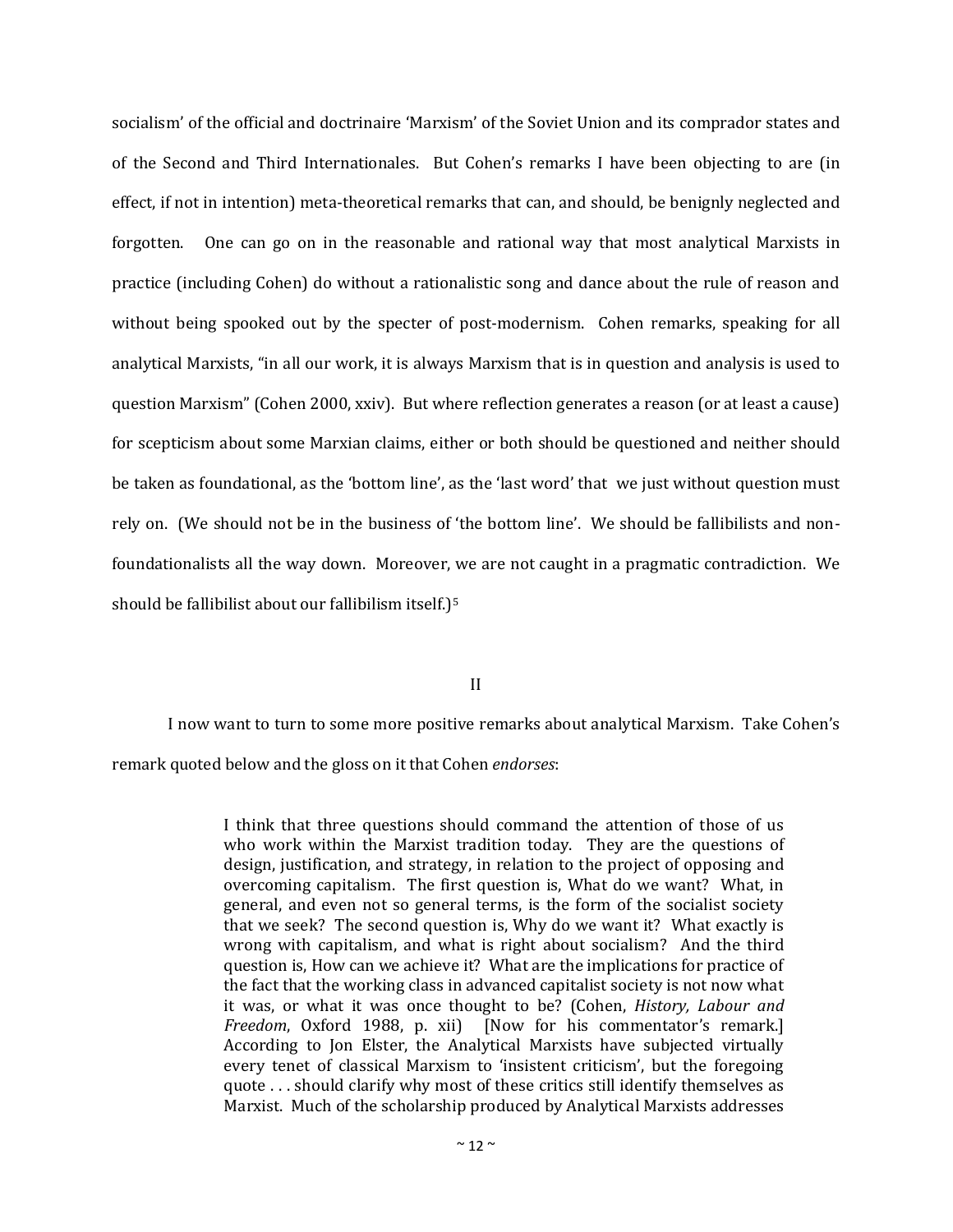one or more of the three questions posed by Cohen and explores the possibilities of transcending capitalism. 'Perhaps the greatest task of Marxism today', suggests Roemer, 'is to construct a modern theory of socialism'. The emphasis on using the full methodological armory of modern social science stems from the desire to give better answers to questions about the longevity of capitalism and the viability of socialism (Cohen 2000, xxv. The commentator was Tom Mayer, 1994, 16).<sup>6</sup>

We first should note that all the scholars and analytical Lefties whom Cohen describes as being of a Marxist or quasi-Marxist persuasion who met first in 1979 (the so-called September Group) to discuss elements of analytical Marxism have continued to meet up to now. Only two— Jon Elster and Adam Przeworski—talked and thought themselves out of Marxism. But all the others have stayed and others have joined the group, among them Joshua Cohen. They are a diverse group. They all are analytical and most are Marxist but all subscribe to Elster's commitment to insistent criticism of the Marxist canon. Still, all of them are some form of socialist.

Cohen remarks that it was unfortunate that people who came to be designated as Marxists were so called, analytical or otherwise, rather than called what Engels preferred, namely, 'scientific socialists'. Marx and Engels, and indeed Lenin, Trostky, Luxembourg, Gramsci, and as well analytical Marxists today, want or wanted to set out a scientific socialism in opposition to utopian socialists. Analytical Marxists wished to articulate a conception of Marxism that was on a *sure road to science*. They all sought to construct or reconstruct socialism as a social science (though not *only* as a social science), albeit an emancipatory social science—something that some intellectuals, mistakenly I shall argue later, came to regard as oxymoronic.

However, those who work in what has come to be called the Marxist tradition have almost without exception regarded their socialism as an emancipatory social science using in the interests of socialism the most advanced resources of the social sciences at the time of their writing. This is exemplified very robustly by analytical Marxists. It is unfortunate that they or any other Marxists have been called Marxists, let alone (*pace* Lukács) orthodox Marxists. It makes it all sound too much like church. The very use of 'Marxism' rather than 'scientific socialism' assimilates it too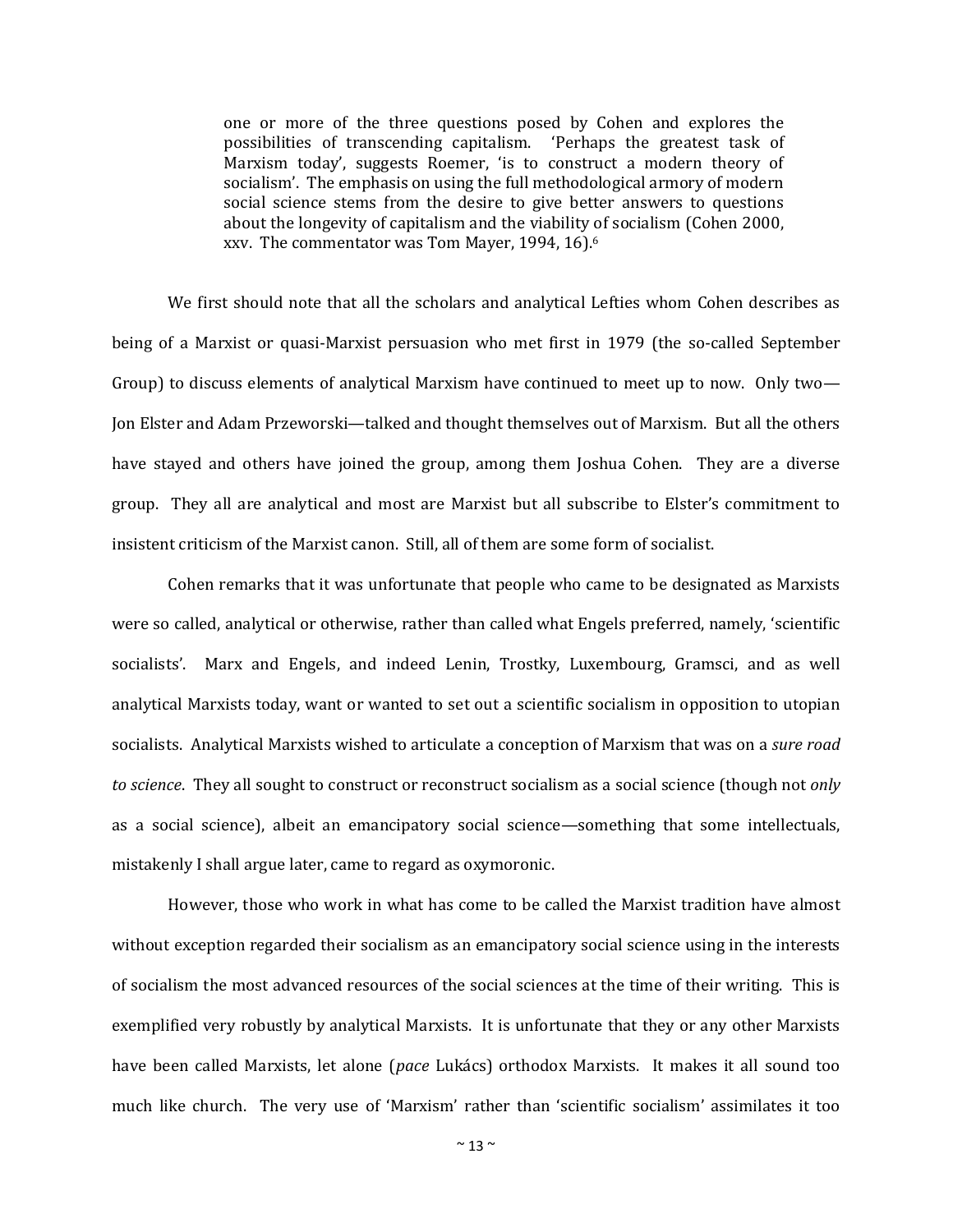much to religion. Zoroastrianism, Buddhism, Christianity, and Islam all were founded by figures who their followers fervently believed revealed *the truth—the redemptive* truth—once and for all. To speak of Marxism, or of Marx founding Marxism, makes Marxism sound too much like a religion—something which it is not or at least certainly should not be, particularly if it is also, as it is, to be construed as a science. Perhaps this is part of the reason why Marx famously said of himself, "I am not a Marxist."

If socialism has obtained or is to obtain the status of science, then it would be out of place to ask a socialist if she were a Marxist. It would be as conceptually anomalous as it would be to ask a physicist if she were a Galillean or a Newtonian. If all the same this misdirected question is asked, a sensible response from a contemporary physicist would be, 'Look, Galileo or perhaps Newton or both founded physics and much of what they said remains true'. But, as Cohen well puts it, the physicist should go on to say, 'We physicists don't call ourselves "Galileans" or "Newtonians" because physics is a progressive discipline and no one expects that the views of its founders will remain intact. Contemporary physicists will reject many of the things Galileo and Newton said. Only so can it be loyal to the tradition which they founded' (Cohen 2000, xxvii).

Note that could only rightly be said of a science like physics or chemistry whose scientificity is secure. Yet scientifically secure as biology is, it is not quite so secure as physics or chemistry and it is not quite so out of place to ask a biologist if she is a Darwinian.7 It is not *quite* like asking a physicist if she is a Newtonian. But I emphasize 'quite'. But if we turn to social science it is a somewhat different story. It is problematic—some would say very problematic—to say that social science (even economics) has gained a status like physics or even biology (Toulmin 1999, 47-66). Marx and Engels and most analytical Marxists think and proceed on the assumption that it has gained that status. But it is not at all odd (conceptually anomalous) to ask a social scientist if she is a Marxian. The answer reasonably could be yes or no or that they don't know.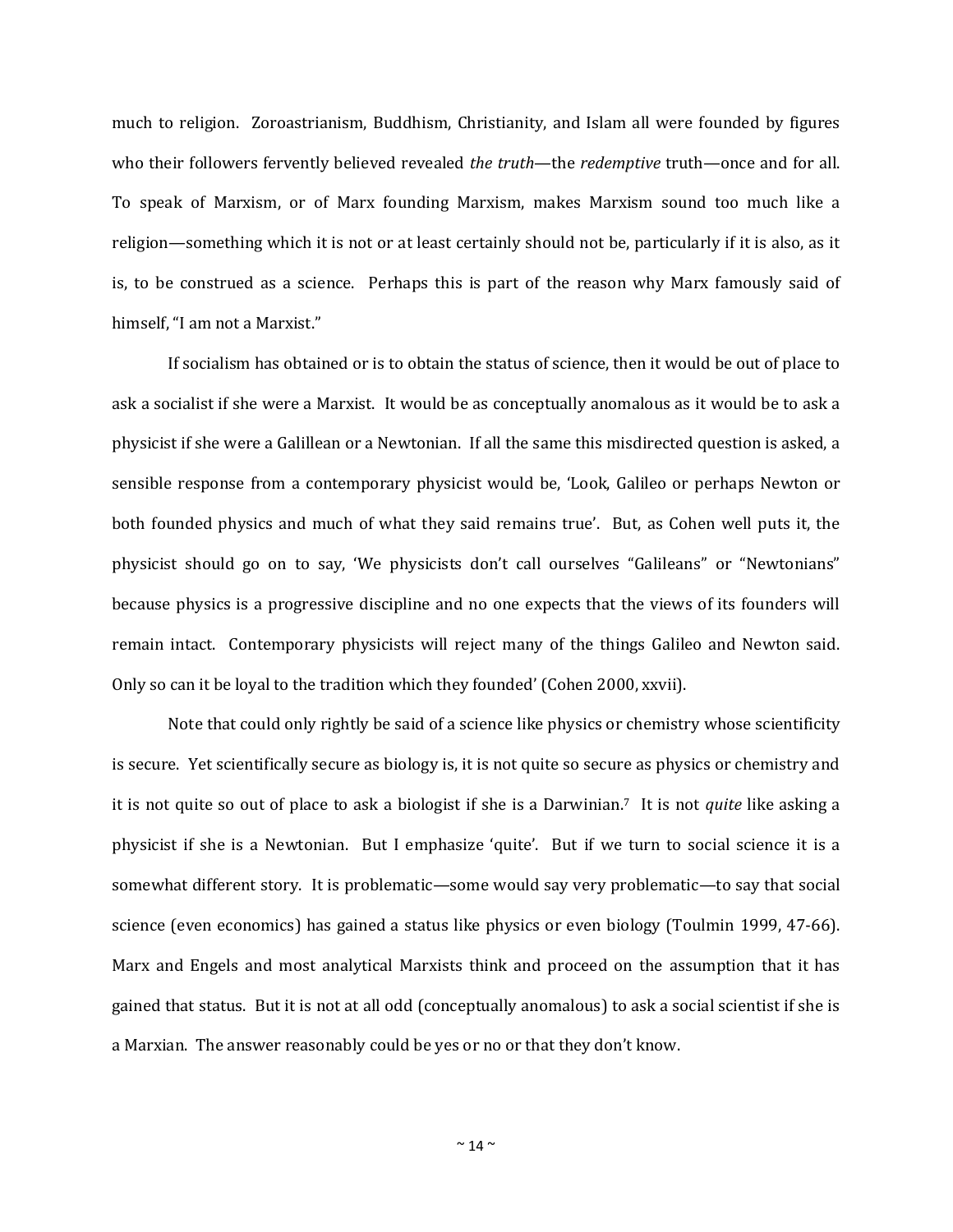Cohen in this mode of thought remarks, "If it were not just a fact, *but also appropriate*, today that Marxism gets called 'Marxism' then Marx would have failed" (Cohen 2000, xxvii; italics mine). And many people think he failed. Even if he did found a social science, Cohen goes on immediately to say, "there are, of course, big differences between physics and the social sciences" (Cohen 2000, xxvii). And it is not just in the subject matter and the intellectual resources needed to cope with it but the security of its status as a science; its very claim to be a genuine science. (Remember there are not unreasonable people who will say that 'social science' and 'political science' are oxymoronic. Not a few political science departments have renamed themselves departments of politics or political studies.) But whatever we say here social science is not and never will be as scientifically developed as natural science or even the biological sciences. You do not need to read Galileo or Newton to be a good physicist (reading them is part of the vocation not of the physicist but of historians of physics). And the same thing is true about Darwin for a contemporary biologist. "We have not," Cohen goes on to say, "progressed so far that it is time to stop reading Marx. The study of Marx and Engels remains an indispensible element in a scientific socialist education" (Cohen 2000, xvii-xxviii). And I would say the same thing is true for a contemporary economist, though, alas, that is far from being true in practice.

However, we should ask, 'Why is this so?' Is it something that is just baldly contingent and may without mystification cease to be so one hundred years from now *if homo sapiens* is still around and in decent shape in decent conditions with a decent education? We just don't know. Even if conditions remain decent for human life (something that is not very likely) we still will not know. The jury is out here. If *naturewissenschaften* and *geistswissenschaften* are very different we will have good reason to think that there will never be a reduction or partial assimilation of one to the other. But they seem at least to be importantly different activities. People such as Peter Winch and Charles Taylor and such a different figure as Donald Davidson are neither stupid nor illinformed about such matters and they are very philosophically sophisticated. They believe that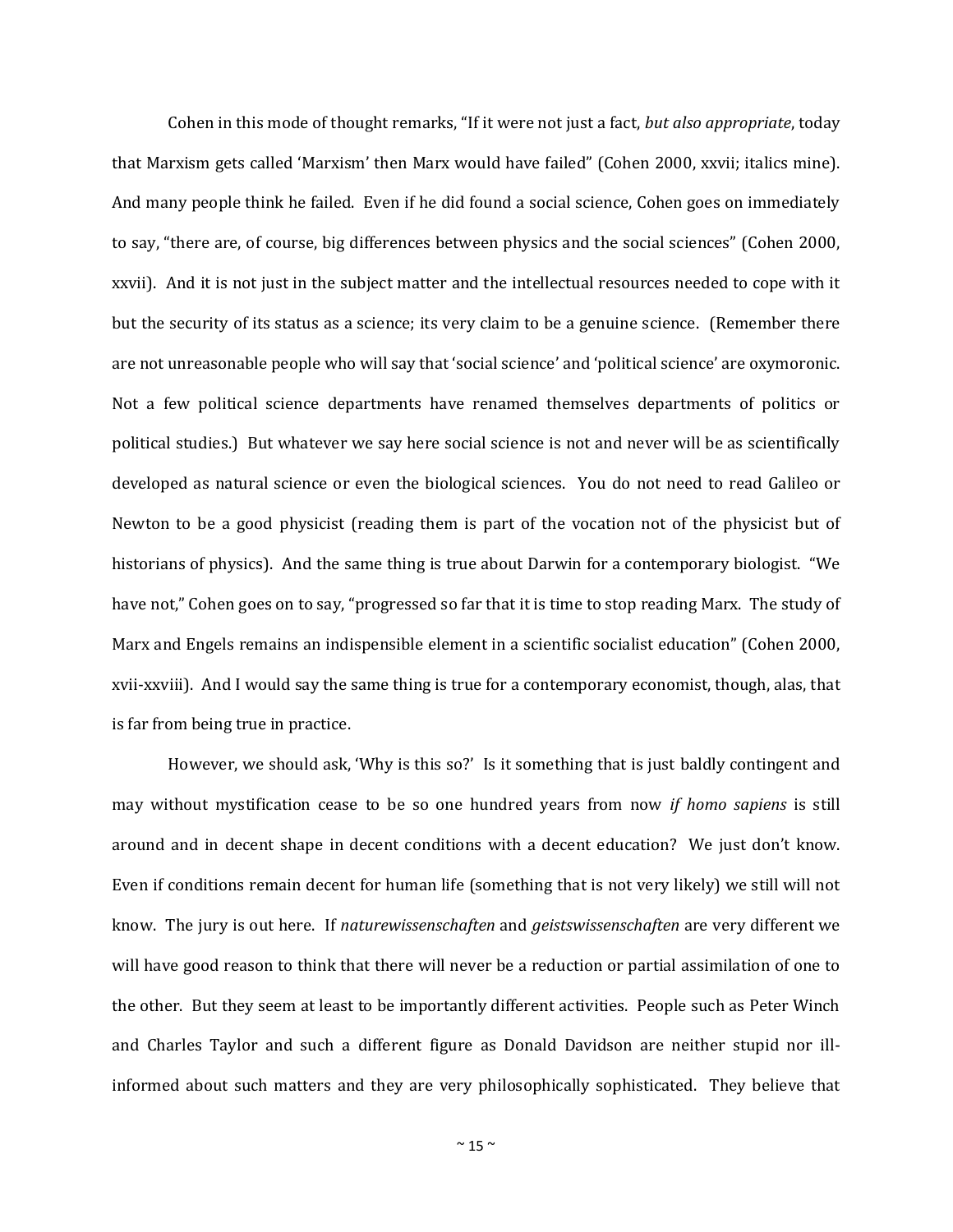there is not much prospect that there will be such erosion of the current belief held by many people concerning the difference between *naturewissenschaften* and *geistswissenschaften*. But *some* social scientists believe that this situation will not continue for, they believe, social science is on its way to becoming a mature science. Again, the jury is out. And it may indeed result in a hung jury. That is, it is not unreasonable (though perhaps mistaken) to think the jury is permanently out.

That is why it is so untoward—or perhaps I am just mistaken here—of Cohen to say that "there exists Marxism which is neither analytical nor bullshit, but once such (as we may designate it) pre-analytical Marxism encounters analytical Marxism, then it must either become analytical or become bullshit" (Cohen 2000, xxvi). I can well understand feeling that way when one encounters what one can only hope, and probably rightly, is an unintentionally obscurantist Marxism. But then when one encounters analytically literate non-analyticals such as Joseph McCarney, Christopher Arthur, Simon Critchley, Bertell Ollman, and Michael Lebowitz one realizes Cohen's judgment concerning the whole of non-analytical Marxism is not justified or even reasonable. This is all the more distressing since Cohen is normally a very open-minded person acutely aware of alternatives and sensitive to them. He is out of character here.

It is surely right, as Cohen stresses, that there is a distinction between a dogmatist and a bullshitter. A "dogmatist maintains his belief in the face of all criticism as best he can, and who might even admit he has no good response to a particular criticism while nevertheless sticking to his dogmatically held view" (Cohen 2000, xxvi). Cardinal Newman is a good example of such a dogmatist, indeed—though this sounds like a contradiction—a reflective one. A bullshitter by contrast just goes with the flow, shifting with the warp and woof of the argument like a good sophist.

However, the contemporary non-analytical Marxists I have just mentioned—and they are not alone—are not at all like that. They are aware, with varying degrees of thoroughness, of analytical Marxism, respond to it in thoughtful though perhaps in mistaken ways, and articulate

 $~^{\sim}$  16  $~^{\sim}$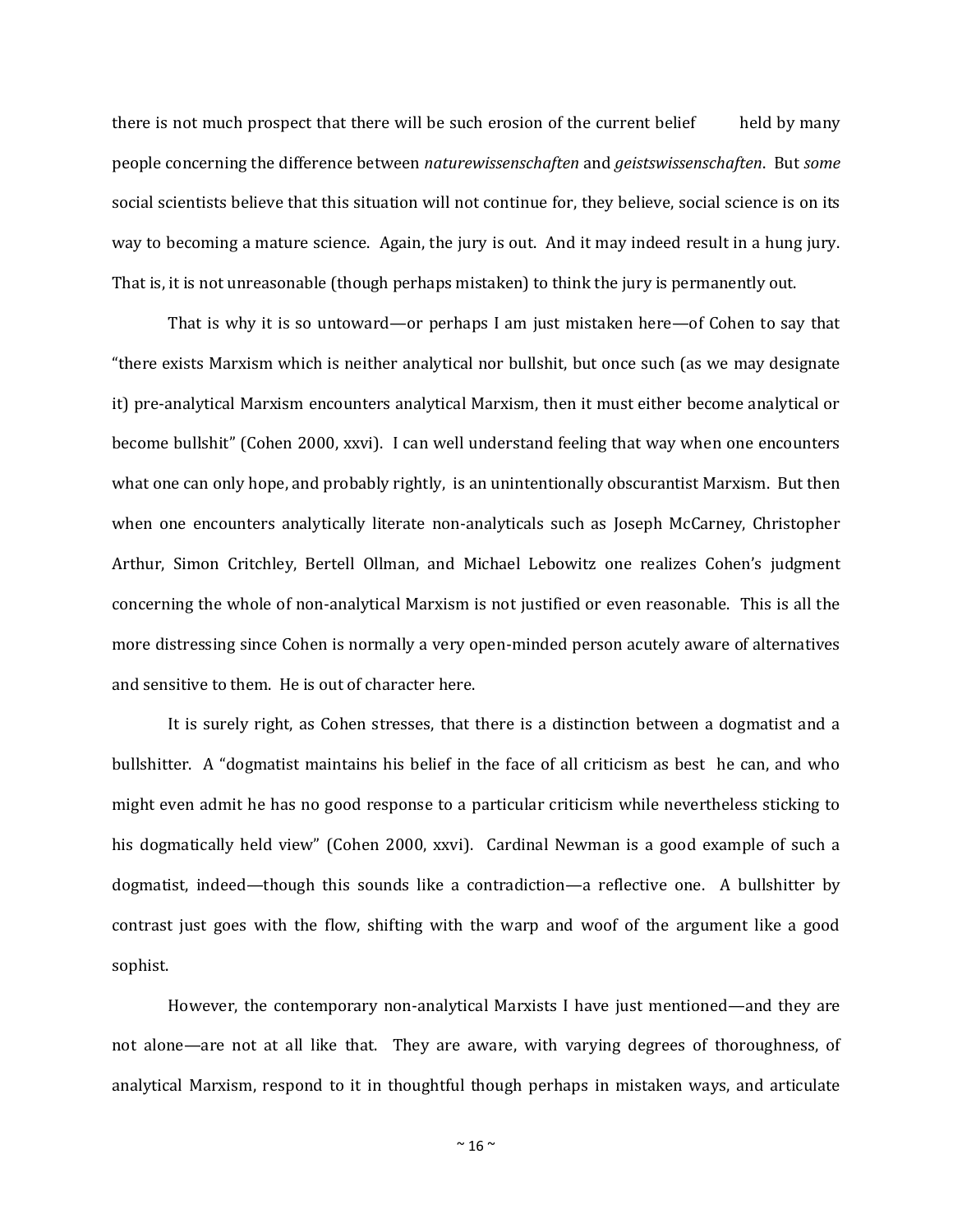reflective and reasoned responses. There are other philosophers who are analytical and deeply schooled in the analytical tradition who do not go Cohen-like concerning analytical philosophy and its alternatives. I am thinking here of Sellars, Rorty, Brandon, and Allen Wood among others. It would certainly be irresponsible to say they have no use for reasonability or what Cohen calls 'the rule of reason'. (Cohen actually said of Allen Wood that he wrote the best general book on Marx in English (Cohen 1983).) The bullshitter by contrast has no concern for truth or to get something that is warrantedly assertable or even close to it and like a sophist he will shift his position or his arguments in an attempt to keep from being bested. The thing for him is to keep at almost any cost from losing the favor of his audience. The show is the thing. What is crucial for him is to win; it is not to try to ascertain what it is more reasonable to believe. There are a lot of bullshitters around, some of them very sophisticated and some perhaps not quite conscious of what they are doing (e.g., that they are in fact though not intention bullshitters) and not all of them are antagonistic to analytical philosophy. Like Kant's 'man of good morals' as distinct from 'a morally good man', they are often hard to spot. Still, as difficult to detect as the bullshitter sometimes is, we should be on the lookout for bullshitters. But, even more importantly, we should beware of acquiescing in the cynical but still mistaken belief that one person's intellectual hero is another person's bullshitter.

People here can be what Kierkegaard called double-minded. The thing to remember is that the conscious bullshitter is not concerned with principle and has no concern with honesty and integrity except to *appear* honest and as a person of integrity. He/she has an exclusively instrumental concern with being principled or, rather more accurately, with the *appearance* of being principled. But we should also, if we can, have an acute awareness of the possibility of our being *unwittingly* double-minded—of being unaware of our plentiful capacity for self-deception. But all that aside, surely honest commitment, integrity and concern with truth or warranted assertibility is as true of non-analytical but still analytically informed Marxists such as the nonanalytical Marxists I have just mentioned.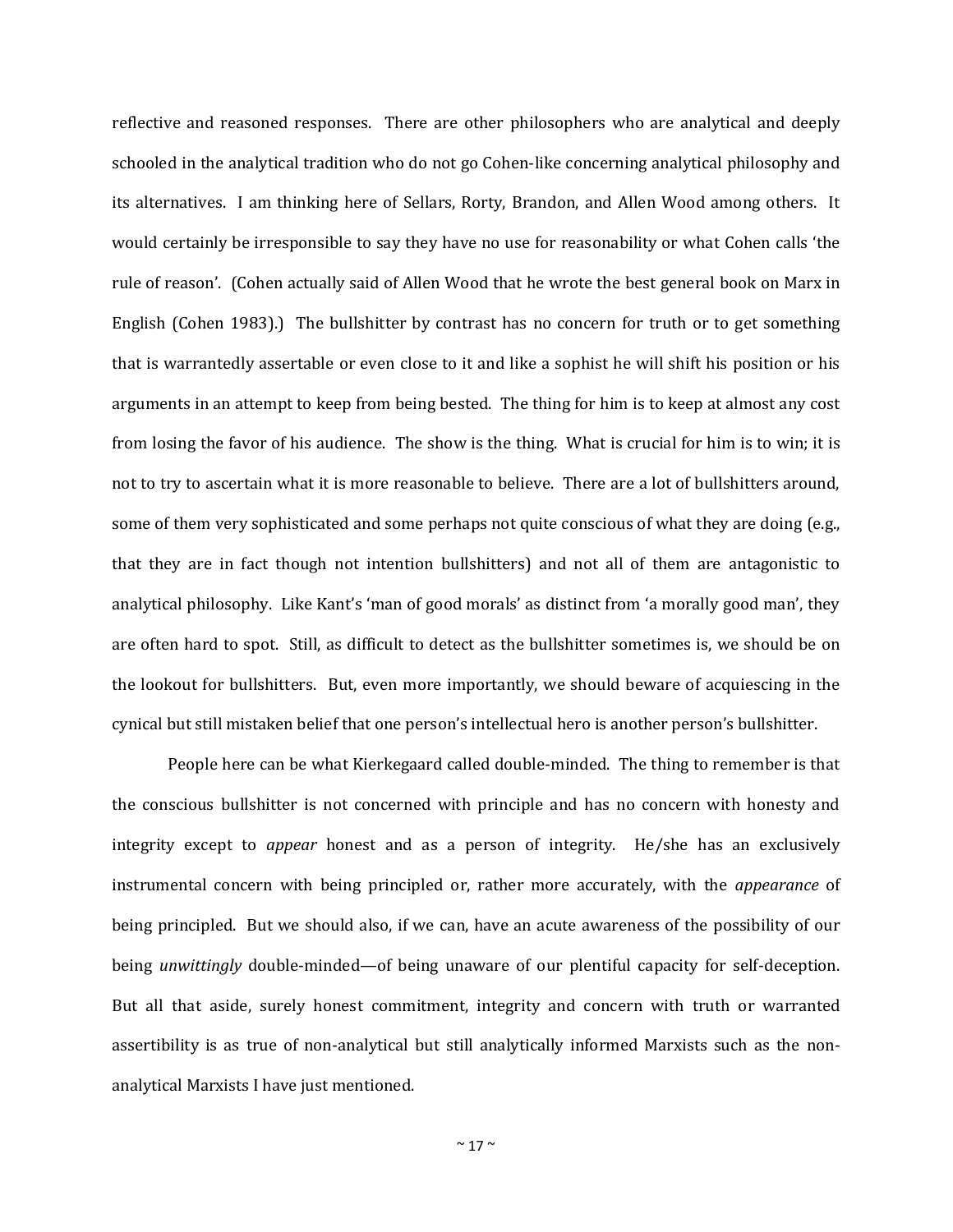There is, as my above remark gestures at, surely a lot of bullshitting in the world and Cohen has the right attitude toward it. But there is a lot of understandable confusion, indecisiveness, and intractable disagreement as well among contestants and where this obtains scepticism and tolerance is in order among the contestants. There is also, as I mentioned in the previous paragraph, a lot of self-deception. It is something like influenza that may creep up on us unnoticed. He who with integrity just proclaims the rightness or truth of his view is being a *parti-pris* dogmatic proclaimer and not someone with a philosophical or scientific attitude. Though he need not be a bullshitter, he is a dogmatist and both are to be resisted. It is sometimes difficult to distinguish one from the other. But that is no reason to collapse the distinctions (1. honest and reasonable searcher for what is warranted, 2. *parti-pris* dogmatist, and 3. a bullshitter). It is all the more reason to try to maintain the distinctions. I have been centrally concerned in these last few pages to refute Cohen's claim that an analytically informed non-analytical Marxist must be a bullshitter. I think to claim this is both mistaken and untoward. It is itself a bit of unwitting dogmatism. Moreover, particularly in a contemporary culture which has little contact with analytic ways, we could also have a nonanalytical Marxist who was neither a dogmatist nor a bullshitter.8 And, as I pointed out, we have some in our culture who while not innocent of analytical ways also are neither.

### III

This has been a long preamble to my own articulation and defense of an emancipatory social science and an analytical Marxism that has as its center such a social science (Nielsen 2003, 81-116). Besides being a theory and practice of revolution against capitalism, or at least a theory and practice for overcoming and transcending capitalism, analytical Marxism is an emancipatory social science. I shall argued that enough of the canonical core of classical Marxism remains, even after analytical pruning, to yield an emancipatory social science. My claim will be that even after the classical core of Marxism has been suitably reconstructed, though sometimes with some of its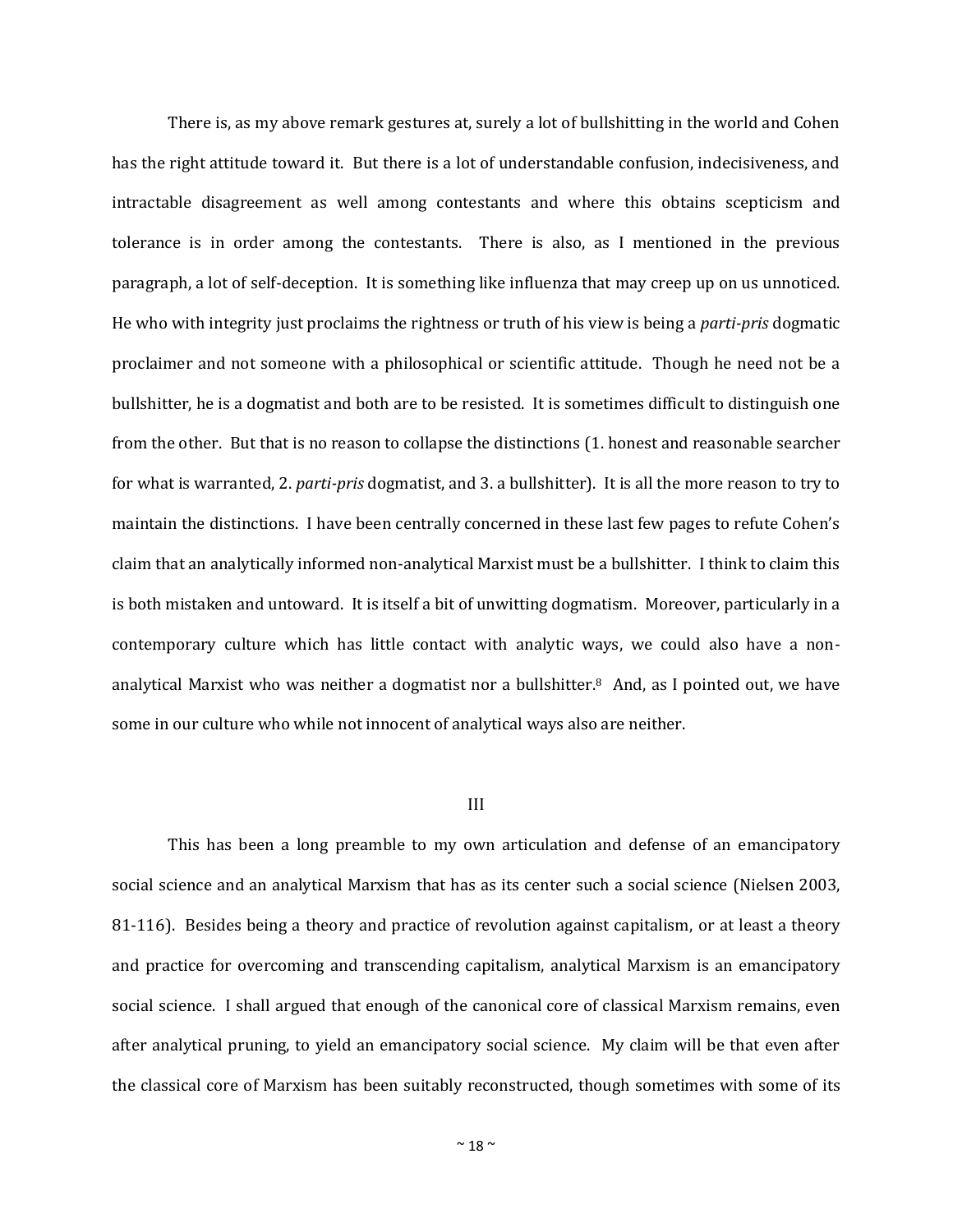claims cut back, enough of it remains on which to construct a sound emancipatory social science in the service of socialism. It, that is, is sufficient for a genuinely scientific socialism (Levine *et al.* 1992, 89-100, 179-98; Cohen 2000, 341-88). It retains as a *presupposition* Marx's vision of a socialist and then a communist world order (Levine 1993). This, when properly understood, is a powerful normative vision, Marx's anti-moralism notwithstanding.

Analytical Marxists, taking their work together, have articulated an account of an emancipatory social science for a scientific socialism that does not collapse into something that is *merely* an ethical or utopian socialism. I do not deny that, in addition to its scientific content and scientific manner of proceeding, analytical Marxism has, non-conflictingly, a utopian and moral content and thrust. It has a utopian vision of what a world would be where human beings would flourish—a world very different from the pigsty and insane asylum we live in now, most particularly evident when we view the world globally. Such a claim about the world we live in now may seem to some, perhaps even to most people who live in the geopolitical North, much too extreme and exaggerated. Tolerably well off and sheltered people living in the North, if they did not read or travel extensively, might not notice it, particularly if they lived in the Netherlands, Scandinavia, or contemporary Ireland. But I think, though deliberately metaphorical, it is not unjustifiably extreme and that these are appropriate metaphors which fit our global world. That is, if we take a non-evasive look, at what our world is like. But be that as it may, the positive Marxian vision, inescapably vague, is a conception of a world that is through and through good, a world which would capture a reflective and informed moral point of view (Nielsen 2001). It is of a world that would be classless, non-racist, non-ethnically divisive, and non-sexist. It would be a world where for all human beings there will be no socially caused impediments to their flourishing. There will be only impediments that for some and sometimes for all can't be escaped such as purely physical things caused by injuries, aging or other infirmities—either inescapable ones or diseases that come upon us that for us that are at the time inescapable there being no way at least at the time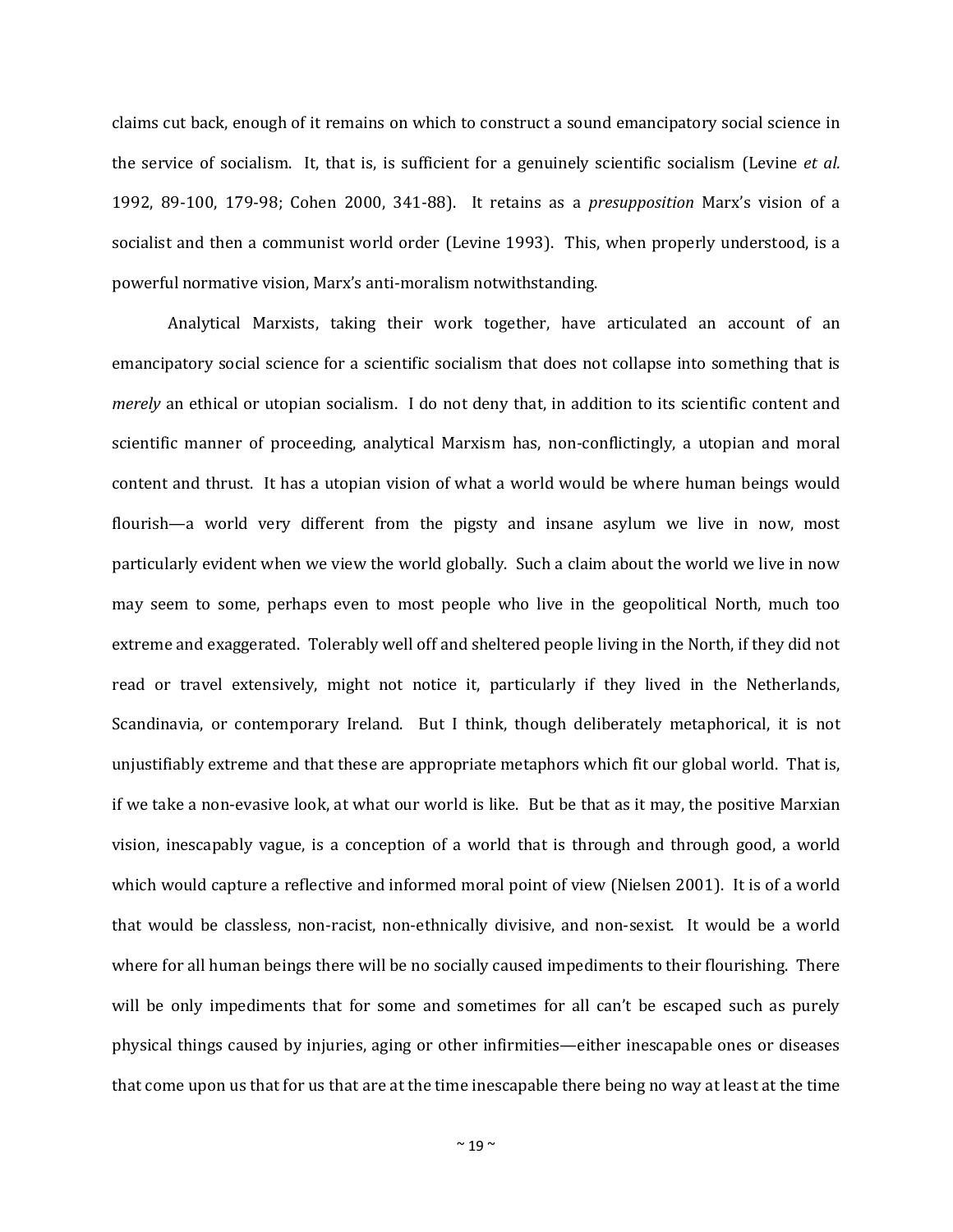of preventing or curing them. The vision of the Marxist tradition is of a world that maximally utilizes its best scientific knowledge and its resources to cure all the ills that can be so cured now or, where they cannot be cured, to ameliorate them as fully as possible within the limits of our worldwide resources, including our scientific resources and our best sympathetic understanding of people and their inescapable situations (situations that cannot be rectified). No one shall be left to die in eradicable pain and suffering or with inescapable and unreasonable cognitive losses that make their lives meaningless where there is no longer even the faintest possibility of their living a life or having a consciousness of or any pleasure in mere existing (though we must be very careful that this is really so.)<sup>9</sup> They should not be required to continue to exist in such conditions until they die in misery or in utter and irreversible unconsciousness.

In short, the Marxian utopian vision is that of a world where everyone's compossible needs are met to the fullest extent possible. What we should aim at is captured by Marx's famous slogan for a fully communist world, "To each according to his needs and from each according to his abilities." It will be a solidaristic world—a republic of equals—where people serve and are served. This vision would, if people acted in accordance with it, yield a fundamental equality of circumstance worldwide giving some flesh—some non-ideological reality—to the utopian and cosmopolitan ideal that the life of everyone matters and matters equally. I have stressed in giving some substance to this ideal the relief of suffering and the importance of compassion and the importance of community. But there is as well the ideal of achieving as maximal flourishing as possible for all people. Some people cannot flourish as well as others. And there must be no leveling down. But everyone within the limits of possibility must be helped to flourish as much as they can.

We are, of course, light years away from achieving or even approximating these things and perhaps (very likely perhaps) we always will be. But this, Marx's anti-moralism notwithstanding, is a socialist and communist utopian vision. It, fact-insensitive though it *may* be in some crucial

 $\sim$  20  $\sim$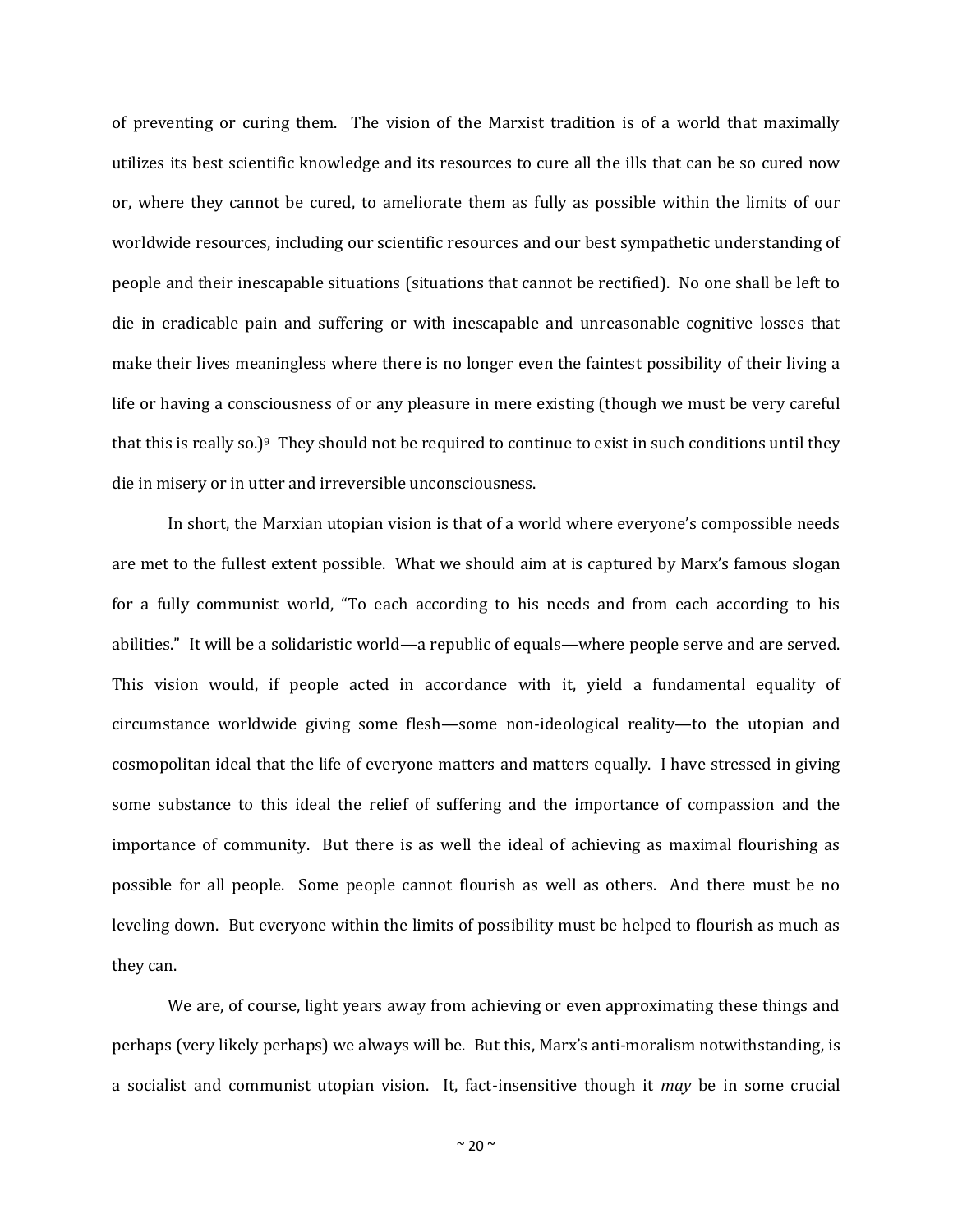respects, is compatible with scientific socialism though scientific socialism does not require it except, perhaps, as a presupposed *heuristic* ideal. And even that would not be part of its science but the normative vision *its* science presupposes and serves. You don't have to be a utopian socialist to have that ideal. And we might, as I do, have Marx's low estimate of moralizing's causal efficiency (efficiency for achieving and sustaining socialism) and still have that ideal as I believe Marx in practice did, his nay-saying anti-moralism and pessimism about human nature notwithstanding. Generally, moralizing won't do much to change the world or even do much to help understand it. It may sometimes even be an impediment. It can, however, give us some idea of where ideally we would like to go, but we must not just blow bubbles in the air.

Marx and Engels and classical Marxists following them rejected a moralizing Marxism and any attempt to set their scientific socialism on moral foundations (Nielsen 1988; 1989; 2009). Yet their work—Marx's *Capital*, for example—resounds with strong moral condemnations of capitalism, with Marx's rage against that very system with its exploitation, oppression, domination, and the willingness to immiserate or at least indifference to the immiseration of people. Moreover, they did have a utopian vision of what the world would become with the end of capitalism and the development of socialism into communism and they took this ending to be deeply desirable (Levine 1993). But this was not their tactical and strategic focus. Their focus was to give an accurate account of *what* capitalism is, *why* it is that way, and, indeed for classical Marxists necessarily so, *what* it was becoming and an account of *when* and *how* it can and will be brought to an end and be replaced by a socialist and finally a communist order. Given these 'laws of motion' of capitalism, there was little point in saying it should be such and such or not be at all. Their anti-moralist strain was rooted in this and in a firm recognition of how most moralizing was ideological and how it is used in our societies to preserve and facilitate the capitalist order, whether in intention or just in effect. Moralizing, that is, mostly functions to serve in various ways ruling class interests.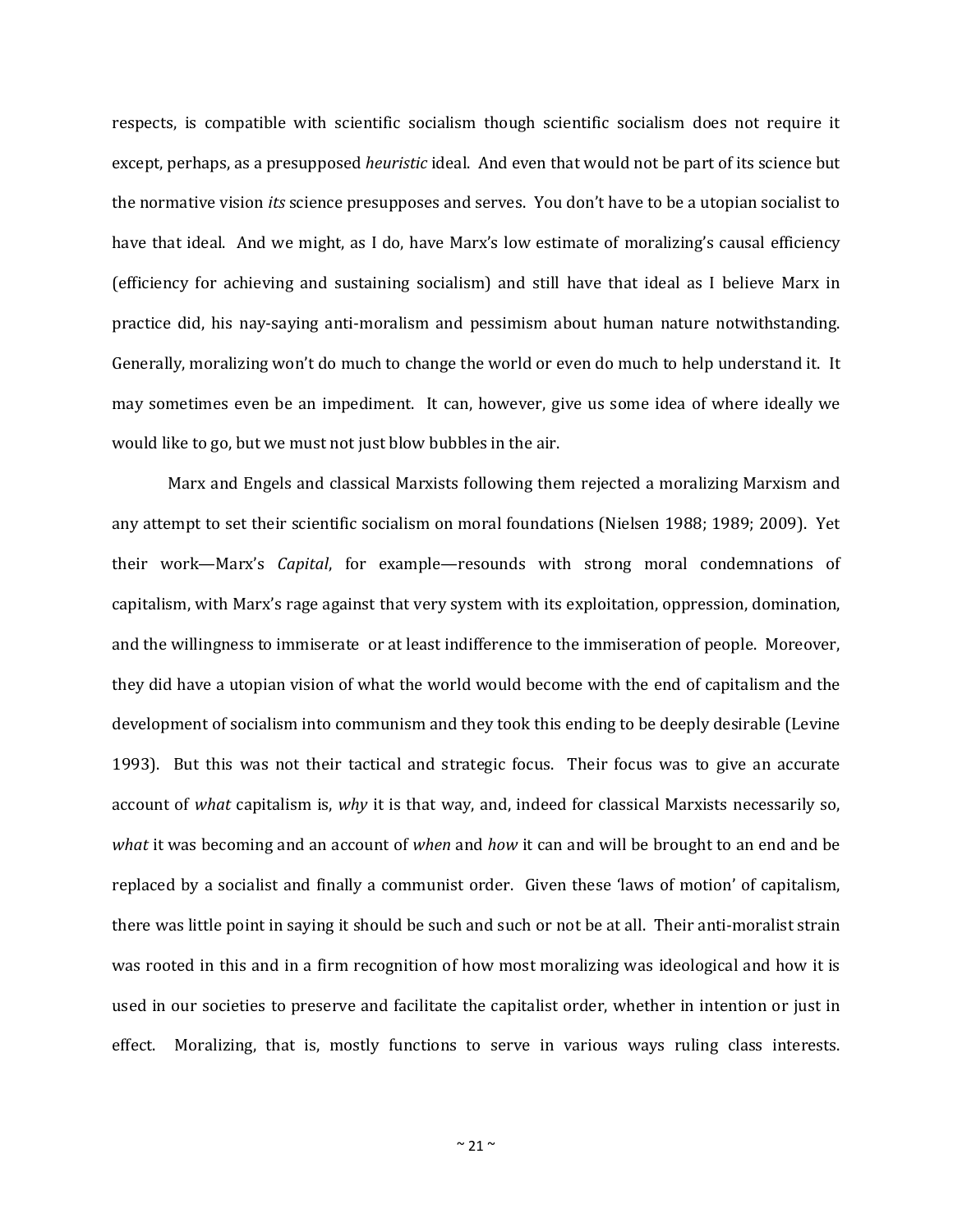Sometimes crudely and at other times sophisticatedly, the latter effectively disguising how moralizing so answers to class interests.

A Marxist emancipatory social science under analytical auspices enables us to understand what is going on in the world by (1) clearly describing and explaining how these things are and (2) by explaining why they are that way and how this order is sustained. It calls our attention to things which we are conditioned in capitalist societies not to see. It also, where the conditioning is not effective and we become aware that people are hoodwinked into believing that is just the way things are and indeed factually speaking must be. People have been and are being so indoctrinated. Feudal ideology and then capitalist ideology have conditioned people into believing that the way things are in their societies are just rooted in the human condition. The poor, we are conditioned to believe, will always be with us. There is no alternative to this. As Margaret Thatcher famously put it, "There is no alternative." For Marxists *au contraire* many of these things are rooted instead in our historically given social systems and indeed for us in the capitalist system. They are not deep unalterable facts of human nature; they are not the way things must be. They are not the way social systems and human life must be (Fanon 1965, 237-50).

Of course, there are different ways of describing, explaining and interpreting—sometimes radically different ones—that are economically and politically important. With, say Frederich Hayek, Michael Oakshott, or Robert Kaplan, we have accounts of the world that are radically different accounts of the world from that of such contemporary Marxists as David Harvey, Colin Leys, Samir Amin, and Leo Panitch. There will, of course, be disputes about who, if anyone, comes closer to telling it like it is or, indeed, if there can be any telling it like it is. But, whatever we say here, Marxist social science has a very different take on things than we usually get from our mass media or even from more conventional academic sources such as the conservative ones mentioned above. Marxist social scientists and (seldom-read) Marxist activists—Marxists may be both—point to social facts most people, including most academics, are quite likely to be unaware of. Concerning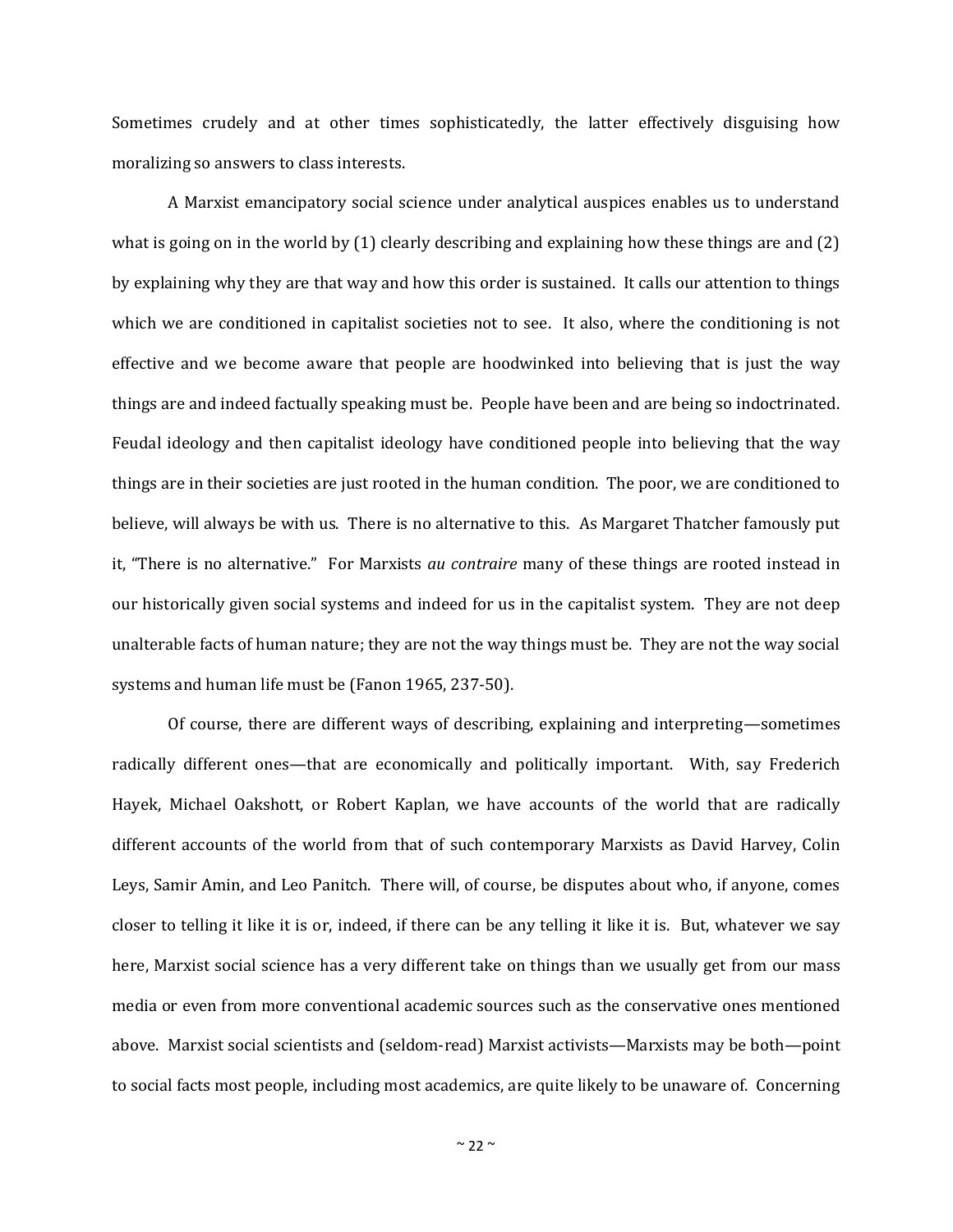them, and for more well known facts as well, Marxians often give us different explanations or interpretations than we will see elsewhere. These explanations function within a program which has plainly normative ends or goals but has a distinctive empirical take on what the world is like as well. (The very idea of changing the world expresses and requires both. This is similar for the claim that a different world is possible.) But these so embedded descriptions, explanations and interpretations make confirmable or infirmable claims if they are genuinely scientific. These descriptions, explanations and interpretations, directly or indirectly, face the bar of empirical evidence. (This is true at least of the emancipatory social science of analytical Marxists. And it is often though not invariably true of the Marxian activists as well. Indeed, it should always be true of them.)

Let me illustrate this from a Marxist oriented report on the recent (Fall 2008) attacks in Mumbai. It first reports something that is well known to people somewhat informed by the mass media, namely, that the death toll from the attacks in Mumbai as of December 2, 2008 had risen to 173 with hundreds more wounded. But then it also goes on to report facts that are less well known at least in the North. They are facts that are important to become aware of in coming to properly understand the attacks and what they signify for life in India and Pakistan and for what should be done there. First, there is the fact of extensive recent attacks on Muslims in India. These attacks, even the single one in 2002 in the state of Gujarat in India just north of Mumbai, caused (to understate it) far more deaths and extreme suffering than the 2008 attacks in Mumbai. These attacks by extreme rightwing Hindu organizations resulted in the death of 2,000 Muslims and drove 200,000 from their homes. They were carried out by Hindu extremists who were part of a fanatical rightwing Hindu organization with an extreme anti-Muslim ideology. And in the summer of 2008 the Indian state, facing demonstrations by hundreds of thousands of people in Kashmir, used its police and armed forces to brutally attack the demonstrators. There the object of the violent repression was against the Muslim majority in Kashmir.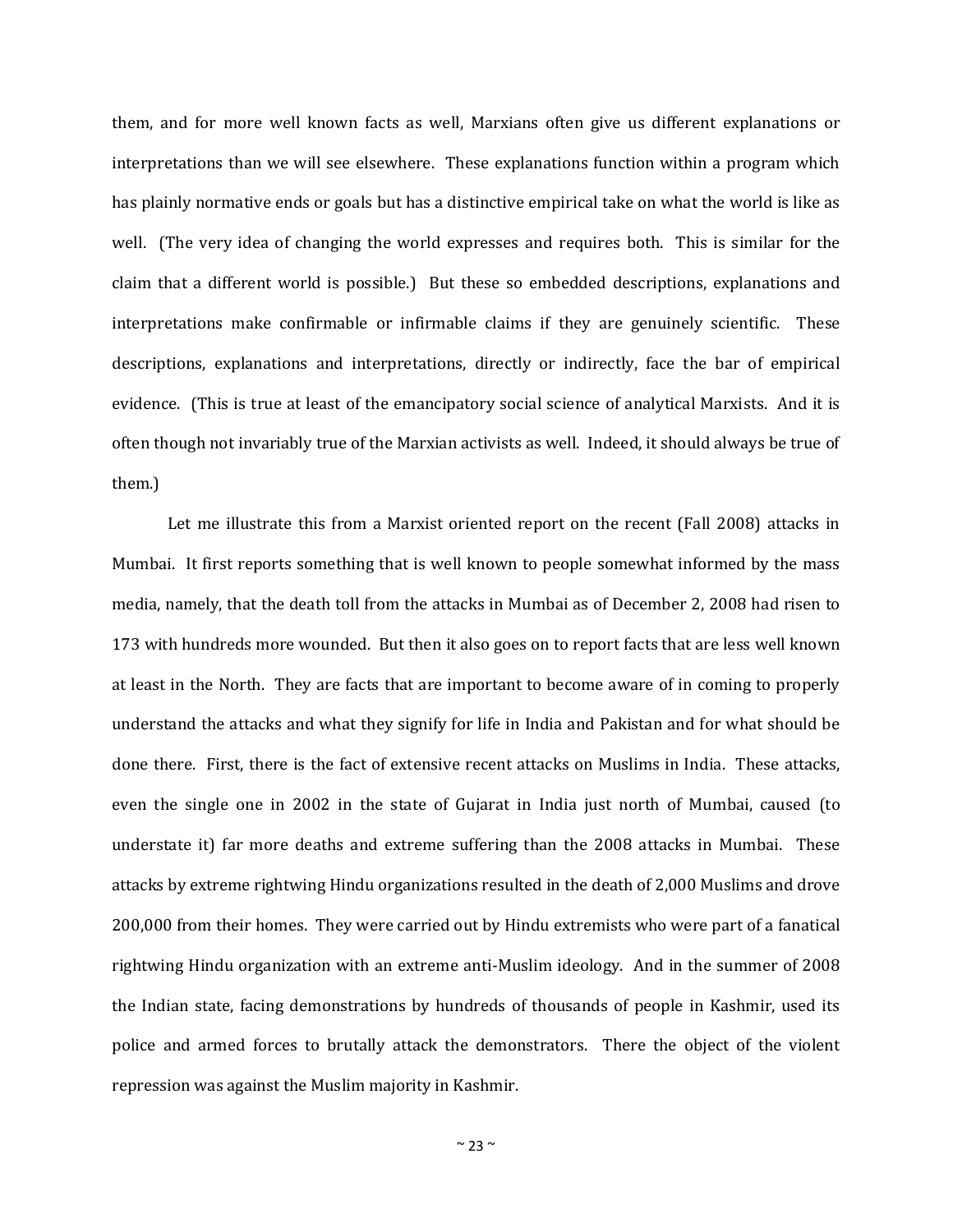India is a country of one billion people. Most people in the North, if they think about India at all, are likely to think of India as a rapidly modernizing country greatly profiting from capitalist globalization. Indians do this perhaps most prominently through their high tech industries. It is true that a few Indians have profited from that and that there has more generally been rapid industrialization in India. However, its benefits have not been spread out among the population, and poverty and inequality have grown enormously. Many live in incredible and increasing poverty. High tech industries employ just 0.2 percent of India's 1 billion people, while almost half of all Indians live below the international poverty line of the equivalent of \$1.24 US a day. The World Bank reports that half of the children of India are so malnourished that their bodies fail to achieve normal size (*Workers' World* 2008). Moreover, they have the highest rate of such malnourishment in the world.

Now relate this to the Muslims of India. They number 150 million—13 percent of the population—and are the poorest segment of people in a very poor country with the lowest literacy, lowest income, highest infant mortality, highest unemployment, and (when they have them) the worst jobs. One third of the villages in India with a majority Muslim population have no schools at all (*Workers' World* 2008).

Given all these social facts—determinable empirical facts, though facts that few of us, at least in the North, know—how should we view the attacks in Mumbai? I am not saying or suggesting that the attacks in Mumbai were justified. They plainly were not. But, given the above understanding, it is hardly surprising that Indian Muslim youth, as well as Pakistani Moslem youth, will be radicalized and that some will turn to desperate measures. (I do not mean to suggest that only youths will be radicalized but to give to understand that their radicalization will be the most politically salient.) It *may* be that the Mumbai killing was only a Pakistani affair, though this is not what later reports *seem* to bear out. But it is understandable, given what we have noted above, that the attackers or some of them could be homegrown. Be that as it may, the report—a Marxist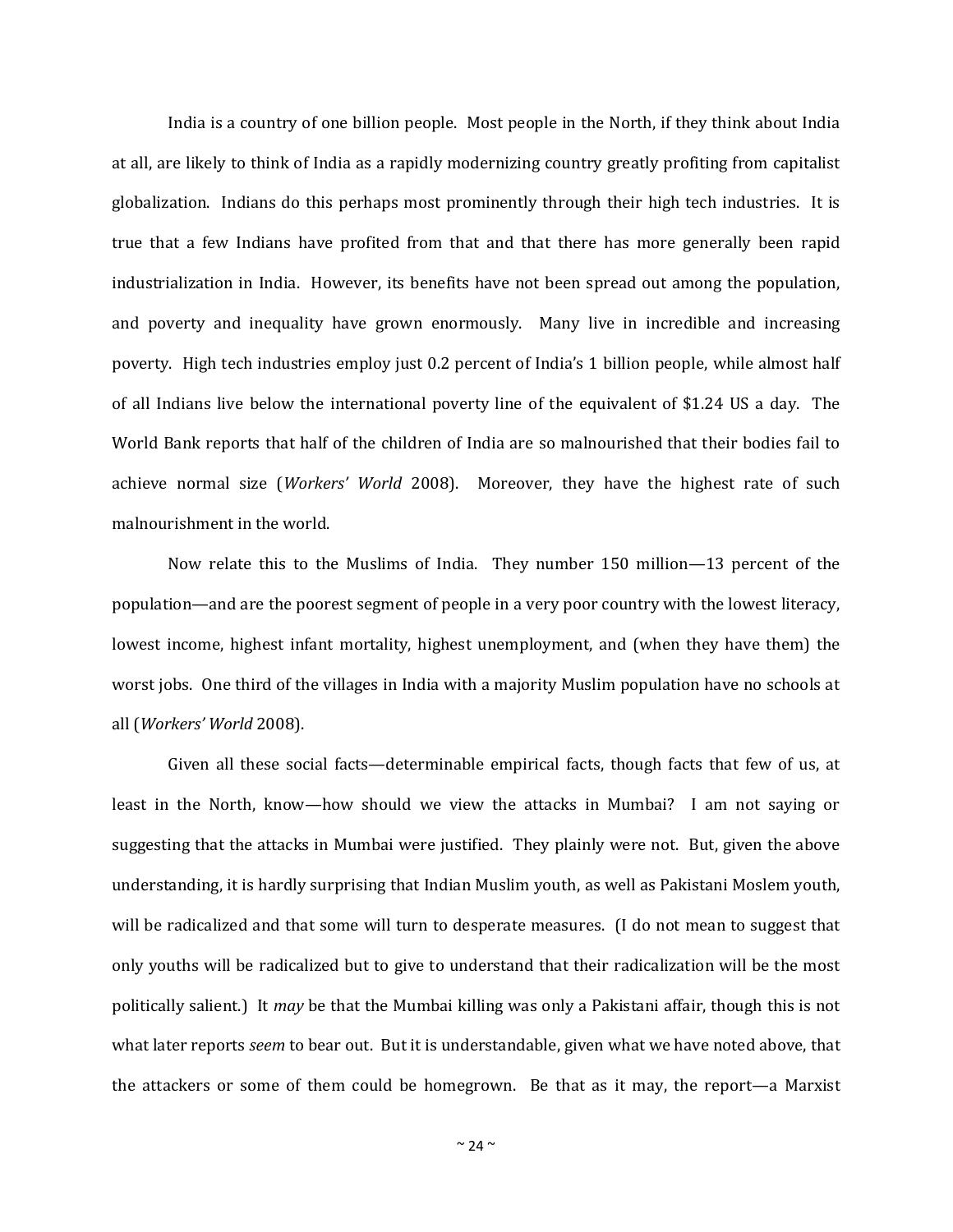report—goes on to say, correctly I believe, "Marxists know that violence against wealthy individuals and their politicians does not end the system of exploitation and oppression. They also understand that when there seem to be no alternatives, such actions are bound to arise from the violence of the system and the misery and desperation that millions experience" (*Workers' World* 2008). Here we move from determinable facts to at least putative explanations and interpretations of them which also purport at least to be factual and factually well taken. And they very likely are. Moreover, if we accept this account of the situation in India, it is very likely that we will come to believe that, though the attacks are condemnable and indeed deserved condemnation, the situation that caused them was even more evil and condemnable with its oppression, domination and destruction and prevention of even remotely decent life chances for vast numbers of Indian Muslims. And such strong religious and ethnic fanatical hatred and violence directed against Indian Muslims is bound to provoke and sustain counter violence. (I am not saying that there is not hatred on both sides. There is. In this sense it is like the Israeli and Palestinian situation.)

A socialist emancipatory social science will show us that and how the reality of such states of affairs is not just rooted in the human condition. It will show us meaningful ways to interpret and explain such events. It will also, being emancipatory, point to ways in which such inhuman situations can be resisted and in some situations overcome. We will come to clearly see, if we have any moral awareness at all, that such situations are unjust and evil. Moreover, we hardly need a moral theory here to see that. A fine-grained account of equality, autonomy, solidarity, and justice is not needed to see that such situations are both evil and alterable. There is no need for micro foundations here. We only need an egalitarian ethos with the moral convictions that are commensurate with it; and the specification of that ethos need not be something fine-grained. The thing is to see how our somewhat more generalized moral beliefs—what Rawls calls considered judgments and others have called intuitions—should be translated into the concrete and for that we do not need a fine-grained philosophical account or indeed any philosophical account of justice,

 $\sim$  25  $\sim$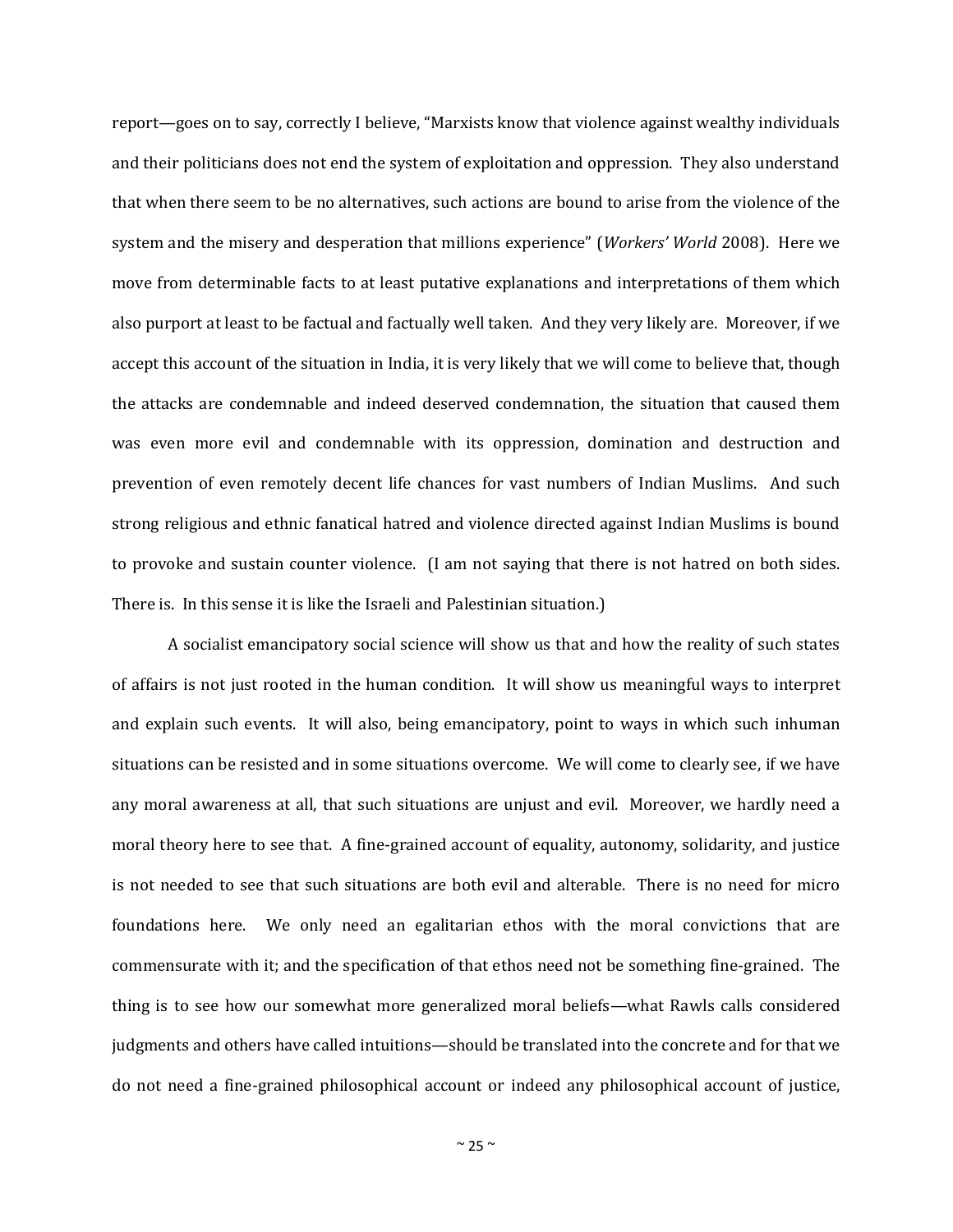autonomy, equality, solidarity, and a moral point of view. In fact, and reasonably so, such more fine-grained accounts piggy-back on certain un-fine-grained egalitarian and liberal convictions *and* on a good knowledge of how the world goes and a reasonable understanding of how it could go differently. It is that which undergirds what has been called 'Marxist amoralism'. An understanding of a Marxian account of ideology and its home in Marxian class theory and historical materialism is what we need here.

But the rudimentary moral convictions we rely on are equally compatible with liberal (social democratic) considered judgments (considered convictions), some of which *may* be factinsensitive, and the very similar ones of Marxists. (For some Marxists, including Marxist amoralists, they may not be articulated but they are held in practice.) But such radical egalitarian Marxists have a much more realistic political and economic sociology than Rawls deploys (Levine 1986). The most important thing is not to worry about these shared liberal and Marxian moral convictions. They will have the concurrence of moderns (or at least most of them) lucky enough to have what Freud called a sober education. What we should be worried about is having or getting a reasonable knowledge of the facts on the ground, including their explanations and best interpretations and at least a somewhat comprehensive viewing of them. And this, if it does not require it, is greatly aided by a well validated emancipatory social science.

#### IV

In this penultimate section and the next I shall consider the conception of emancipatory social science of one of four major figures of analytical Marxism, the sociologist Erik Olin Wright. He has a considerable body of writing but I shall concentrate on only four recent essays (Wright 2001a; 2001b; 2005; 2006). Within that space I shall concentrate most extensively on the 2006 article "A Compass for the Left," for it focuses on what is most central to what I have been concerned with in these lectures. But all four relatively recent articles meld together into a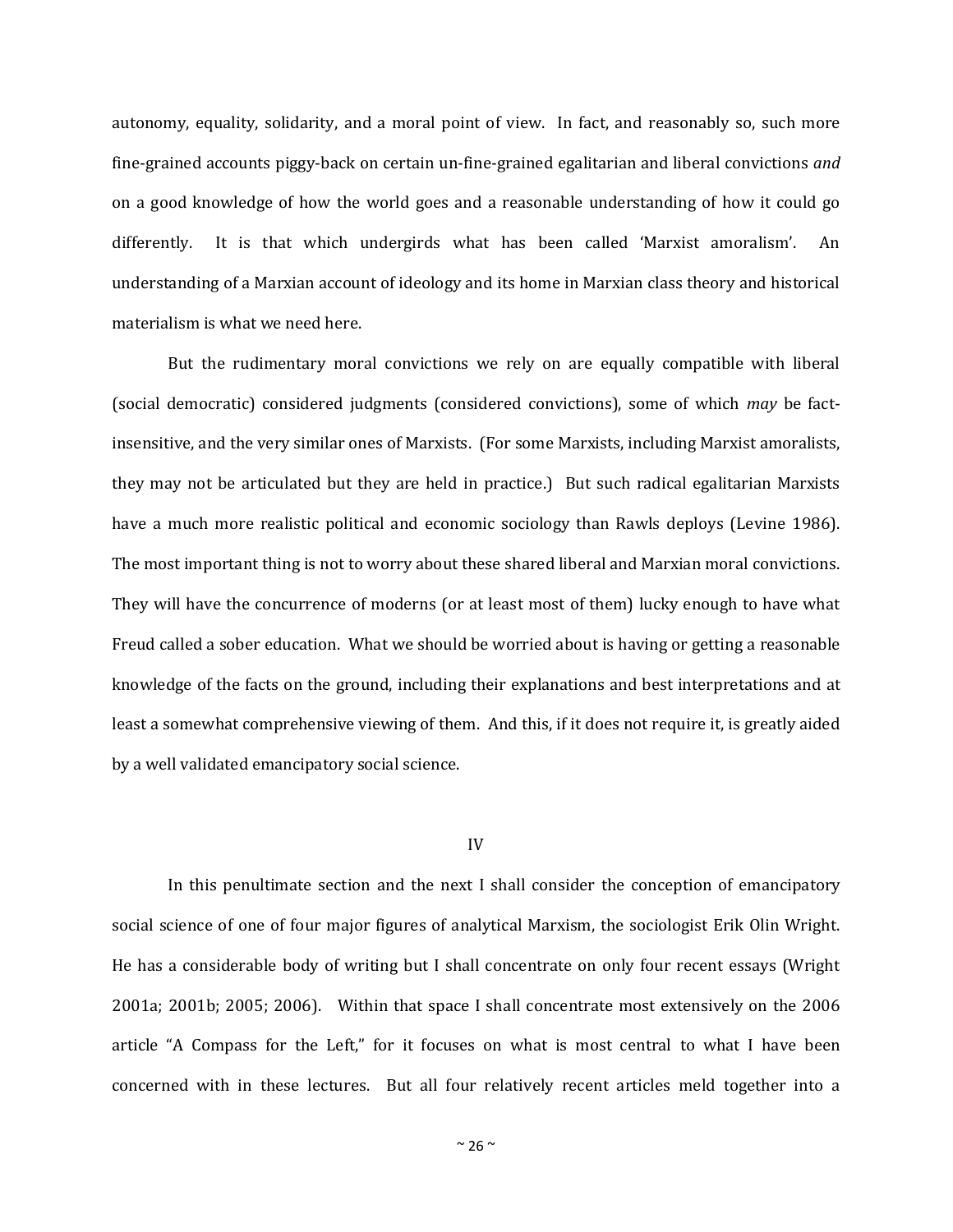formidable case by analytical Marxism for the scientificity of socialism, and for an emancipatory social science.

Wright, a sociologist, is, as I initially remarked, one of the four most prominent figures in analytical Marxism. The others are G. A. Cohen (a philosopher), John Roemer (an economist), and Jon Elster (a political scientist). Wright (as all the others) exhibits in his work the virtues of analytical thought but as well he has a thorough grip on his own discipline. And he utilizes these talents with clarity and an intelligent purpose. Fitting with his disciplinary orientation, his work is most extensively oriented towards class analysis and articulating clearly a conception of an emancipatory social science with a clear Marxian orientation. He is most noted for his striking and innovative work on class exploitation, particularly in capitalist societies (Wright 1978; 1985; 1996; 1997). He also has a good understanding of philosophy and it shows in his work. It comes out in his articulation of what he calls *radical* egalitarianism and its place in the social sciences and particularly in an emancipatory social science with a Marxian orientation. Unlike Joseph McCarney, he does not think an emancipatory social science can be without normative functions. But like McCarney, he understands the importance of what has been called Marx's amoralism. (Indeed Allen Wood, no enemy of Marx, has characterized it as Marx's *im*moralism (Wood, 1985).) While Wright is reasonably clear about what he is saying about egalitarianism, justice, autonomy, solidarity, exploitation, and the like, his characterizations of these normative notions are not nearly as finegrained as G. A. Cohen's or John Roemer's or for that matter mine (Cohen 2008; Roemer 1994; Nielsen 1989 and 2003). Without in any way condoning—let alone in any way defending obscurantism, I think Wright's proceeding as he does is a virtue at least for what he is trying, quite legitimately, to achieve. Again note the importance of contextualism. How fine-grained we should get and in what way depends on the context including our goals. For setting out, explaining and defending an emancipatory social science, Wright has found, I believe, at least approximately the right level. And he has found, or at least nearly so, the right level without betraying the ideals of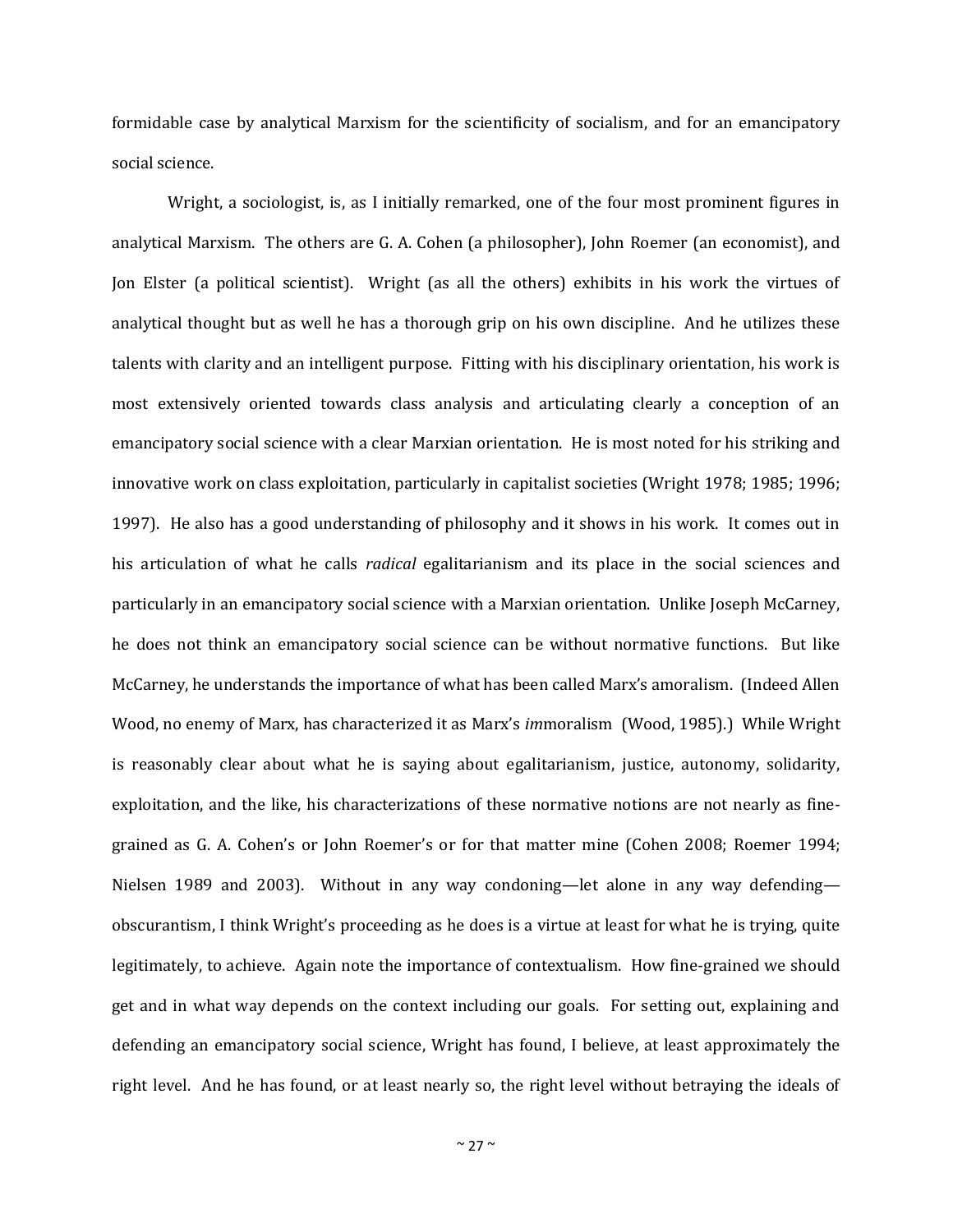analytical Marxism or the Marxist tradition more generally. (However, I am *somewhat* ambivalent about some of this and I shall return to it later after I have described and examined what he says about radical egalitarianism and its place in an emancipatory social science.)

I shall now proceed to an examination of Wright's texts listed above. In the first part of his "Compass Points: Towards a Socialist Alternative", Wright shows how socialism is located "within a broad agenda of emancipatory social theory" (Wright 2006, 93). He remarks:

> Emancipatory social science, in its broadest terms, seeks to generate knowledge relevant to the collective project of challenging human oppression and creating the conditions in which people can live flourishing lives. To call it a social *science*, rather than social criticism or philosophy, is to recognize the importance for this task of systematic scientific knowledge about how the world works. To call it *emancipatory* is to identify its central moral purpose—the elimination of oppression, and the creation of conditions for human flourishing. And to call it *social* implies a belief that emancipation depends upon the transformation of the social world, not just the inner self. To fulfill its mission, any emancipatory social science faces three basic tasks: first, to elaborate a systematic diagnosis and critique of the world as it exists; second, to envision viable alternatives; and third, to understand the obstacles, possibilities and dilemmas of transformation. In different historical moments one or another of these may be more pressing than others, but all are necessary for a comprehensive emancipatory theory (Wright 2006, 94).

Wright's characterization will raise the eyebrows of those still captivated by the idea that science including social science—is and must be 'value neutral' in order to be genuinely scientific. Moreover, they will think that to speak, as we have just seen Wright does, of science's moral purpose, let alone its central moral purpose, is unscientific. Science should and indeed must limit itself to gaining a systematic scientific knowledge of how the world works and why it works that way and to how it can plausibly come to so work. There are two importantly distinct issues here: (1) whether there can be a normatively neutral description of the world, particularly of the social world; and (2) whether there is a *scientifically acceptable sense* in speaking of the moral purpose of science. When, some will say, science has given its most accurate descriptions, given us its best causal explanations (something that will carry with it predictions) and most perceptive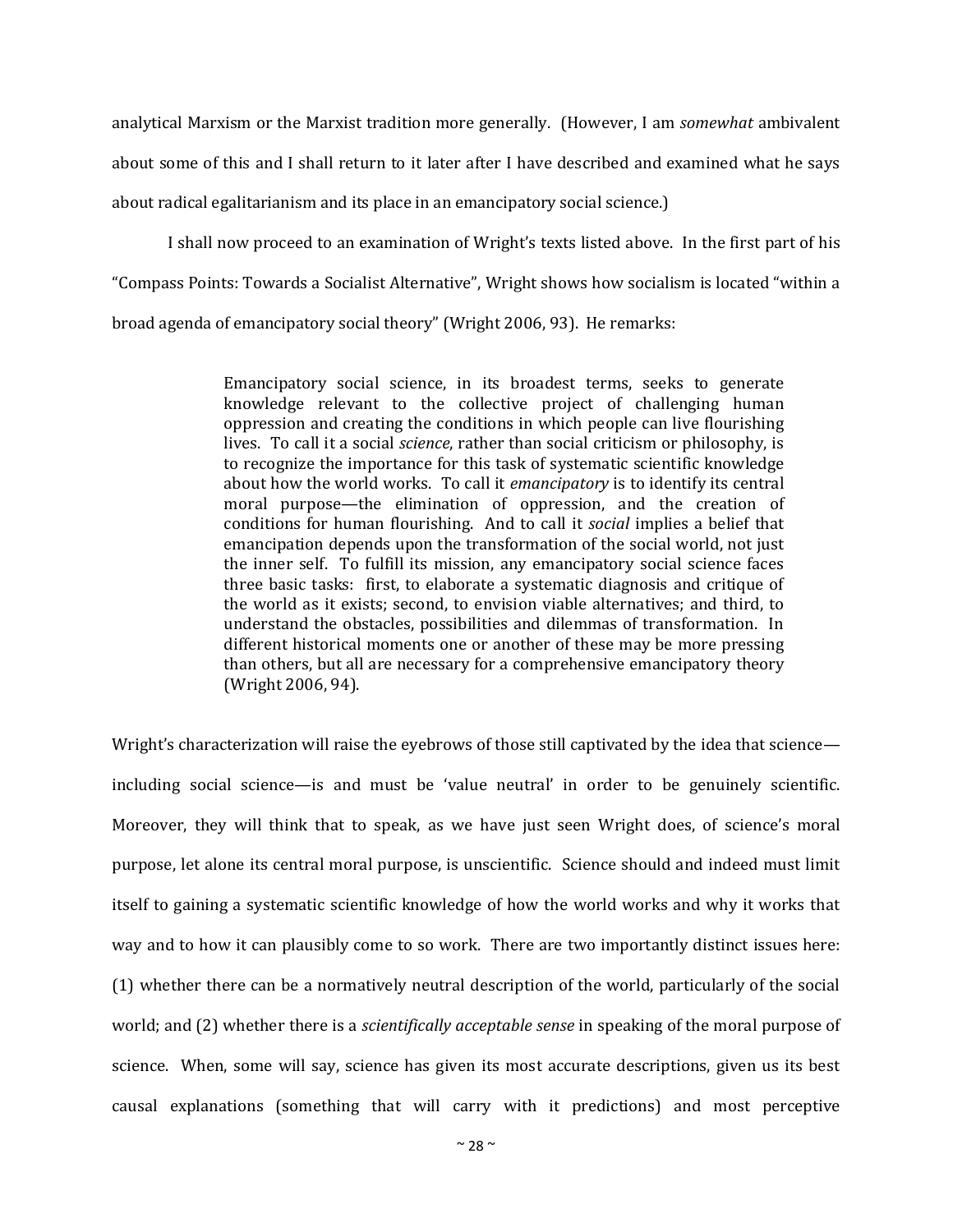interpretations, including, where that can be had (if it ever can be had) comprehensive ones, its task is finished.10 Perhaps public intellectuals, moralists and moral philosophers can utilize, and indeed legitimately, these empirical findings for enlightening and indeed emancipatory purposes but that is not the business of science *per se*. Perhaps an emancipatory theory can be extended beyond an emancipatory social science to include an emancipatory theory which contains those non-scientific but not unscientific activities as well. But then it will not just be an emancipatory social science or any kind of science. It will have a part which is *non-*scientific. Perhaps Wright meant to suggest this in his last sentence in the above quotation but he is not explicit about it—though he is when writing with Andrew Levine and Elliot Sober in *Reconstructing Marxism* (Levine *et al*., 1992, 187-91). To be genuine science, some will say, it must limit itself to a value-neutral description, explanation and to non-moral—not immoral—interpretations. If we are clear about the task and vocation of a scientist (to echo Weber), we will acknowledge the last part of the sentence—namely, the part about interpretations—of the immediately prior sentence, but not the part about the value-neutral descriptions. It is also important to recognize that we could reject the part about value-neutral rejections (as I think most social scientists now would) and still affirm the denial of (2), namely, that there is a *scientifically acceptable* sense in speaking of the moral purpose of that science. (It is now commonplace to say that social science discourse in many areas cannot be normatively neutral. It cannot avoid using thick concepts. But to say 'Our study shows that there is a lot of male domination in our society' need not be to say or give to understand that it is wrong. To add, in my view plainly appropriately, that it certainly should be taken to be plainly wrong is not to make a further scientific remark but to make a moral one and one that is justified. And all justification need not be scientific justification—though this is not to give to understand that that justification is or can be unscientific.)

I have given in my first lecture my reasons for believing (1) to be false. Briefly now: thick concepts and thick descriptions are pervasive and ineliminable in our discourses including our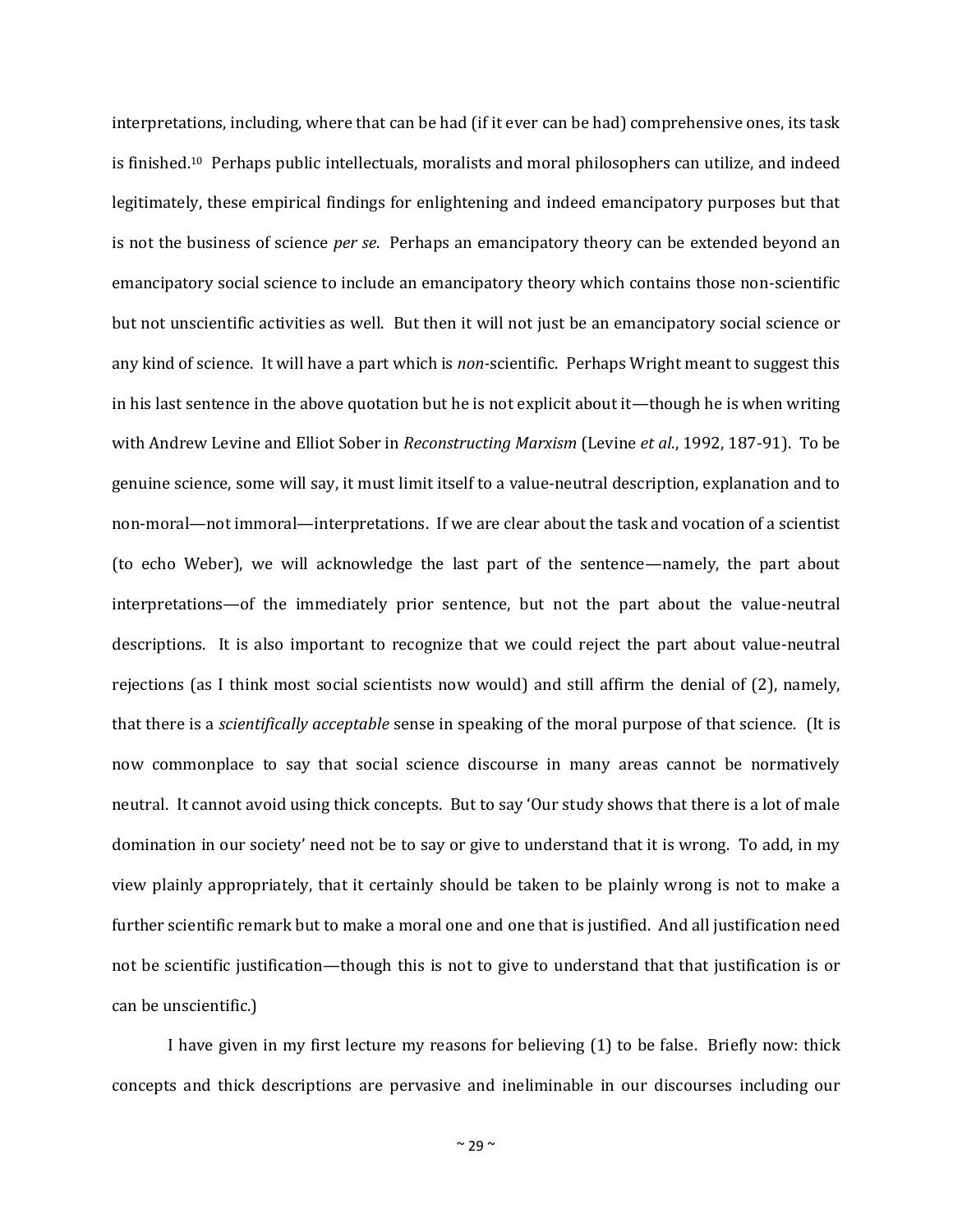social scientific discourse where they have both substantive informative content and substantive normative content often inextricably mixed (Berlin 1980, 103-42). I speak here of concepts and descriptive terms which have both a descriptive and evaluative content that is indivisible. Think of terms like 'rude', 'amenable', 'touchy', 'sleazy', 'beastly', 'alienated', 'kindly', 'thoughtfully', or 'compassionately'. We cannot specify their descriptive content independently of their evaluative or normative content or vice-versa. We cannot separately analyze the descriptive part or the normative part. When a social scientist speaks of 'oppression', 'domination', or 'exploitation' she is using such expressions and utilizing such concepts (the concepts these terms are expressive of); her discourse would be impoverished or (if you will) inadequate to its subject if she did not use them or other terms expressing similarly content-full thick concepts (Berlin 1980, 103-42). (Again with 'impoverished' and 'inadequate' we are using thick terms expressive of thick concepts. There is no escape from that.) We could hardly open our mouths without using such concepts. Evaluating and describing come together pervasively in many contexts, contexts that the social scientist cannot avoid if she wants to say anything not so thin as to be practically devoid of content. (By the way, similar things obtain in normative ethical theory.) But the social scientist *qua* social scientist cannot be using them to make moral remarks; but she may go on to make a moral remark—indeed a reasonable moral remarks—as well but not *qua* social scientist. A social scientist studying urban ghetto life might well say, 'Partially as a result of continued overcrowding, ghetto life is becoming more oppressive.' And she may then go on to say, 'And we must do everything we can to relieve that oppressiveness.' The first statement (correct or incorrect) is a scientific observation; the second is a moral remark. They are validated in different ways. Moreover, to make both of them plainly does not require the social scientist to go schizoid.

However, (2) is another matter. Here, I think, Wright has gone off the mark or at least has not expressed himself perspicuously. Can science, including social science, have, *qua* science, a moral purpose? The answer, I think, is no. Science *qua* science, as distinct from philosophy or

 $~\sim$  30  $\sim$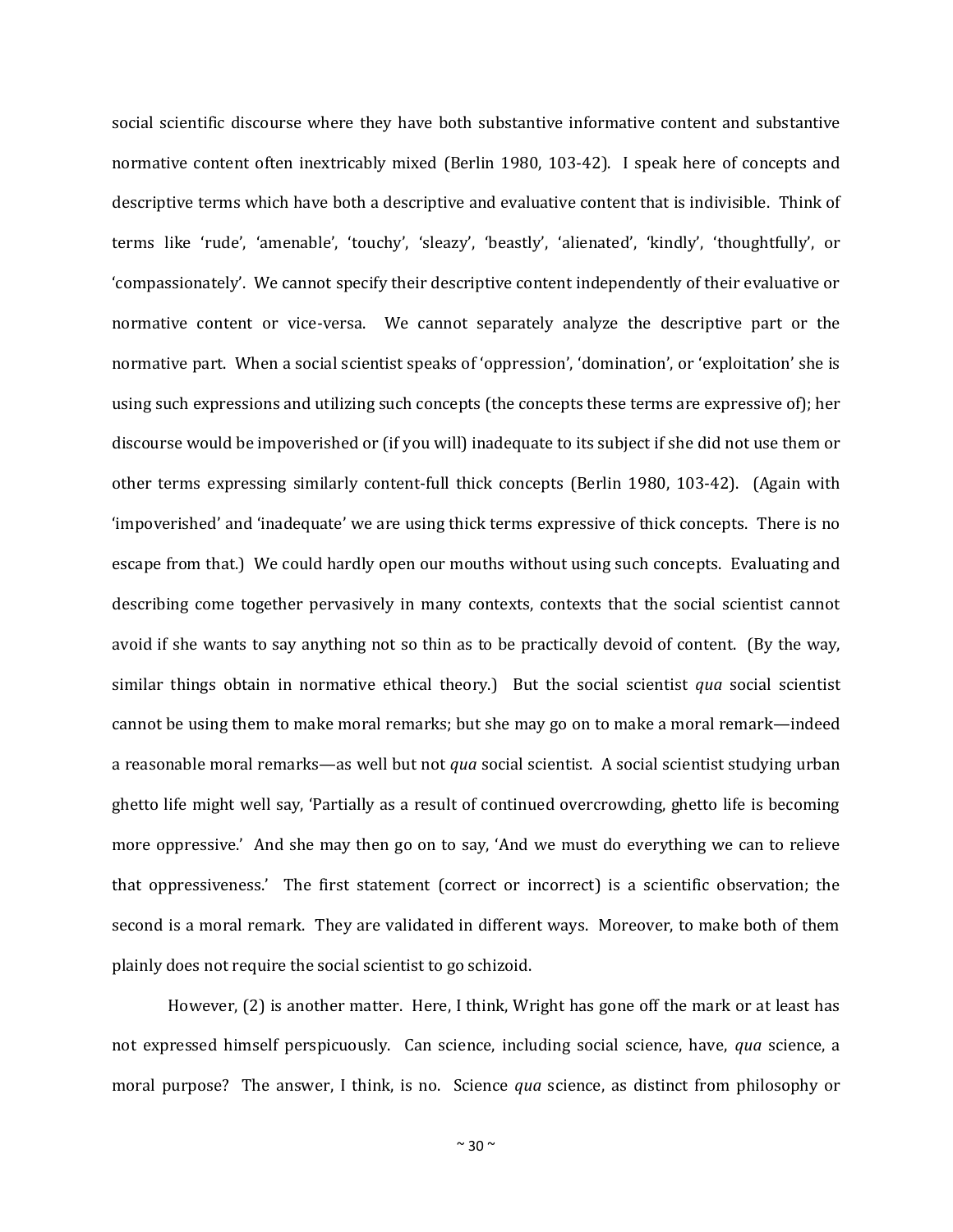social criticism, seeks to give us "knowledge of how the world works" and, where it is successful, it actually does. It is to seek, as well, to show us why the world works his way. Formal science (mathematics and logic) aside, science gives (or seeks to give) us systematic empirically grounded substantive knowledge of the world. For social science this is of the social world. Science itself has no moral purpose but only the purpose of producing such knowledge. Wright is perfectly on target when he says in his first sentence of the above extended quotation, "Emancipatory social science, in its broadest terms, *seeks to generate knowledge relevant to the collective project* of challenging human oppression and creating conditions in which people can live flourishing lives." The scientific part is concerned with the part I have italicized in the above quoted sentence. It, that is, is the part about *generating knowledge relevant to some project.* That knowledge, whatever it is, if it is genuine scientific knowledge, is knowledge, direct or indirect, of empirical facts or of mathematics or logic. (Knowledge of the empirical facts includes empirically grounded explanations, predictions, and interpretations of empirical facts.) But the non-italicized part of the sentence, while not connoting anything unscientific, let alone anti-scientific, is non-scientific. It speaks of a political and moral practice that uses such scientific knowledge but is not itself such knowledge.11 (If this sounds too much like logical positivism, make the most of it. Not all was dross there.)

*Challenging* human oppression is just that, namely, a challenging, not an *additional*  knowledge, of human oppression, though to successfully challenge human oppression may require some human knowledge. It well utilizes an understanding of the conditions of oppression and of how oppression can be resisted and perhaps ended. But *challenging* it is not itself such knowledge. It is a political act. It requires (while not being that) more primitively an understanding of the use of the term 'oppression' and some knowledge of the occurrence of oppression and of its evils. This is, of course, a linguistic and moral matter and without this primitive understanding we could not have a scientific knowledge of the conditions of oppression for we wouldn't then understand that it was oppression or what oppression is. We couldn't understand *what* they were conditions of.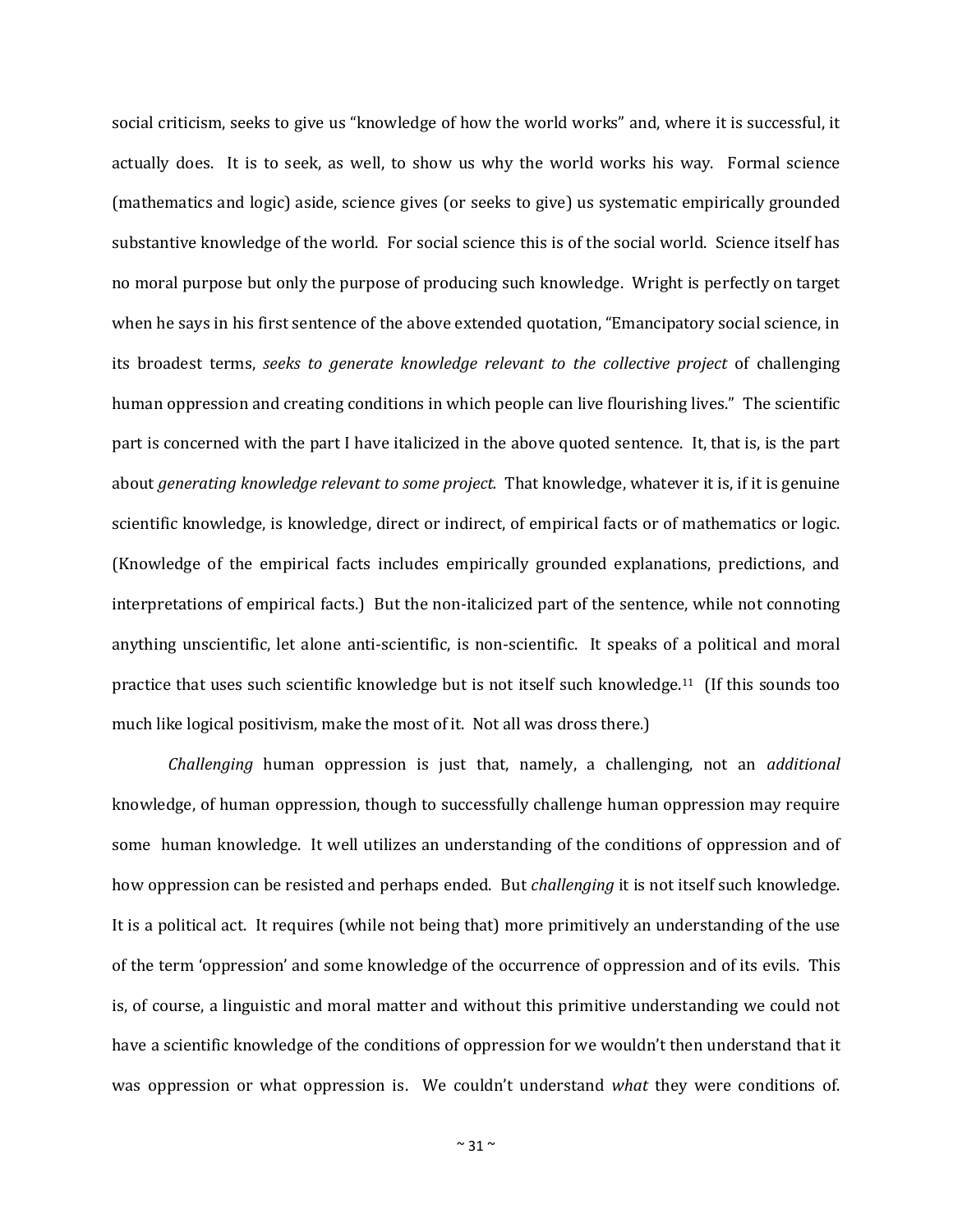Without this primitive understanding there could be no emancipatory social science or at least not a Marxian one. To understand the use of 'oppression' is to understand that it is *regarded* as bad but that by itself need not be to think or believe oneself that it is bad.

I should say *ditto* for the last part of the sentence we have been discussing, i.e., "*creating* the conditions in which people can live flourishing lives". 'Creating' here is no more than 'challenging' a scientific activity but a political and moral one utilizing scientific knowledge but not itself being a part of scientific knowledge. It is another political act.

To put the matter somewhat differently: science, including emancipatory social science, can be and often is instrumental in aiding political and moral agents in the attainment of certain extrascientific aims, aims that need not be anti-scientific or unscientific. But they are non-scientific. For a Marxian emancipatory social science, the or an extra-scientific aim is "the elimination of oppression and the creation of conditions for human flourishing." But scientific knowledge itself is not moral knowledge but among others things a tool for gaining it, a tool for bringing about the conditions for securing that certain moral commitments are or at least can be realized in our lives.<sup>12</sup> Socialists take oppression and a lack of human flourishing to be two connected plain evils—a *background assumption* of a part of their scientific analysis. Acting politically, they seek to eliminate the former and further secure the latter. Their very political activity, if successful, shows this can be done. What is shown here rides on scientific knowledge but this showing is not itself such knowledge, though this showing is something relevant to science. And this activity is itself a political and moral matter, not a scientific matter. Socialists acting politically seek and need relevant scientific knowledge to achieve these aims—or at least it is reasonable to so believe. The sought-for scientific information is taken to be *relevant to* but not *constitutive of* the moral matter.

It might be thought that this way of reasoning commits me to a distinction between the is and the ought. And it does. Like Hilary Putnam, I believe that there is such a *distinction* but also like him I believe that there is no *dichotomy* between the is and the ought (Putnam 2002).

 $~\sim$  32  $\sim$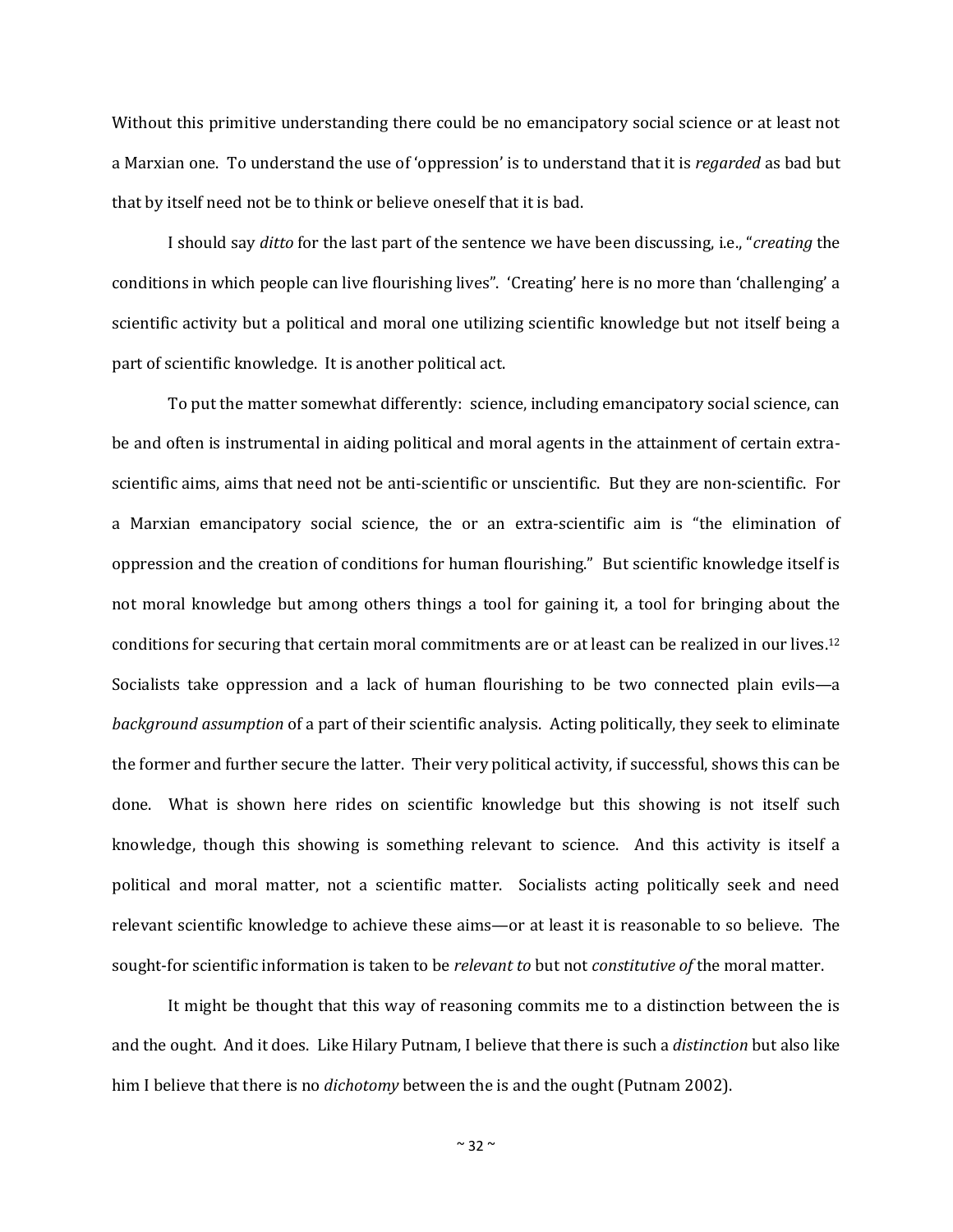It is enough that there are in the stream of life these different practices—scientific, moral, religious, legal, and political— with different rationales and with different purposes. Most of them, perhaps all of them, are needed in our common life together. Moreover, they are often entangled. And one cannot be reduced to the other (Nielsen and Phillips 2005). They are socially sanctioned, deeply enculturated, and during a given epoch *at least* they are indispensible and irreducible. But *some* may, usually slowly, wither away as has the practice of witchcraft in the West, though not generally in the world. (*Perhaps* over time, and if we can avoid great catastrophes, religion, at least in the wealthier, better educated parts of the world, will wither away, though I wouldn't bet my ranch on it (Nielsen and Phillips 2005).

Most of these practices are indispensible in and to our lives and without them we would be scarcely human. (Here 'human' is a term expressive of a thick concept. It is not equivalent to *homo sapiens.*) In Wittgenstein's terminology, if you want to use it, they are language-games embedded in forms of life without which we would not be recognizably human. Science and morality are such practices distinct from each other, though sometimes entangled, and both are indispensible to our lives. But one cannot be reduced to the other. And they are not *foundations* for our lives or societies and one practice is not foundational for another practice. Moreover, there are no *foundations* for our lives. These practices are just there, like our lives (Rhees 2003). Moral practices pervade our lives; they are, that is, deeply embedded in our lives and there would be no emancipatory social science without them. They are indispensible. But moral practices are not part of the emancipatory science (or any science) themselves but *presuppositions* of it. Moral practices are indispensible for society—for its very existence as well as its coherence—as though in a different way scientific practices obviously are for modernizing contemporary cultures. Both moral and scientific practices are embedded in contemporary and indeed all modern social life as well. And increasingly so in our lives, our moral and social practices, while remaining distinct, work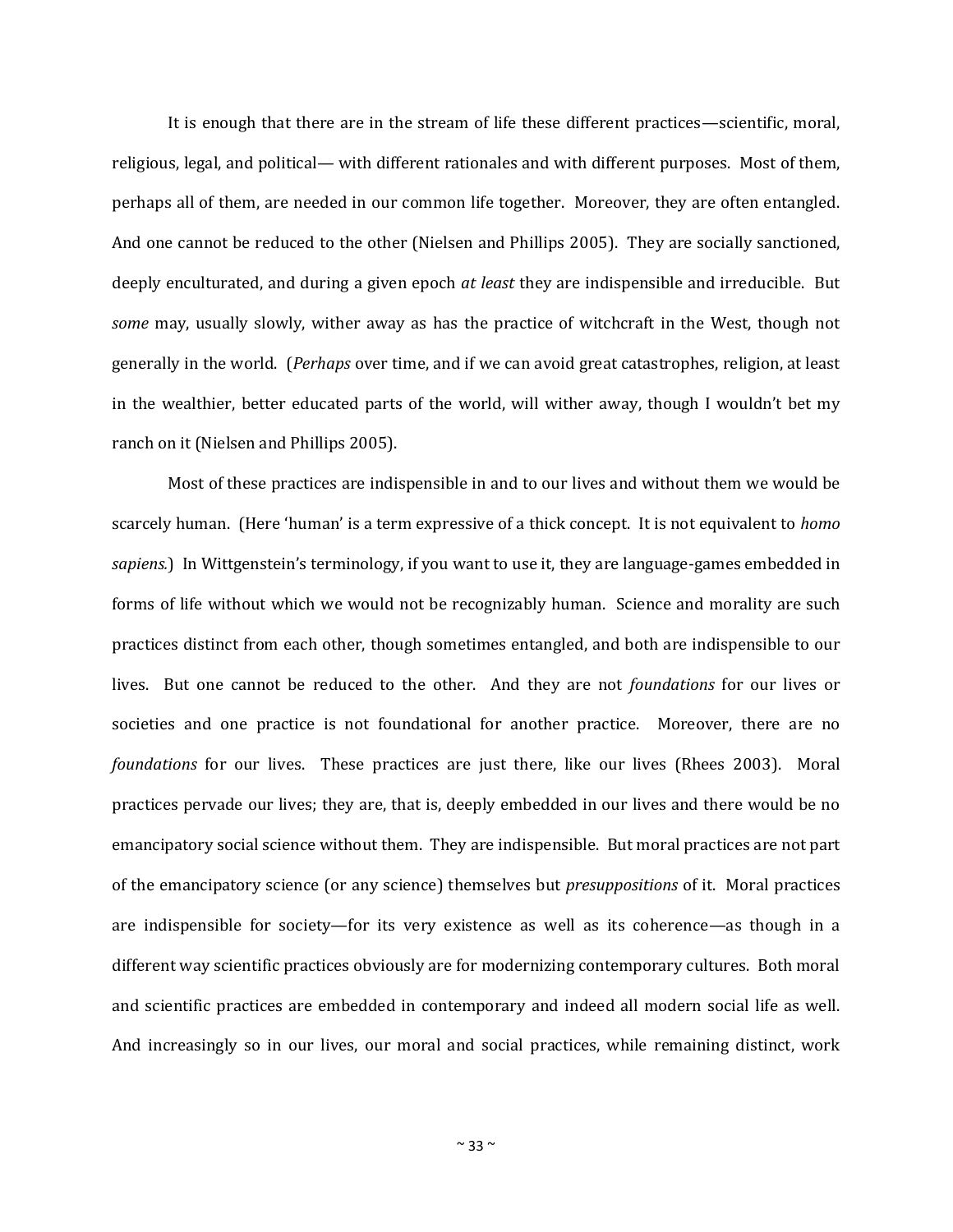together (Nielsen 2009).13 Still, talk of either providing or yielding foundations is without any compelling sense. Indeed, the very notion of foundations fogs things up.

For a Marxian, a socialist, or an otherwise anti-capitalist anarchist or Rawlsian liberal (i.e., a social democrat), certain moral convictions embedded in certain moral practices may be the (or at least a) *motivational* force for them to become social scientists. And where they become social scientists, they are will, in making certain of their social science descriptions and explanations, have to use thick concepts that have a determinate moral or other normative force. To understand them they will, of course, have to understand that these concepts have that normativity. But it doesn't require, and the scientific use of these concepts doesn't imply, endorsement of them. Endorsement is a moral and political act, not a scientific one. Again, let us remind ourselves that it need not be unscientific or anti-scientific but it is non-scientific. We can speak of a socialist's scientific view of the world and of his moral view of the world, meaning by that how his own view of the world has been informed and guided by scientific considerations and by moral considerations, often working together though not being identical or reducible to each other. The moral convictions embedded in these practices are not a part of the science or a foundation for it or a funding of a Marxian view of the world. Practices, moral and scientific, may be *a* way for a Marxian to articulate a clearer and sounder Marxian view of the world but its social science is not nor can it be 'a moral science'. Yet its view of the world is a deeply moral one, Marx's amoralism to the contrary notwithstanding (Nielsen 1988). But a Marxian view of the world is not a science and it is not a morality, though crucially it has moral aspects as well as scientific aspects. We can still, however, speak coherently of that view of the world—our view of the world—as being 'a scientific view of the world", meaning that our view of the world is informed and guided by scientific considerations. And we can as well coherently speak , though somewhat differently, of that very same view of the world as being a 'moral view of the world', meaning by that a view of the world that is informed and guided by moral considerations. But a view of the world that is both scientific and moral need not be a conflicted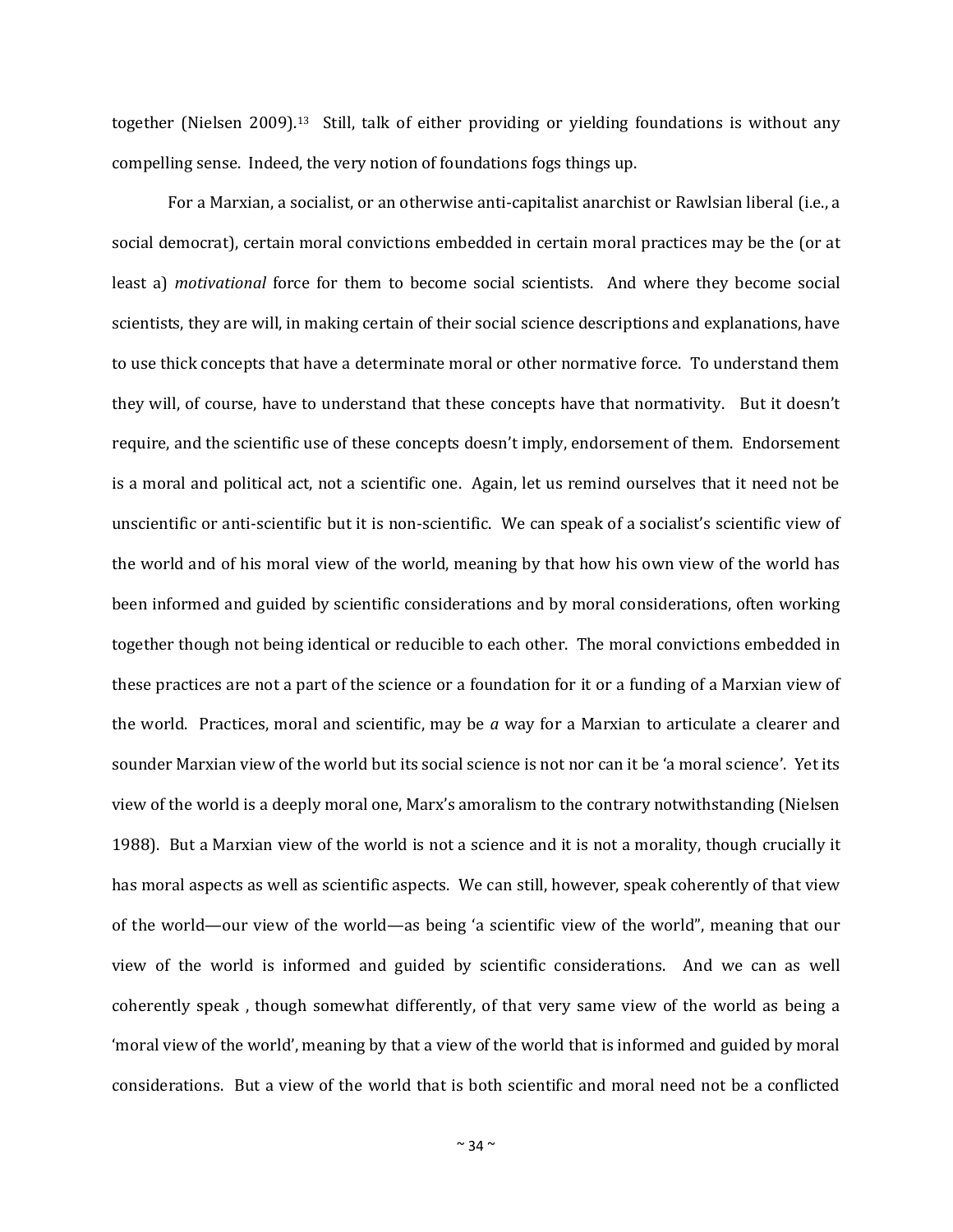view; it can and should rely on both moral and scientific considerations which are characterized by a fruitful reciprocity. We might call this combination—this emancipatory view of the world—a Marxian emancipatory theory (Levine *et al*., 1993, 187-89). But given what I've just said, calling it a theory seems to make it something too philosophical. Calling it a Marxian emancipatory comprehensive practice is better. It is less philosophically pretentious and misleading.

### V

At the beginning of "Foundations of a Neo-Marxist Class Analysis", Wright contends that Marxism needs (and at least in effect has) a specific orientation to radically egalitarian principles (Wright 2005, 4-8). Linked to this, Wright gives a class analysis in the body of that article. In clarifying that contested concept, he shows how for Marxians (*pace* Roemer) class has a close link to exploitation and how class has "a distinctive centrality within the Marxist tradition…" (Wright 2005, 4). He goes on to contend that (1) a good argument can be made for Marxian class analysis, and (2) how a specific orientation to radically egalitarian normative principles is "a large part of what defines the continuing distinctiveness of the Marxist tradition as a body of thought, particularly within sociology" (Wright 2005, 6). A few pages later he adds, "At its core, class analysis within the Marxist tradition is rooted in a set of normative commitments to a form of radical egalitarianism" (Wright 2005, 6). This, as he recognizes, goes explicitly against Marx's own expressed view. Marx thought that "ideas about morality just reflected material conditions and interests of actors. Rather than defend socialism on grounds of social justice or other normative principles, Marx preferred to simply argue that socialism was in the interests of the working class and that it was, in any case, the historical destiny of capitalism" (Wright 2005, 6). Wright then makes an observation that many have made (including Steven Lukes, G. A. Cohen, and myself) that "Marx's own writing is filled with moral judgment, moral outrage, moral vision" (Wright 2005, 6). But this does not establish that Marx took any of this as foundational to his scientific socialist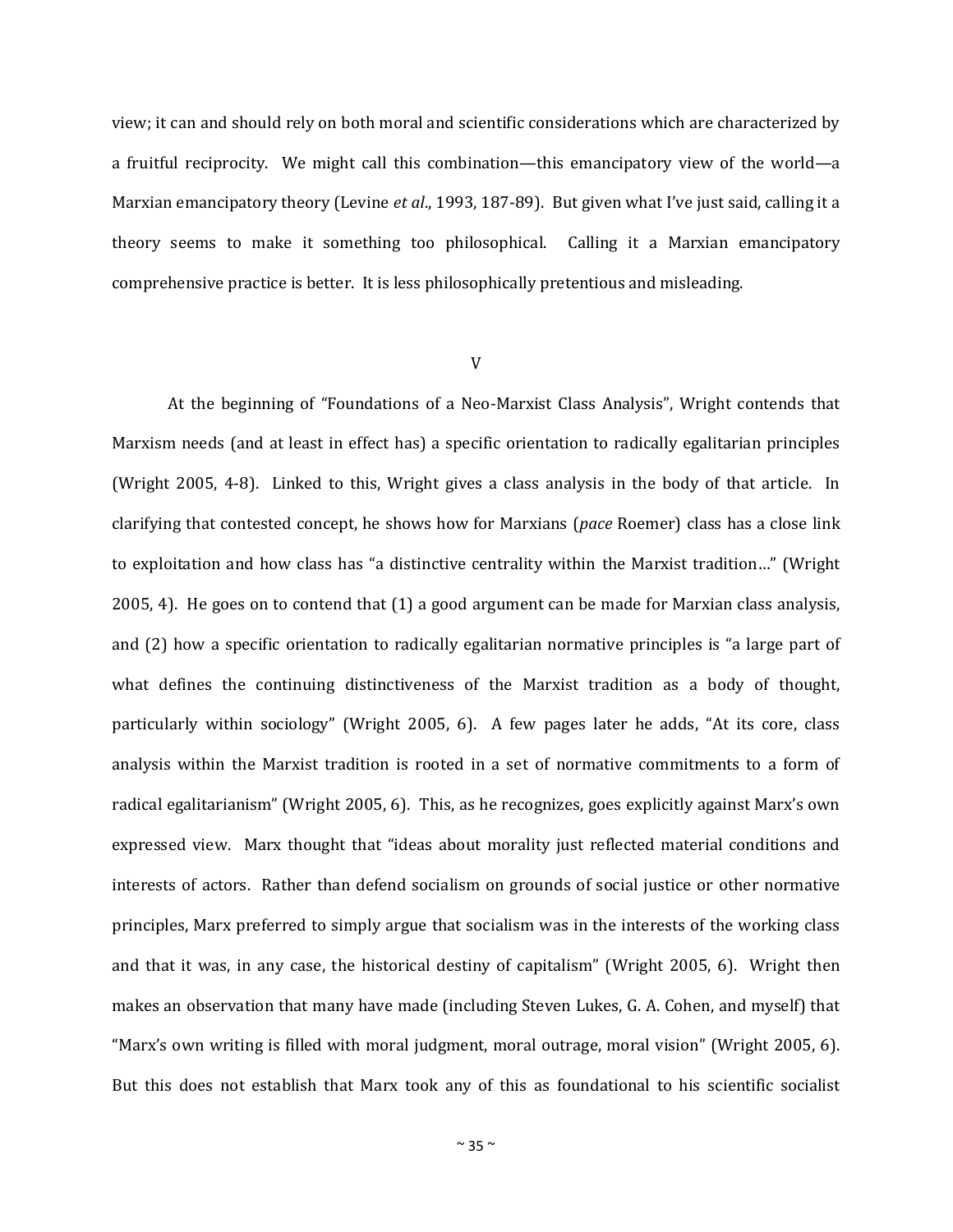theory or even as a working part of it or even as revealing a commitment to radical egalitarianism or any egalitarianism or even to any acceptance of equality. Indeed, both Marx and Engels were hostile to an appeal to equality (Nielsen 1989, 193-226).

It just never occurred to Marx that one could take on or even try to take on writing in a manner that conformed to what later came to be called 'a normatively neutral vocabulary' supposedly to be utilized in articulating a normatively neutral social theory—anymore than it occurred to the hardnosed political realist, Thomas Hobbes. Marx felt perfectly entitled to express his own deep indignation at the evils inherent in capitalism, evils that he thought just go with the system and cannot be eradicated without eradicating that system. Yet, as I have already noted, he did not think that moralizing or moral theory aided the revolution or in any other way the project of ending capitalism and constructing socialism. He even worried that it might impede it. And he *may*  well have been right.<sup>14</sup>

That notwithstanding, Wright's judgment is that the "core class analysis within Marxist tradition is rooted in a set of normative commitments to a form of radical egalitarianism" (Wright 2005, 6). However, Wright stresses—and this fits well with Marx's thought—that this should not be regarded as a claim about moral or other normative *foundations* or funding. There is no such foundational or funding theory in Marx and there should not be in the Marxist tradition. Moreover, "rooted in" suggests *causal* effects and not necessarily *justificatory* ones. More generally, this does not face Marx's low estimate of the practical effect of any form of moralizing or moral theorizing and it does nothing to establish radical egalitarianism. Still I hope that the Marxist tradition has developed somewhat in the direction that Wright points to, but it must do so *sans* Marx. However, Marx's scepticism concerning moralizing is not addressed by Wright and it should be. *Perhaps*, however, that does not damage Wright's claim, particularly if we should (as we should) view Marxism as a changing and developing tradition. Still, I think Marx's ideas here and McCarney's utilization of them are not readily put aside and that we should beware of taking a moralistic turn.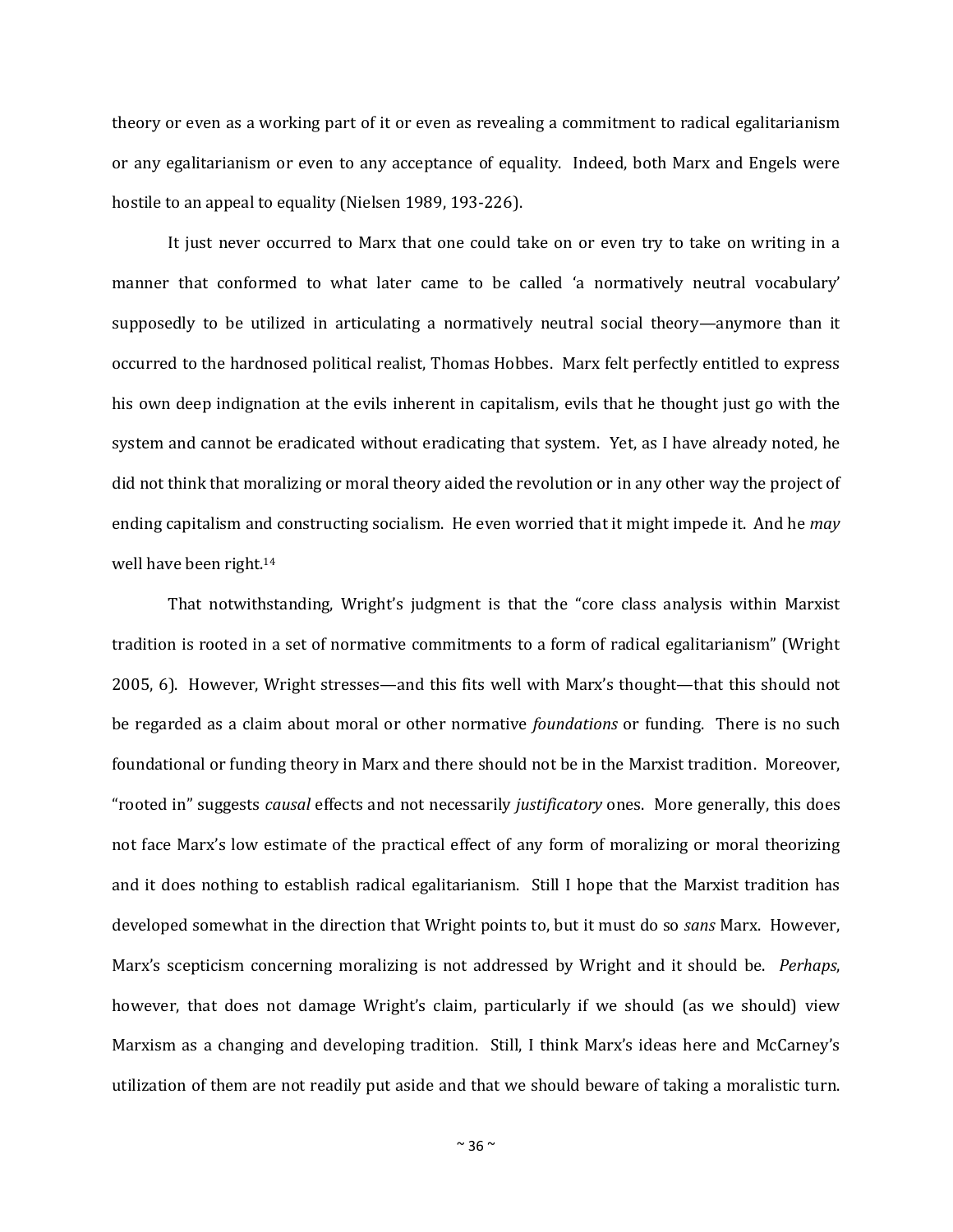We should not view Marxian emancipatory social science as a 'moral science' or a 'science proclaiming any normative point of view'. It can have a normative vocabulary but it also can't as a *science* advocate a moral or otherwise normative point of view. Moreover, deploying a normative vocabulary need not to be advocating anything.

However, bracketing that, let us see how Wright portrays and defends his version of radical egalitarianism and what claim it can legitimately make to being, Marx notwithstanding, central to the Marxist tradition. (It should also be remembered that G. A. Cohen defends a radical egalitarianism. See Cohen 2008.) Wright says that radical egalitarianism can be expressed in terms of three theses which reveal its underlying rationale. The three theses are what he calls (1) the *Radical Egalitarianism Thesis*, (2) the *Historical Possibility Thesis*, and (3) the *Anti-capitalism Thesis*. They read as follows:

- 1. *Radical Egalitarianism Thesis*: Human flourishing would be broadly enhanced by a radically egalitarian distribution of the material conditions of life.
- 2. *Historical Possibility Thesis*: Under conditions of a highly productive economy, it becomes materially possible to organize society in such a way that there is a sustainable radically egalitarian distribution of the material conditions of life.
- 3. *Anti-capitalism Thesis*: Capitalism blocks the possibility of achieving a radically egalitarian distribution of the material conditions of life (Wright 2005, 6-7).

There are a number of questions to be raised concerning these three theses. A first one is to ask what work, if any, is 'radical' or 'radically' doing in these theses? How does 'radical' or 'radically' qualify egalitarianism? Wright does not say. If we say that *radical* egalitarianism is distinctive in claiming that everyone should have the same income or the same resources or the same shares then radical egalitarianism is obviously mistaken. People have very different needs sometimes requiring for their satisfaction different incomes, perhaps very different incomes and different shares. (But shares of what?) A worker who must commute long distances to work *ceteris paribus*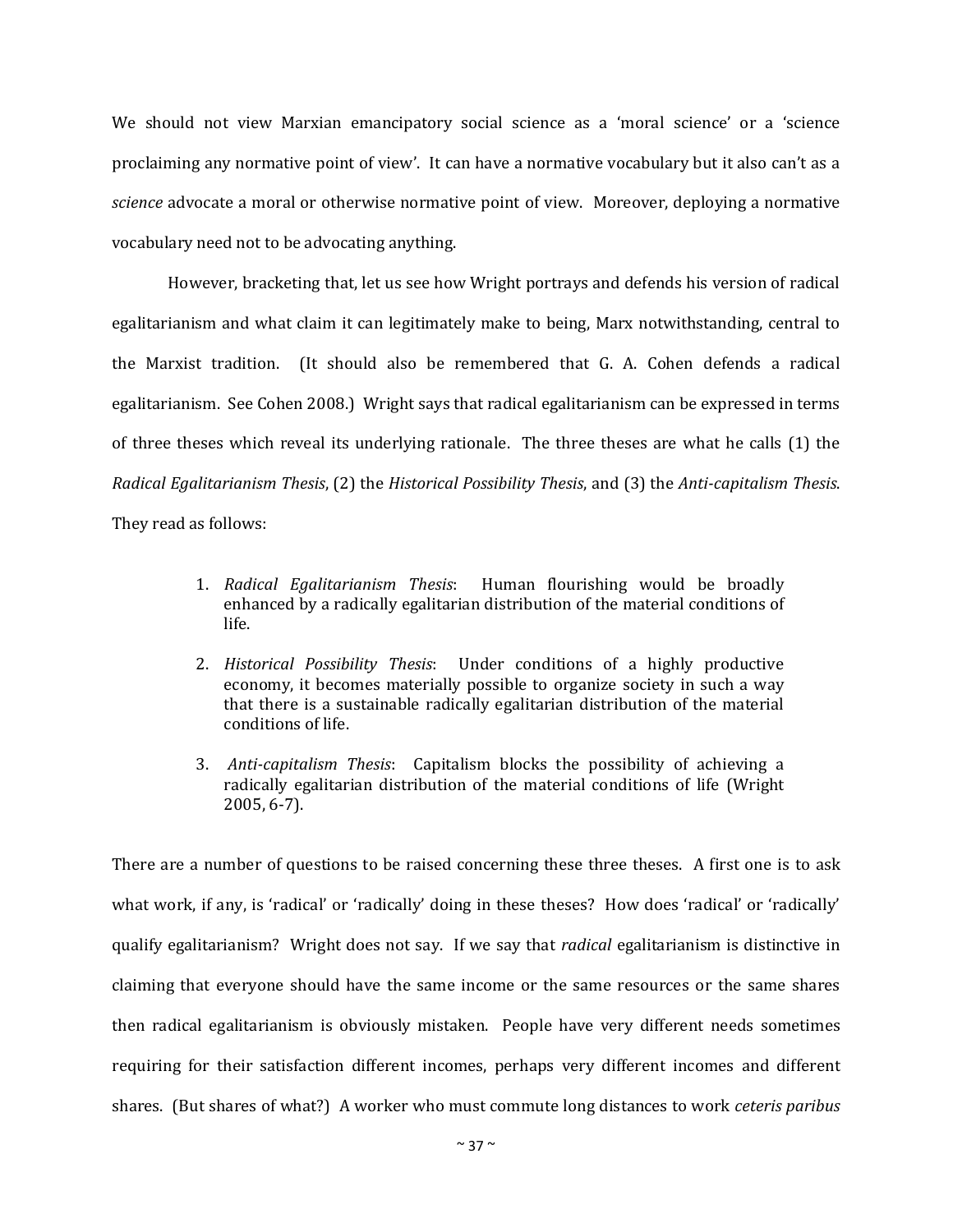needs more income than someone whose work is just around the corner. Aged persons who need expensive medications not paid for or only partially paid for by the state need more income than young people otherwise similarly situated. Here we see that to make people equal in one respect makes them unequal in other respects, or at least in another respect (Geuss 2008, 77-78).

What about the *same* meeting of needs or the *same* meeting of basic needs or the *same*  having of what Rawls calls primary social goods (not to mention primary natural goods, e.g., health, intelligence, stamina, and the like) or the *same* capabilities? The same type of objection as to sameness of income, though a little less obviously, arises for these matters. People in different stages of life and in different situations will sometimes have different needs. Babies, young children, young adults, pregnant women, middle-aged persons, aged persons all have different needs and usually require different allocations of resources or income or shares. What about the *same* meeting of these *different* needs? But what could be 'the same meeting' here is very unclear. Presumably people would have to come to a *commensurate* meeting of their various needs. But it is still very unclear what this comes to or how we or they could figure it out. And in any event it would have to take into consideration different people often differently situated with not infrequently very different needs and sometimes with different needs for allocation of resources and income—though generally speaking things here could be, without leveling down, made more equal with considerate benefit for many and no great loss for others. There is no justification for the vast inequalities with which we are stuck.

Similar things would obtain for the same welfare. To achieve the same welfare across the board requires in some domain other inequalities along with drastic leveling down of the welfare of some, though, of course, with the enhancement of the welfare of others. I don't have in mind just the greater welfare of the rich. Soaking the rich to bring them closer to the non-rich, including, of course, the poor, seems perfectly alright to me as it does to Brian Barry. However, quite commonly situated and roughly commonly incomed people sometimes have very different welfare needs. To

 $~\sim$  38  $\sim$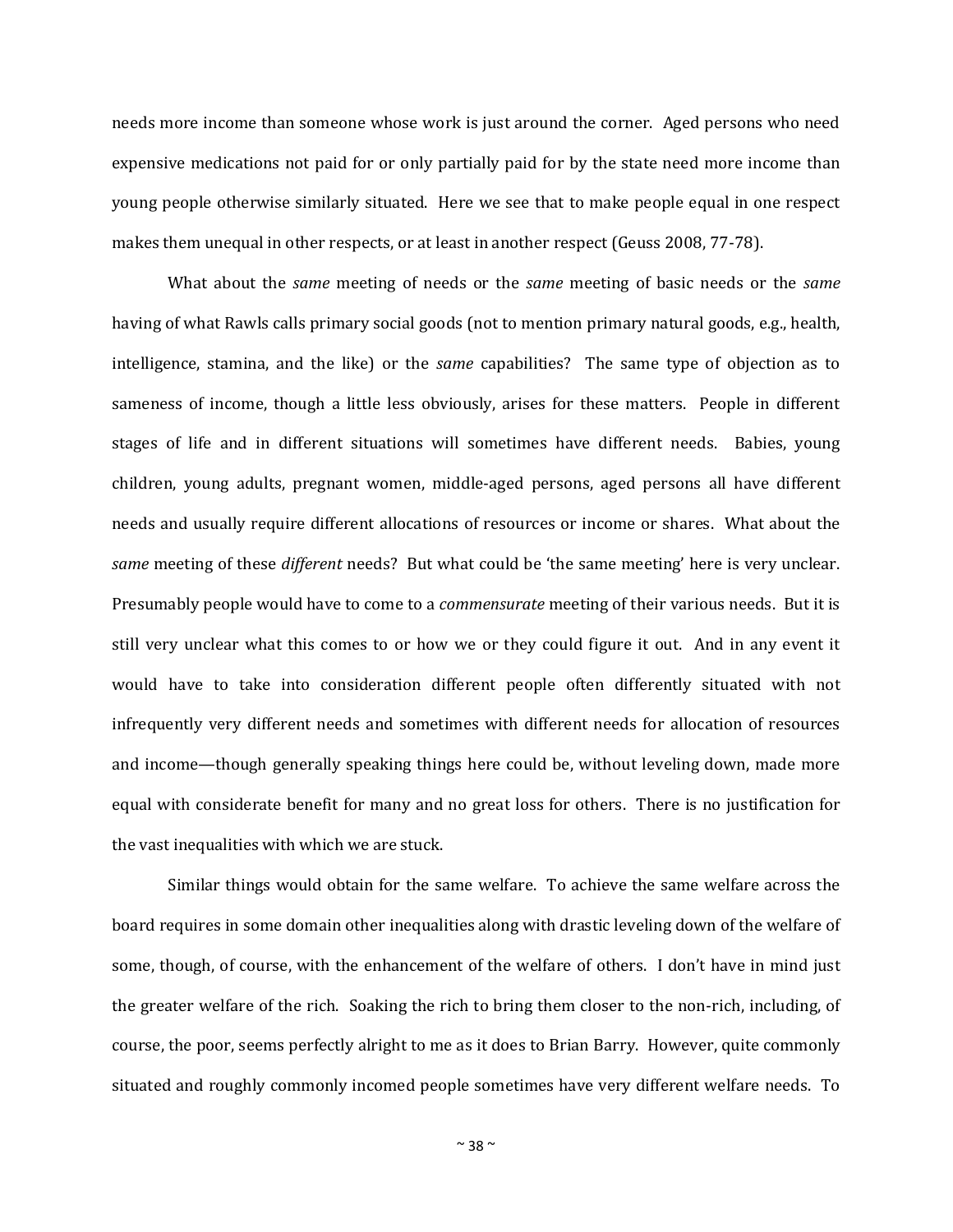give them the 'same welfare' or an 'identical welfare' would lead to plain harm for some with no equalizing benefit for others.

People also sometimes have very unequal capabilities. Some they have been born with or acquired early on by drastically different life conditions. Some of these differences in capabilities do not affect equality but many of them do. To lower down capabilities would often mean a loss for some with little or no gain for others. Suppose someone comes to recognize that there is nothing he is very good at. He is, he recognizes in moments of clarity, just mediocre through and through. Such a recognition could very well make his life very bleak. Leveling down people with higher capabilities would not help, perhaps even hurt, given his recognition of it and why it was being done. There is no clear-minded non-evasive escape from the bleakness of his life or even a rectification of it. That aside, there would still remain between different people different capabilities yielding different inequalities. Some people are just more intelligent or better runners or more imaginative or have greater capacities for sympathetic or empathetic understanding or greater endurance than others. *Sometimes* these matters are rooted in our physiology, or at least they could be. Perhaps there are some that could only be equalized by drastic and utterly unacceptable genetic engineering and the like. That plainly is not a road to be taken. Moreover, in some cases at least, it is very unlikely that it could be done. Suppose—to go to science fiction—we could make it such that all babies except for their sex could be made the same and their conditions of life could be made such that they remained the same throughout their lives. Should we do it? There would be very good reasons not to do that. Moreover, we do not have to fall back on the reason—valid as it is—that what I have been talking about is wildly and absurdly counterfactual and desert-islandish. Even if it were possible, it would be nightmarishly wrong. Equality, if it is to have the slightest attraction, can't come to anything like that.

A more standard way of moving to what is frequently called radical egalitarianism is to find some acceptable principles of egalitarian justice, more radical and more to the left than Rawlsian

 $\sim$  39  $\sim$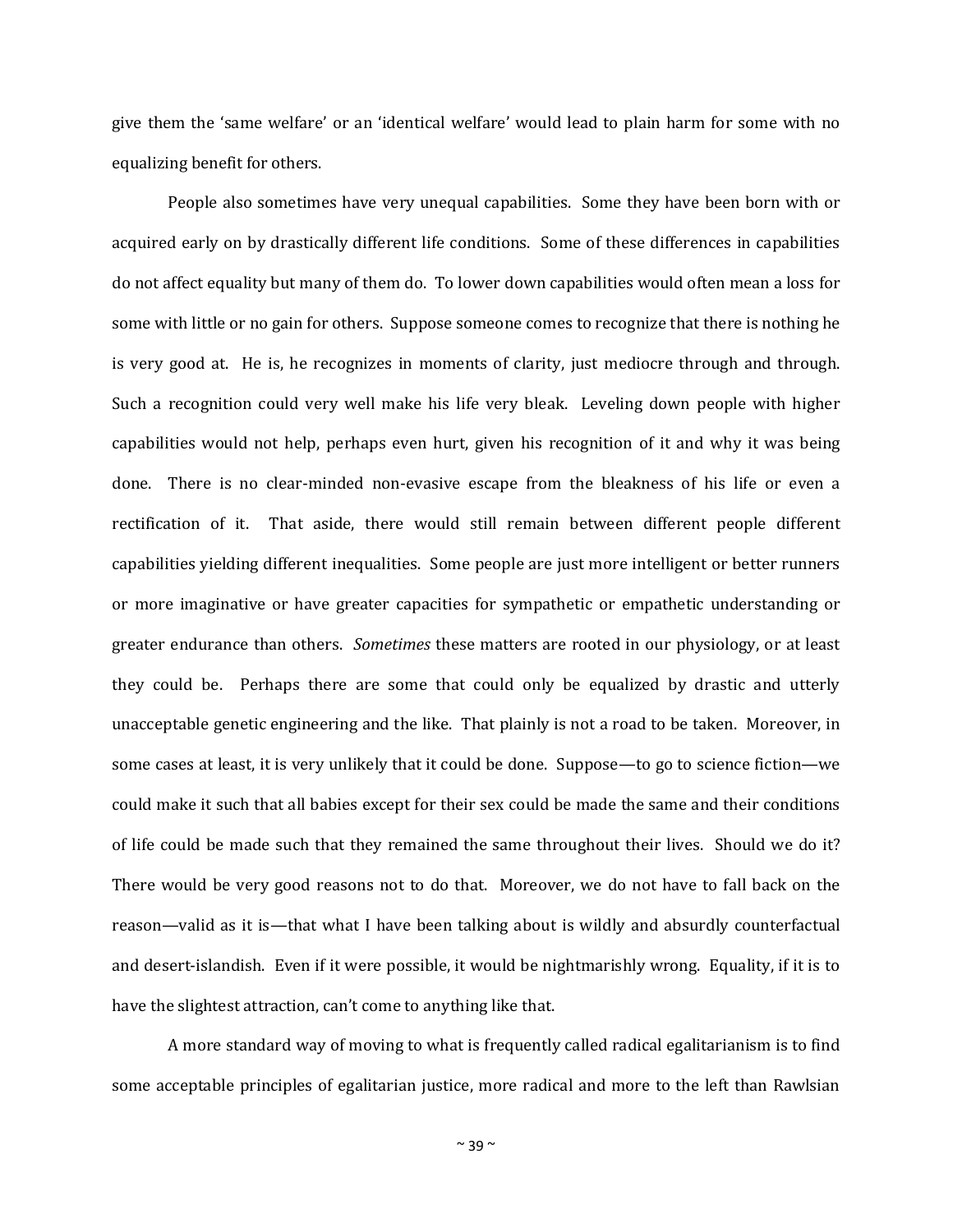liberal (social democratic) egalitarianism. They would, if acceptable and acted on, arrange social life and political life so that people were more equal in power and the social life that was instantiated would go beyond in an equalizing direction the difference principle of justice. People under ideal conditions Rawlsian style could have equal political rights. But that would not make them equal in or even nearly equal in political power. But to have an acceptably stronger principle for equalizing than the difference principle nested as it is with Rawls with other fundamental principles of justice has not gained any consensus. One may retort, 'Hasn't been accepted does not prove such a principle could not be acceptable'. But this in turn provokes the counter, 'People have tried and no one has succeeded more extensively in going beyond the difference principle. Other egalitarian principles have not gained the broad acceptance that Rawls's difference principle (so nested) has' (Daniels 2007). I sought to do so on three extended occasions and on all of them failed, and I have not seen anyone else succeed in that endeavor (Nielsen 1985; 2003, 139-90; 2007, 294- 305; for critics see Levine 1986, 416-17; Daniels 2007, 278-93). Perhaps we shouldn't require such a consensus in trying to gain a wide reflective equilibrium, but where else for politics and morals should we appeal for something that even looks like a grounding? Should we appeal to reason? What does this come to? Remember my discussion of Cohen in Section I.

However, Wright does not even face considerations of this sort—considerations relevant to *ideal* theory—and, as I have pointed out, he does not specify what he means by 'radical' in his radical egalitarianism. *I am inclined to think that Wright means by 'a radically egalitarian society' a classless society with people more equal in power than in any class society—a republic of such equals.* But given his own analysis of class, even the working class is not a unified thing. There just isn't '*the* working class' and '*the* capitalist class' and there are status distinctions *within* the working class as well as *within* the capitalist class. Moreover, there are mixtures and partial crossovers of both. Even assuming we could achieve a classless society, there would still remain considerable *strata* differences—the kind of differences Weber and Rawls think are ineliminable at least in modern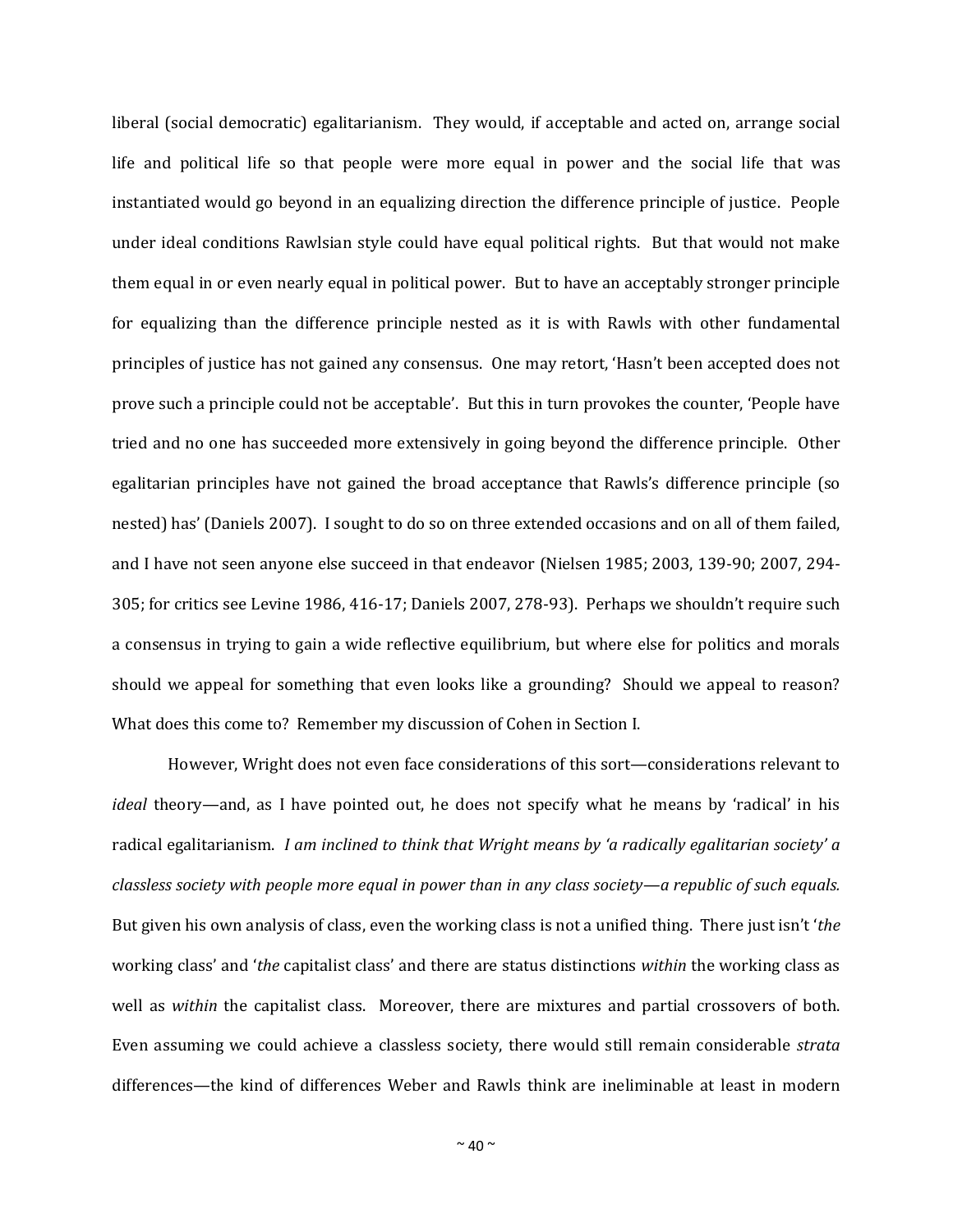societies. Moreover, there would remain divisions of labor: something the mature Marx came to accept as rationally ineliminable and that would produce strata differences which would make for inequalities—perhaps even steep inequalities, though not as steep as under capitalism.

However, there is no longer any unified proletariat—a class that is *in* society but not *of* it to bring about a classless society (Levine 2003). Wright remarks, "the full realization of the radical egalitarian ideal may, of course, be a utopian fantasy. But even if 'classlessness' is unachievable, 'less classness' can be a central objective, and this still requires challenging capitalism" (Wright 2005, 7). This seems to be both important and well taken. But Wright should explain what he means by 'challenging capitalism'. Does he mean seeking to end it and replace it by socialism? Or does he mean to accept the reality and probable irreplaceability of capitalism at least for the foreseeable future but to seek to challenge it by weakening its domination and its exploitation of the working class and the underclass? But domination and exploitation would still continue to occur, but perhaps with less severity in the North. This latter kind of challenge is what genuinely serious social democrats would be committed to. (I don't mean by 'genuinely serious social democrats' 'new labor' which has nothing, except for a false labeling, to do with either social democracy or socialism.) Both socialism and genuine social democracy challenge capitalism but which kind of challenge does Wright have in mind or does he have both kinds in mind, one for one situation and the other for a different situation? Many leftists of integrity do and did opt only for the latter, as did Olaf Palme (a murdered Swedish politician once in power) and Stuart Hampshire (a distinguished philosopher). But, unless social democracy is regarded as a transitional stage, this is to give up on socialism as it is usually and rightly understood and instead just to seek to tame and humanize capitalism as much as possible. But a socialism with strata on the way to a strata-less, classless communism appears to be, as Wright believes it is, a fantasy (Wright 2005, 2-7). What, given all this, has happened to our radical egalitarianism? Can we have a radical egalitarianism in a stratified world or even a stratified but still classless world? But a classless world, even if one could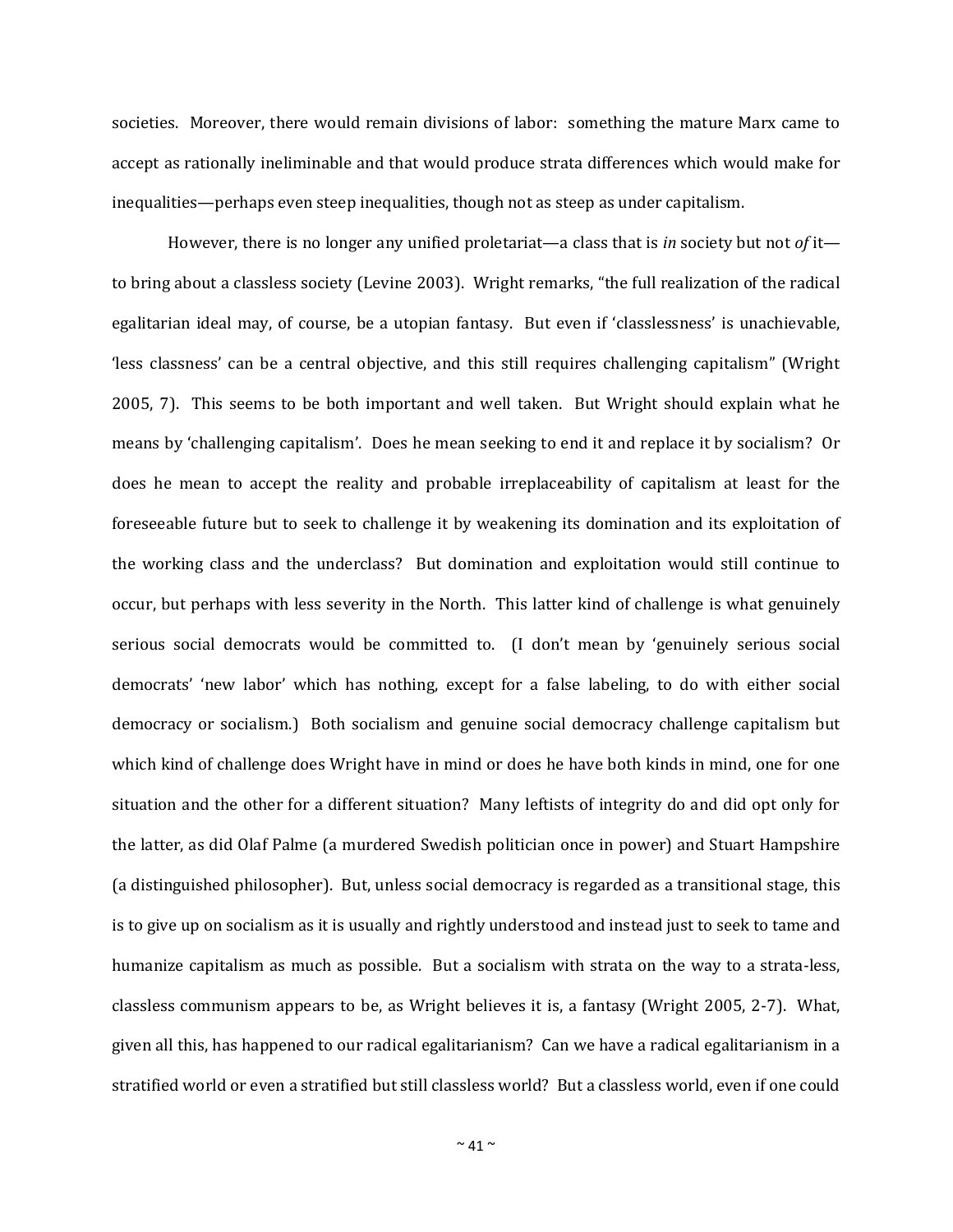be attained, could still be extensively stratified or so it at least seems. And can there be a radical egalitarianism in a world with considerable strata or indeed with any strata?

I think the questions I have put would be legitimate and telling if Wright were doing *ideal theory*—what he points out moral philosophers specialize in and that is brilliantly exemplified in the work of Rawls, Nagel, Parfit, Gauthier, Scanlon, G. A. Cohen, Joshua Cohen, Gibbard, and Railton. The above considerations would be worrying for philosophers trying to articulate an ideal theory. But are they questions that should be worrying to Wright? He could be clearer about what he means by 'radical' as a component of radical egalitarianism, but from his more specific remarks we get some idea of what he intends. We need a rough material equality of condition and a far more extensive democratic control over our lives than we have now even in the extant most progressive societies. But should Wright do some ideal theory or instead even give it much attention in carrying out his project, any more than Brian Barry should have done in his *Why Social Justice Matters*? I do not think that either should do so. Barry wisely makes this issue quite explicit. We do not have to know what equality is precisely or what radical egalitarianism is precisely to know (something that Thomas Pogge convincingly reminds us of) that the poors in the geopolitical South are in dire circumstances of great inequality leading to terrible miseries and death. Something that is plainly morally unacceptable if anything is. That twenty thousand people (mostly children) die each day mostly from quite unnecessary and easily curable diseases or malnutrition shows this inequality is plainly evil. (We don't have to have any kind of moral theory to know that. In fact, any kind of normatively ethical theory that did not acknowledge that would thereby be plainly mistaken.) Yet this kind of material inequality could be eradicated with little cost to the people of the North (Pogge 2002; Sachs 2005). But it is not done. This is plainly vile and however we characterize equality and egalitarianism or relate it to Pareto it is an utterly unacceptable inequality. And we know that between nations and within nations across the world various steep inequalities cause a variety of harms—plain evils—that are morally intolerable, though tolerated, and readily eradicable. We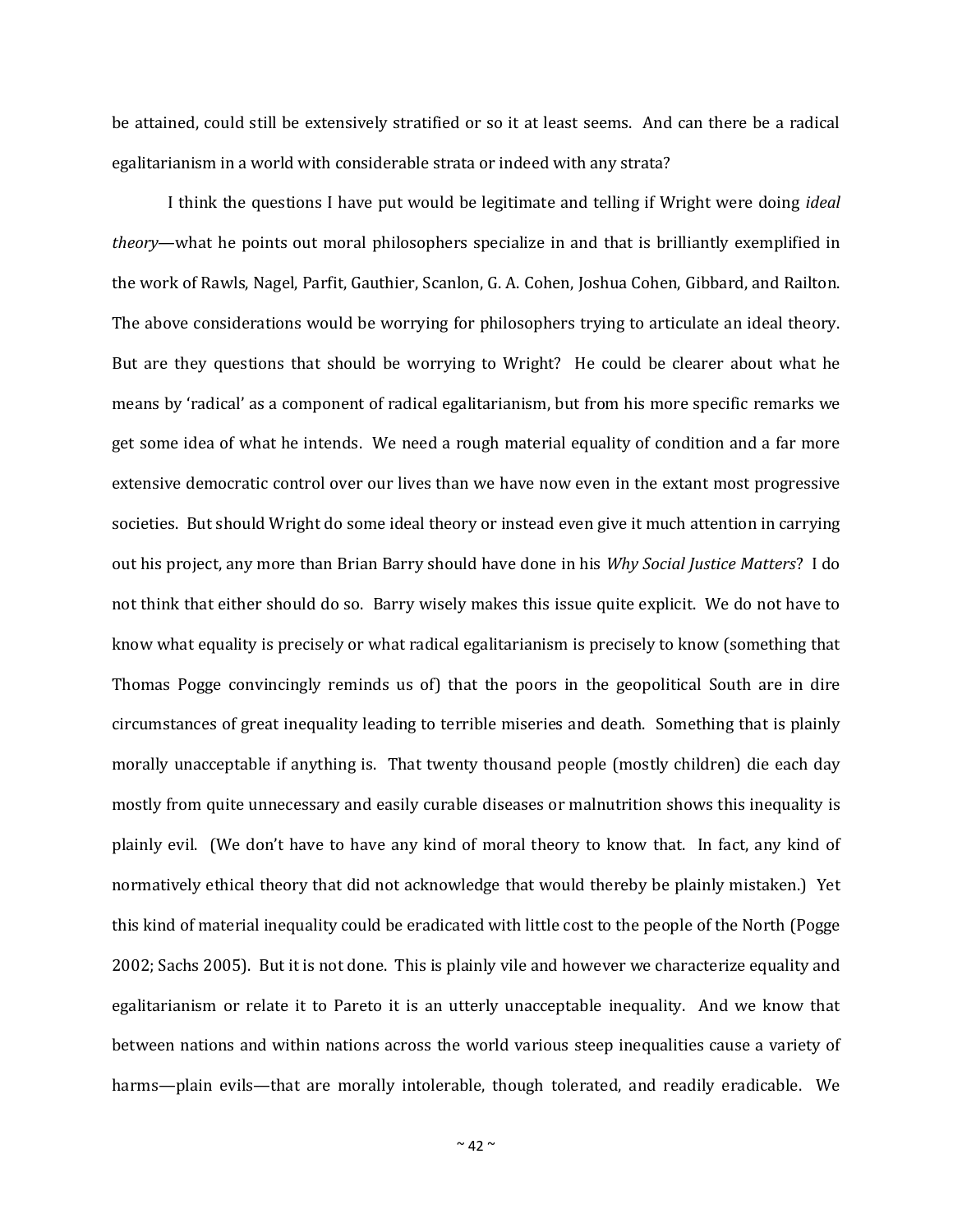could perhaps morally and reasonably resist this only if draconian measures were to be taken to eradicate them. But Pogge gives us good evidence that this draconianism is false. We don't have to so act to eradicate global poverty (Pogge 2002). Yet we go on tolerating this inequality while our masters are in a position to radically cut it down and we do very little to push or even to try to push them into action. Next to nothing is done. Some crocodile tears are shed and a few band-aid 'solutions' are proposed and some actually implemented. That is all.

Moreover, inequalities have been steadily growing, no matter what *The Economist* tells us about the rise of a global middle class (*The Economist*, February 14, 2009, 3-8). (People within countries, even wealthy countries, at the top end of the income and wealth spectrum live sumptuously while children in families at the bottom of the spectrum in those countries (the United States or Canada, for example) often go to school without breakfast and are often too fatigued to properly attend to their lessons and typically live in conditions at home that make studies or help with studies virtually impossible. They, hardly surprisingly, do badly in school and often drop out as soon as they can. And if they find jobs at all they are poorly paying insecure jobs and usually in one way or another unpleasant jobs (Burgi 2004, 12-13). Typically, such people die earlier than the better off and while they live they usually live a less healthy and more stressful life (Barry 2005, 70- 95). And this is not a sob story. It is the way it is. And we know that things do not have to be that way, or at least not so grossly that way (Barry 2005, 37-94).

We can and do recognize such inequalities, and sometimes vividly, even when we do not understand what a radical or robust or full or perfect equality could come to. But we know life on our globe isn't even within a country mile of any of those things. And certainly, if we are reasonably free from self-deception, we recognize without any difficulty at all that the kind of inequalities I mentioned above are wrong. A world which moved just a little bit more in the direction of rough material equality would, we should recognize, be better and closer to being just. But the world does not so move. And we have some understanding of what it would be like for it to so move even if we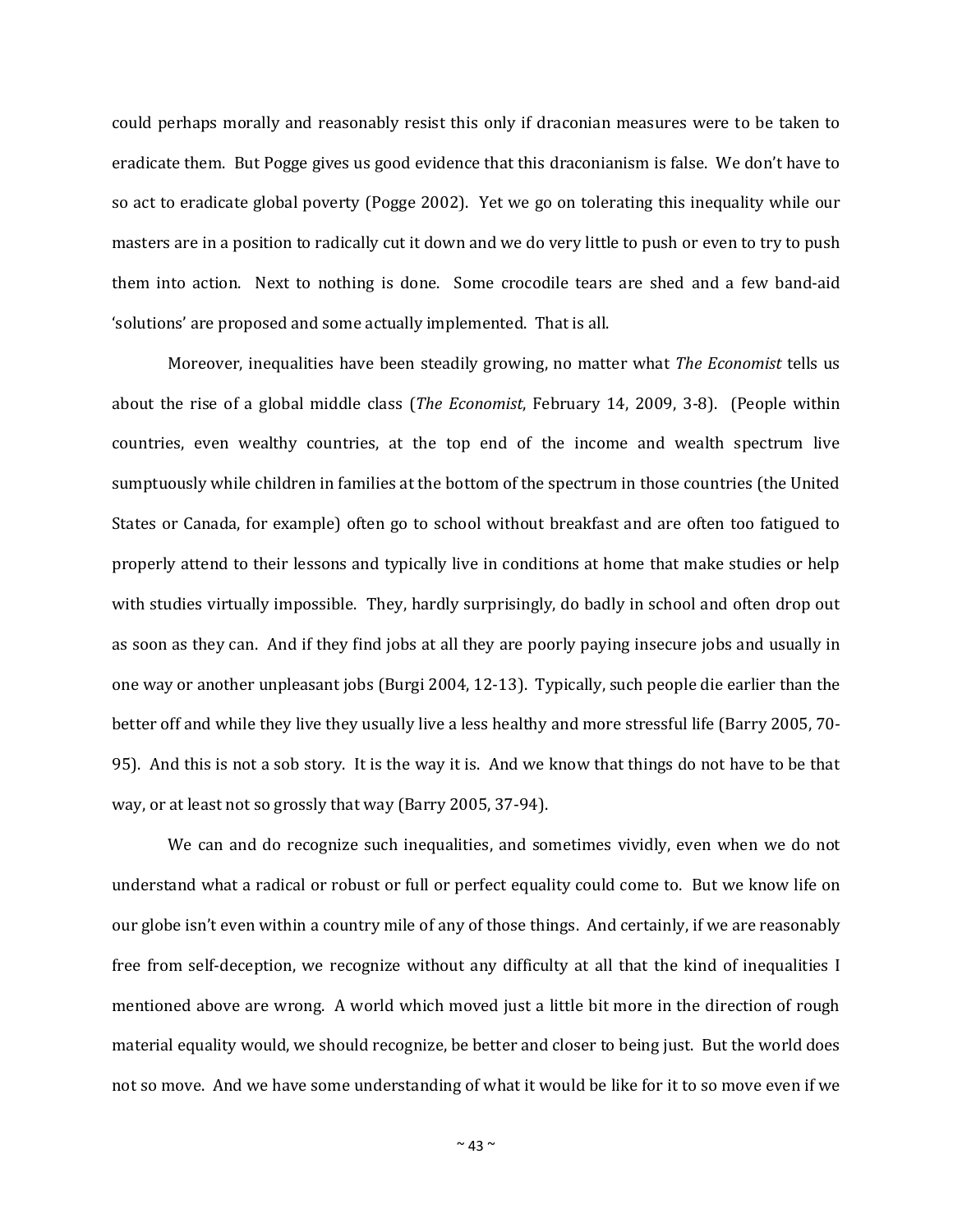do not understand just how rough rough material equality can be to be an acceptable rough material equality. Moreover, we do not need to know the answers to the above questions of ideal theory to know that such inequalities as we have been mentioning are wrong and grossly unjust. These are plain, unacceptable inequalities easily recognizable as such. We (speaking now of the rich societies of the North) could readily take redistributive measures to eradicate the miseries that such extreme inequalities cause without just spreading the misery around (Pogge 2002; Sachs 2005). If the United States, for example, would divert small but reasonable amount of money from its military budget or its space exploration budget, they could do a lot of poverty eradication in the South as well as at home. But they don't. Why not? Are all their military and space exploration expenditures necessary? That is, are such extensive military expenditures and money for militaryoriented space exploration—or even for any space exploration at all—necessary or even particularly desirable? It will be asserted by some that they are necessary, but isn't this just a distorting ideology? Given what is at issue, isn't this thoroughly misplaced? Even granted that the US needs some considerable military expenditure to be the super imperial power and the world's policeman, something of very dubious desirability, is all that expenditure still necessary? Beyond helping certain primarily military industries, is it even desirable? Even granting that the US needs such overwhelming military might, including the control of space, does it have to go so whole-hog that it could not take out some of these expenditures to eradicate at least extreme poverty? The expenditures, particularly if we compare them with the military expenditures, would be minimal. Moreover, the United States is way ahead militarily of their possible rivals—indeed of all of them taken together. That they could, if they would, answers itself. The burden of proof rests on those who would deny that, that is, if they could without endangering their security or imperial control relieve at least such extreme poverty. It might even strengthen both because perhaps not so much not unjustified hatred would be directed toward the U.S. It certainly appears that to allow such poverty and such inequalities is rankly unjust and indeed evil and probably not even rational.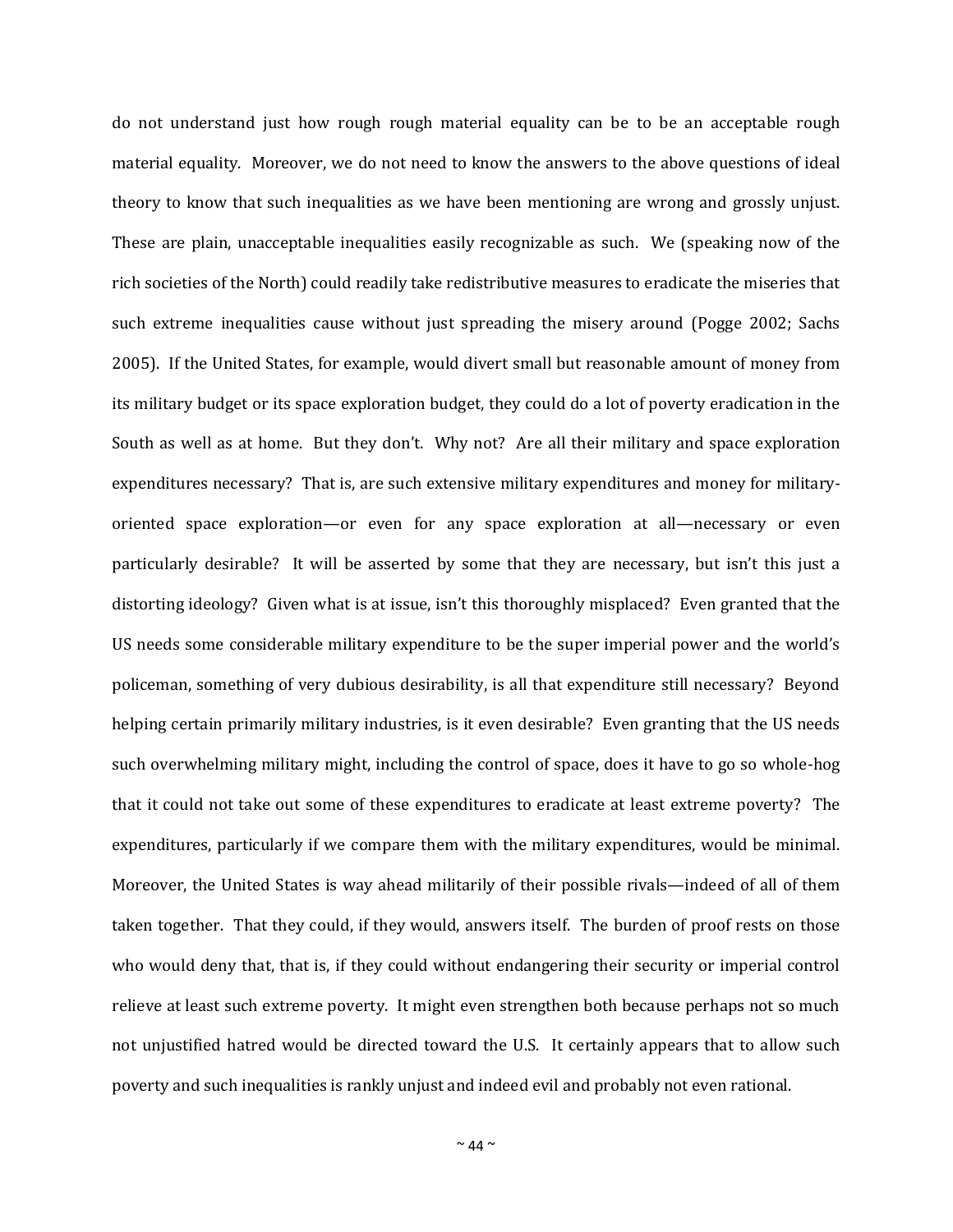We must go for a greater equality than we have in our very inegalitarian societies and struggle to increase equality as much as we can as long as there is avoidable misery and as long as there is domination and oppression around. (We are not in the position of having to worry about the possibility of too much equality.) We should only accept a 'second best' when we are forced to and where at the time we cannot effectively resist one. What perfect equality would come to be we do not need to know and perhaps we cannot know but, practically speaking, we need not lose sleep over that. We know what has to be done to make our society and our world a decent place. (I did not say a perfect or even a near perfect place.)

However, we need to think hard about the equality that with resourceful thought and determined action and struggle, luck and intelligence, we could realistically achieve or would reasonably achieve in the near future. What kind of advance in equality, if any, is maximally achievable with a proper institutional design for its achievability for the peoples on our globe in the next 25 to 50 years? We can recognize a range of inequalities unacceptable for peoples now in communities of the North and, less securely, ultimately for all the peoples on the whole of our globe and in both cases for peoples as well as for individuals. (Nobody, morally speaking, can just set aside people or treat a people as simply expendable. But a lot of people in fact are so treated and sometime whole races, ethnic groups or whole societies. Our world certainly does not look like a moral order.) The idea that it is a 'well-ordered society' is a fantasy. Even the idea that it is a society or community is problematic. But that is not to give to understand that it could not become one and desirably so. It is mind numbing and deeply depressing to reflect on all the *impediments* that stand in the way of its being a well-ordered moral order. But it is—to moralize—plainly something that must be fought for. We have a good understanding of what must be done to get within the ballpark of decency. And we have this without being able to recognize what it would be like for there to be a radical, perfect, or full equality or even a robust equality. When people are dominated, exploited, oppressed, not respected, even brutalized and even though there is the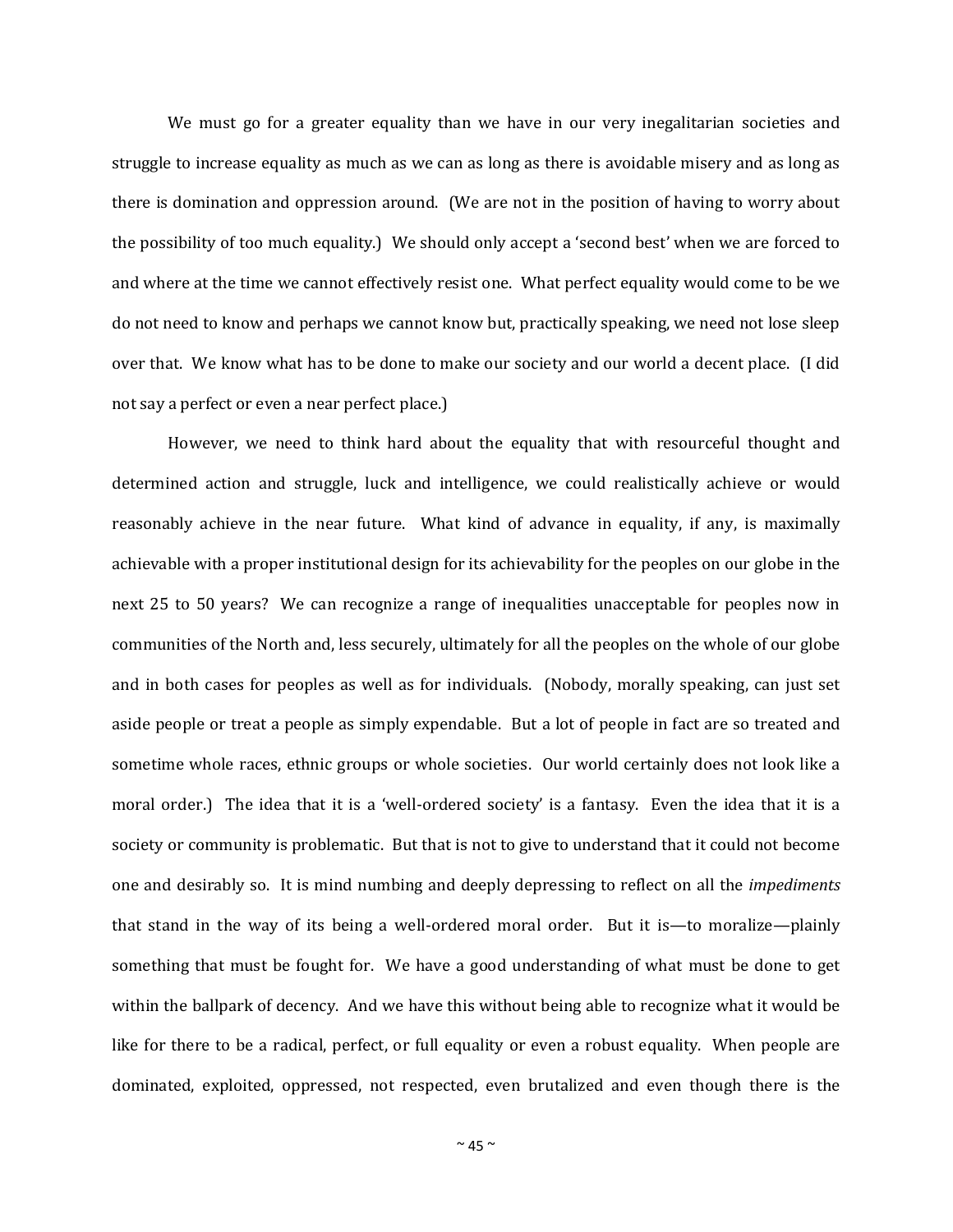factual possibility without extensive loss to the rich of meeting their basic needs and still these needs are not met, then we have unacceptable inequalities. We have something that is morally intolerable. We know that such a society is unjust and that such a world is unjust. Just the most causal glance at our world reveals our world is rife with such inequalities both in the North and the South but more grossly in the South. We live in a savagely unjust world and our governments, with their capitalist orientation, are, though in varying degrees, very much complicit here. We do not need moral theory to recognize that. Indeed, to repeat, any normative ethics that did not recognize that would be thereby shown to be very mistaken (Nielsen 2009).

We can feel despairingly powerless to do anything about these extreme inequalities and sometimes actually are not able to do anything about them. We may sometimes be forced to tolerate the intolerable, as we actually tolerate the unnecessary deaths of twenty thousand people, mostly children, each day or men tied up and gagged in the Congo who were forced to witness their children being killed and their wives being gang raped. We feel helpless to stop the torture that goes on in the world, indeed by such 'liberal democratic' societies as the United States and Israel, not to mention such places as Syria, Egypt, Saudi Arabia, and Algeria under France's colonial power during the Colonial War (Fanon 1965). We also have to tolerate the fat cats in power swilling at the trough while many of their compatriots suffer (not to speak of others who starve). But we need not and should not give up doing everything we can to resist those things, to fight them with whatever means we have as things that are unspeakably evil. But, again, we don't need moral theory or any philosophy to know we should do this. And no moral theory will prove to someone not already inclined that he should do this.

Taking these things to heart and to mind means thinking in a resolute and non-evasive way about what is to be done. The realization that sometimes, even often, there is nothing that we powerless individuals can do makes the thing all the more horrible, all the more intolerable. Here we must not dream or just speculate about what it would be like to eradicate such evils. That is,

 $~\sim$  46  $\sim$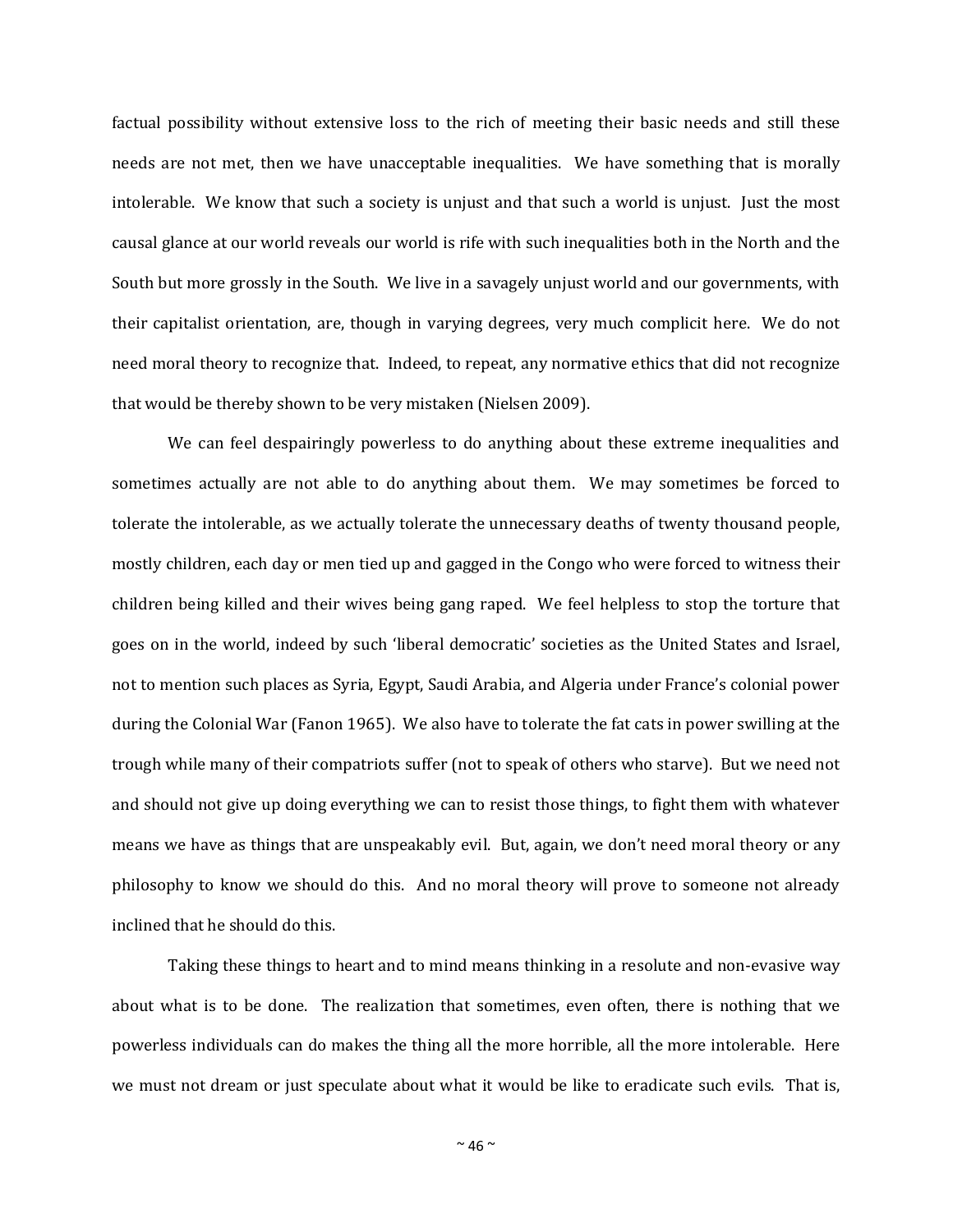though understandable, to be evasive. We must, facing this, try to figure out and resolve to try to carry out what we can do to fight these things (Fanon 1965). We should do this rather than, Hegellike, resign ourselves and reconcile ourselves to the intolerable with which we are faced. But we should not for a moment forget that we are often slaves to our situations. Sometimes there is nothing we can do, try as we will. Through our long and barbarous history slaves of various kinds and in various conditions have resisted and sometimes with success, partial success, or defeat have paved the way for success. We should not forget Franz Fanon here. What he says is vital (Fanon 1965).

Where the situation is not quite so grim, we should, as a strategy for achieving a greater equality (compatible, as Rawls shows, with a reasonable autonomy), aim at viable equalities that are at present not achievable but still would be desirable to have if and when they become achievable and are such that it is not unreasonable to believe that there are conditions under which they could become achievable. We again can recognize these things without being able to recognize what a perfect or radical equality would come to or what would be maximally acceptable equality. Again, ideal theory seems a pointless extravagance.

Wright reminds us that "the actual limits of what is achievable depend on beliefs about what sorts of alternatives are viable. This is a crucial sociological point: social limits of possibility are not independent of beliefs about limits…[and] beliefs about limits systematically affect what is possible" (Wright 2006, 98). We need to realistically think about alternatives "to existing social structures that would eliminate, or at least significantly reduce, the harms that they [these institutions and social structures] generate" (Wright 2006, 96). To do this is to prepare the conditions for a greater equality. (How much equality can be achieved or should be achieved under ideal conditions we do not know. Do we need to know to be effective agents for deep social change? I don't think so. For an activist, ideal theory can and should be neglected. A quietist can wallow in it to his delight.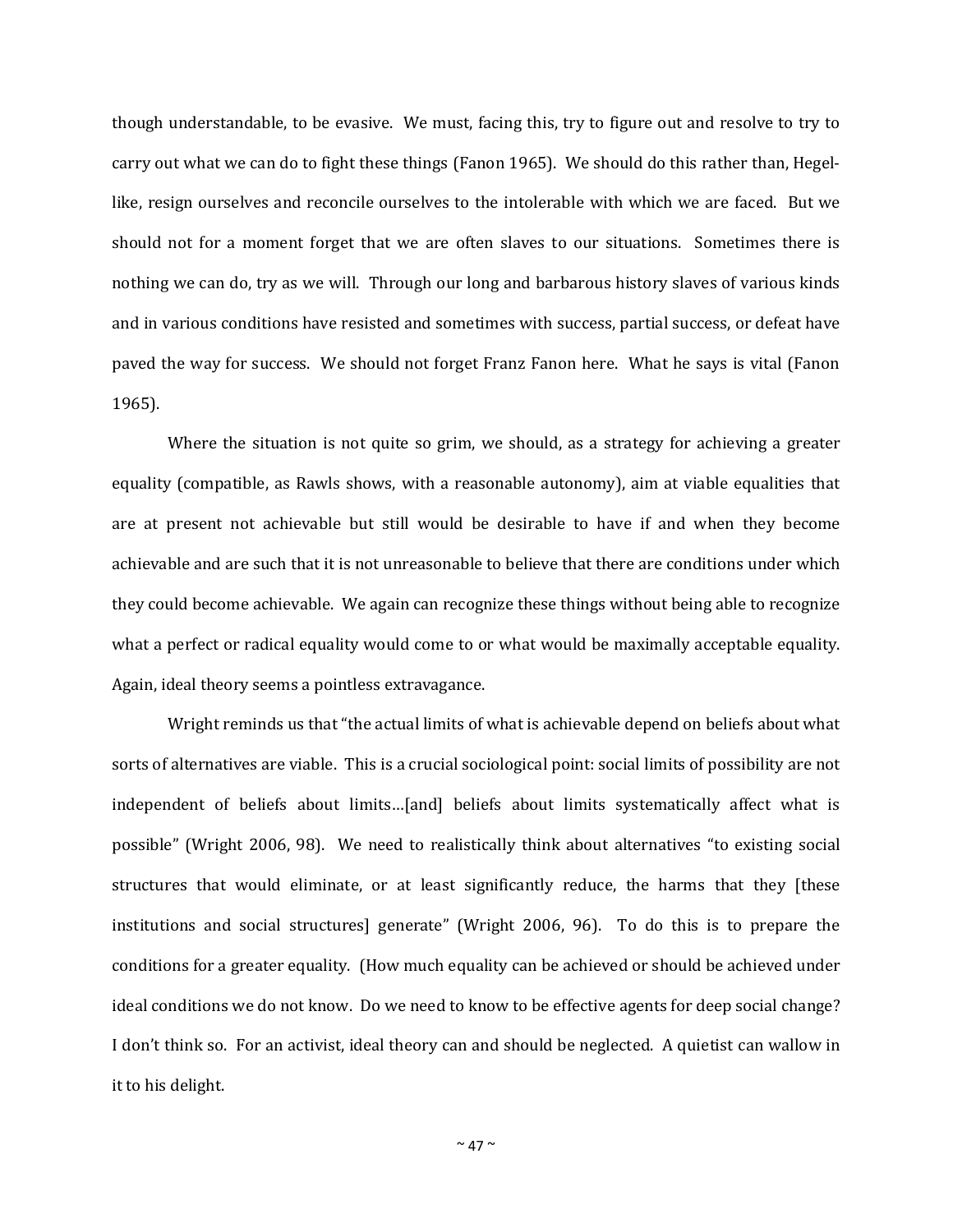Wright goes on to point out that such "alternatives can be elaborated and evaluated by three different criteria: *desirability, viability*, and *achievability*" (Wright 2006, 96). They are nested, as he puts it, "in a kind of hierarchy: not all desirable alternatives are viable, and not all viable alternatives are achievable" (Wright 2006, 96).

He remarks, "the exploration of *desirable* alternatives, without constraints of viability and achievability, is the domain of utopian social theory and much normative political philosophy" (Wright 2006, 96). In fine, it is ideal theory. He goes on to remark on something that I have been concerned to emphasize, namely, that "typically such discussions are institutionally very thin, the emphasis being on the enunciation of abstract principles rather than actual institutional design" (Wright 2006, 96). The great exception to this among philosophers was John Dewey and it was sometimes said that in proceeding as he did he was not doing philosophy. (This is what my genteel tradition philosophy teachers told me as a brash young Deweyian.) Still, philosophers (including such ideal theory philosophers) argue that *ought implies can*. But in practice they typically ignore this. For example, liberal theories of justice such as Rawls's or Scanlon's, elaborate the principles that should be embodied in the institutions of a just society without exploring what (if any) sustainable, robust structures could actually even with some viability be designed to enable something approximating the instantiation of how our lives are to be lived with something that yielded some social realization of those principles, how they would lead to a world that was a just world or even a somewhat decent one only intermittently good, rather than the terrible one we have now.

Rawls, for example, at least arguably the greatest of our contemporary moral and normative political philosophers, argues (according to Wright) that his equal liberty principle should always be taken to be lexically prior to his difference principle in real social institutions (Wright 2006, 97). This idealization, a central element of his ideal theory, points, I have argued, to the poverty of moral philosophy. It has been responded that what I point to as the poverty of moral philosophy instead

 $~^{\sim}$  48  $~^{\sim}$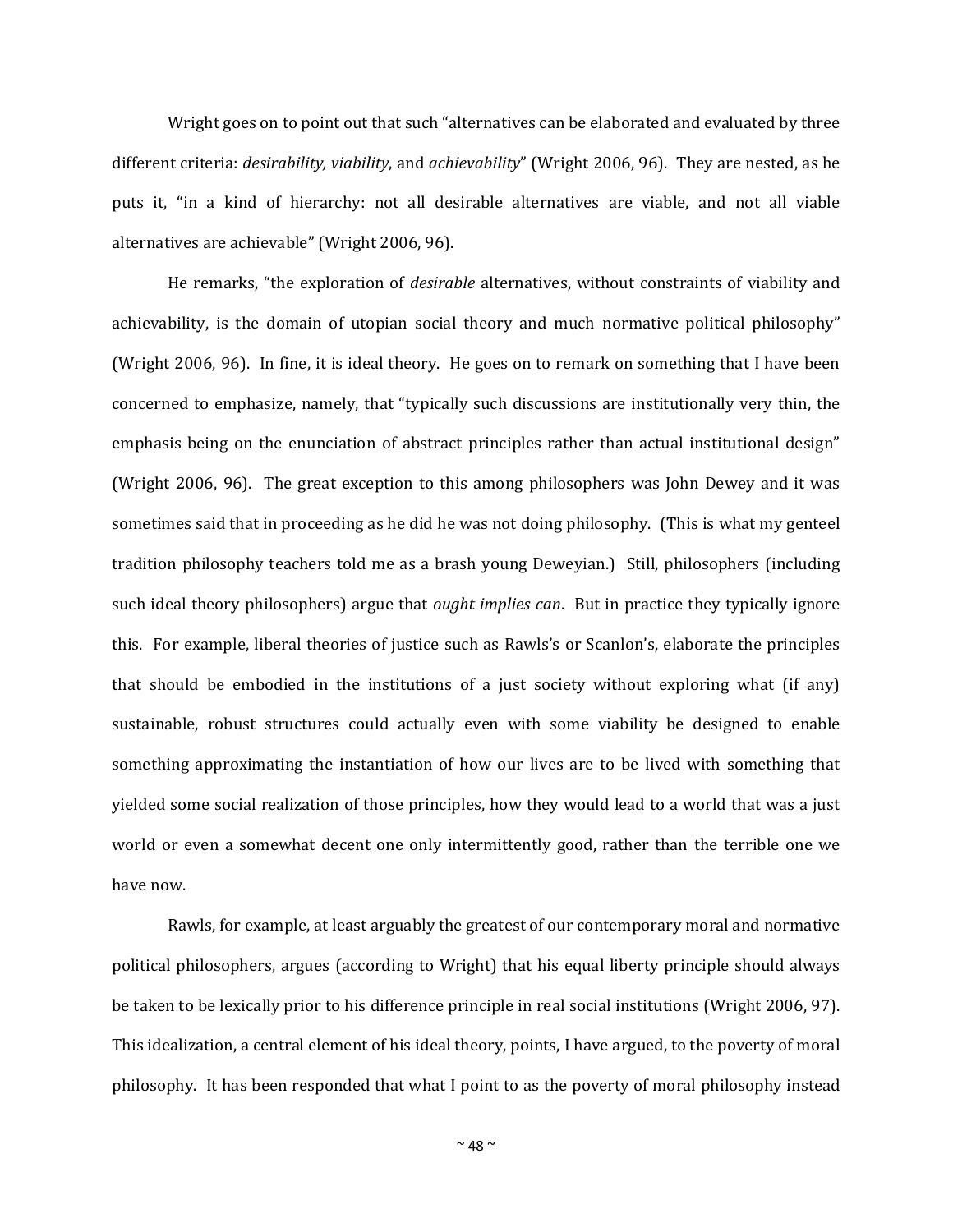only points to a division of labor between moral philosophers doing, as is appropriate for them, ideal theory and social scientists and social activists thinking morally about our actual social practices. But what is the point of and how does it contribute to the clarifying of anything to ask why something is desirable without ever asking in any realistic way whether it is possible? One of the great virtues of Dewey was that he never fell into this trap.

This scepticism about the value of ideal theory and the way moral theory and normative political theory are normally pursued squares well with my claims about the considerable value of the way Wright pursues his emancipatory social science. He stresses that it should have an egalitarian moral and normative political infusion integrally linked with its scientific explanatory and interpretive structure, but, or so I have suggested, it should not make (try to make) its actual scientific account into a moralizing one or into a normatively activist or even committed one, but it should be a *social science in the service of egalitarian ideals*—ideals that when properly embodied in institutions arguably yield socialism. But that does not make socialism into 'a moral science' which in my view is an incoherency. But if not at present achievable, the ideals still must be viable. Moreover, in being an emancipatory social science, it is supposedly (*pace* McCarney) a normatively oriented social science and, in the case of a Marxian account, an egalitarian oriented one of some sort. (Like Brian Barry, I am prepared until utopia arrives (if ever) to settle for a rough material equality.) But that normativity does not make the truths or warranted assertions of its scientific claims justified by or rest on morality or any other normativity; whether what they assert is true or not is purely an empirical matter while the desirability of its claims is another thing.15 The claims of an emancipatory social science about which institutional designs are actual, and which ones are reasonably possible now and which ones might be possible in the future are also empirical matters, though, in respect of the *possible* designs, often rather speculative ones. They will include an account of what normativities *as a social fact* are actual, which ones will come to obtain in social structures and which ones are likely to obtain or be attainable (achievable) in the future. These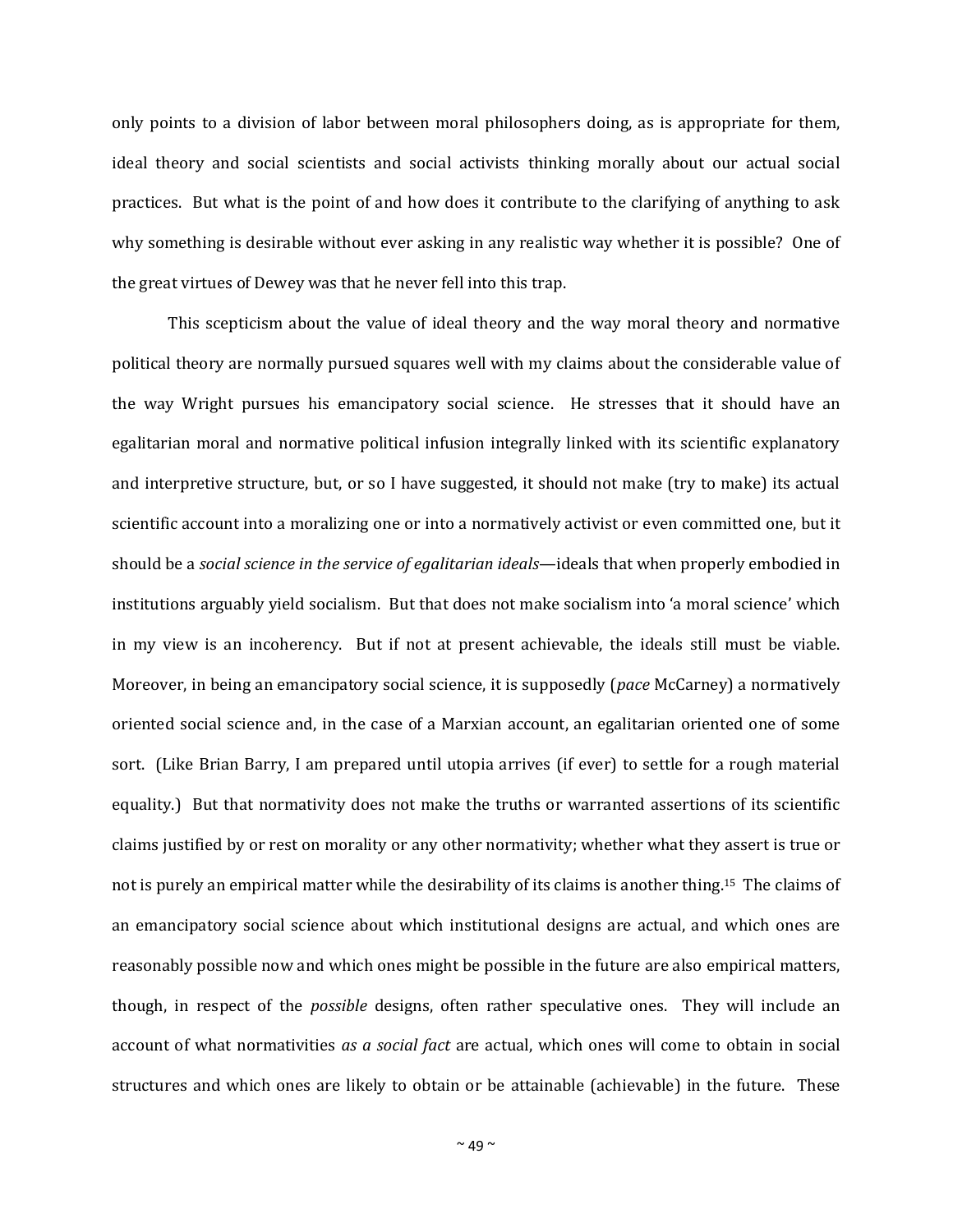empirical matters involve beliefs *about* what norms are held and are likely to be held in the future. These normativities as social facts do not show which normativities, morally speaking, should obtain. *They are beliefs about which normative beliefs themselves are held by a certain population and they are not beliefs about 'the foundations' of a Marxist social science or any kind of legitimate social science.* Charles Stevenson is useful about this (Stevenson 1944; 1963). To scientifically theorize, as far as social science is concerned, is not to proclaim moral beliefs or crucially or fundamentally to try to evaluate moral beliefs or even at all to do so, but to determine and examine institutional designs and social structures which would give or reasonably might give ideals a substantive place in our lives making them live options for us. Social science, including an emancipatory one, does not say anything, at least not directly, about what should or should not be our non-scientific ideals. That is a moral matter or a matter of what is the good life and not a scientific one. But, given certain moral beliefs or attitudes on our part, sometimes—indeed often in modern societies—some scientific beliefs can be useful concerning certain moral matters. Given, for example, that we want our children to do well in school and to be healthy and happy, science can often advise us on things to do or avoid. My qualifier 'at least directly' is important. Often science gives us good reasons—I didn't say decisive reasons—for having one or another moral belief or orientation or perhaps even a whole moral outlook. It can, for example, be significantly important in determining whether a sense of belonging or recognition is as important as some philosophers believe. And it can perhaps even say something informative about what a sense of belonging or recognition should come to. Psychology and the social sciences are important reasongivers without their being directly moral or taking a moral point of view and without there being such a thing as moral science. Using old fashioned terminology, science can, and significantly so, give us *hypothetical* imperatives but not *categorical* ones. However, perhaps there are no legitimate categorical imperatives. If so, what then? And is this something that is up to science to ascertain or are we drawn again back into metaethics? Or what? Some might wax lyrical here about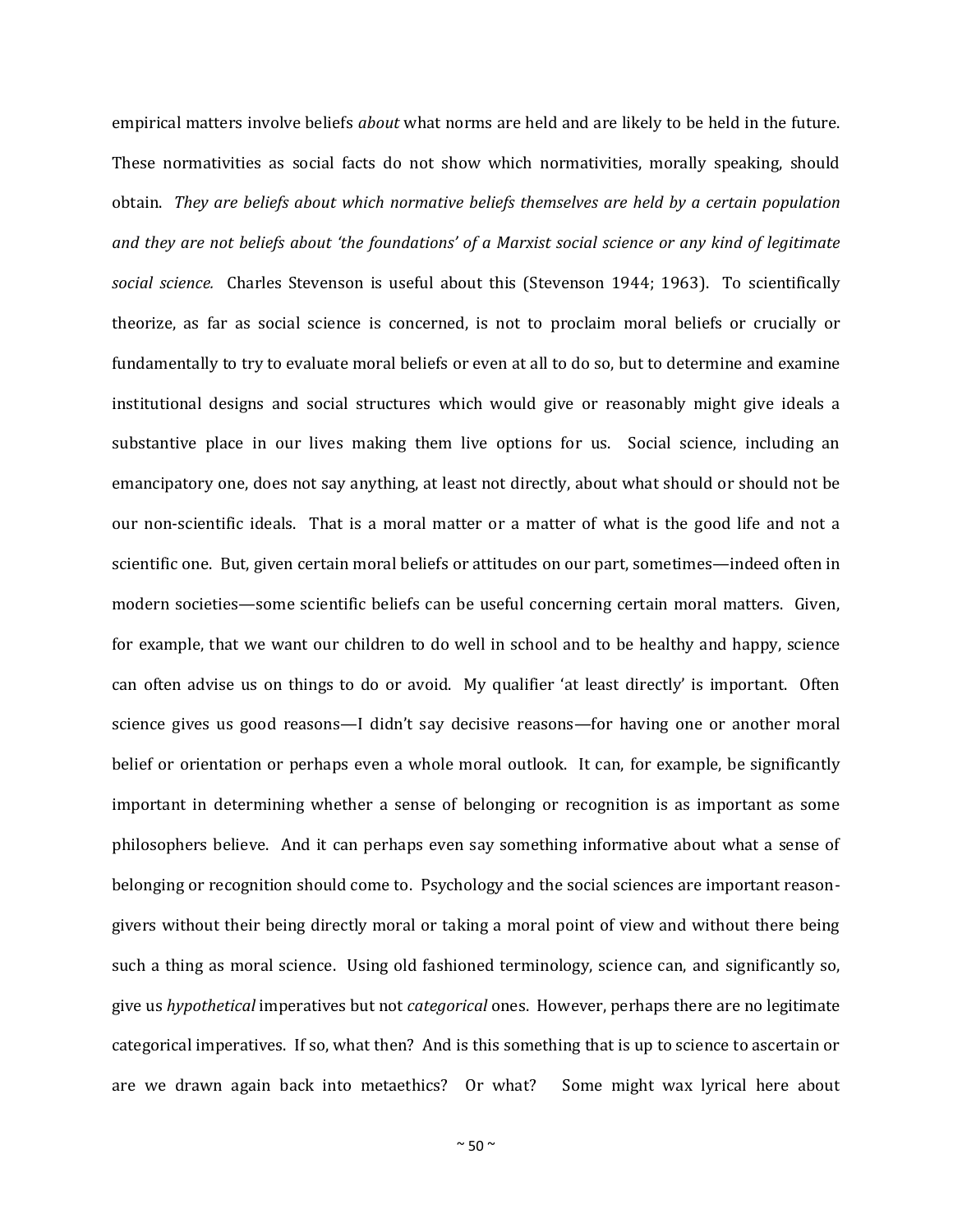philosophy. Social science is to talk *about* these moral beliefs in an empirical way, not *to give voice* to those moral beliefs or to be expressive of the attitudes and commitments that go with them.<sup>16</sup>

However, all that notwithstanding, an important "task of emancipatory social science is to develop a coherent, credible theory of alternatives to existing institutions and social structures that would eliminate, or at least significantly reduce, the harms they generate" (Wright 2006, 96). Here we at least seem to have something that is *perhaps* not compatible with what I said above; we have (or so it seems) a blending of the moral and the empirically factual. It indeed takes a certain moral or at least normative understanding of harm to understand the statement from Wright just quoted. And that is not given by the social science he articulates or by any social science. However, it takes a scientific understanding, not just a moral understanding, to be able to know or plausibly believe that a certain change in or of institutions or social structures will reduce or eliminate the harms in question. But even to be able to understand such statements would presuppose at least a primitive moral or other normative understanding. But with that prior understanding the claim that certain institutions would reduce or eliminate these harms or what the changed institutions or structures are like is a purely empirical matter. And it is not only brutely empirical but scientific and (pleonastically) empirical as well. With a moral understanding one wants, *ceteris paribus,* structures to reduce harms but whether they will or will not is not a function of our moral understanding, though identifying and establishing such structures *presupposes* a moral understanding. Given an understanding of the concept of harm (if you will of the use of 'harm'), we can show—empirically show—that something is harmful from empirical beliefs about these harms. That is a scientific matter; the former, namely, that the harmful acts are *ceteris paribus* wrong is not. That smoking harms your lungs is a scientific statement. That harmful things are *ceteris parabus*  bad is a moral truism, perhaps even a 'moral tautology', and not a statement of emancipatory social science or any other kind of science, though it is presupposed by some sciences. To understand the use of 'harm' or the concept of harm which is supposedly (as Gilbert Ryle claimed) particular

 $\sim$  51  $\sim$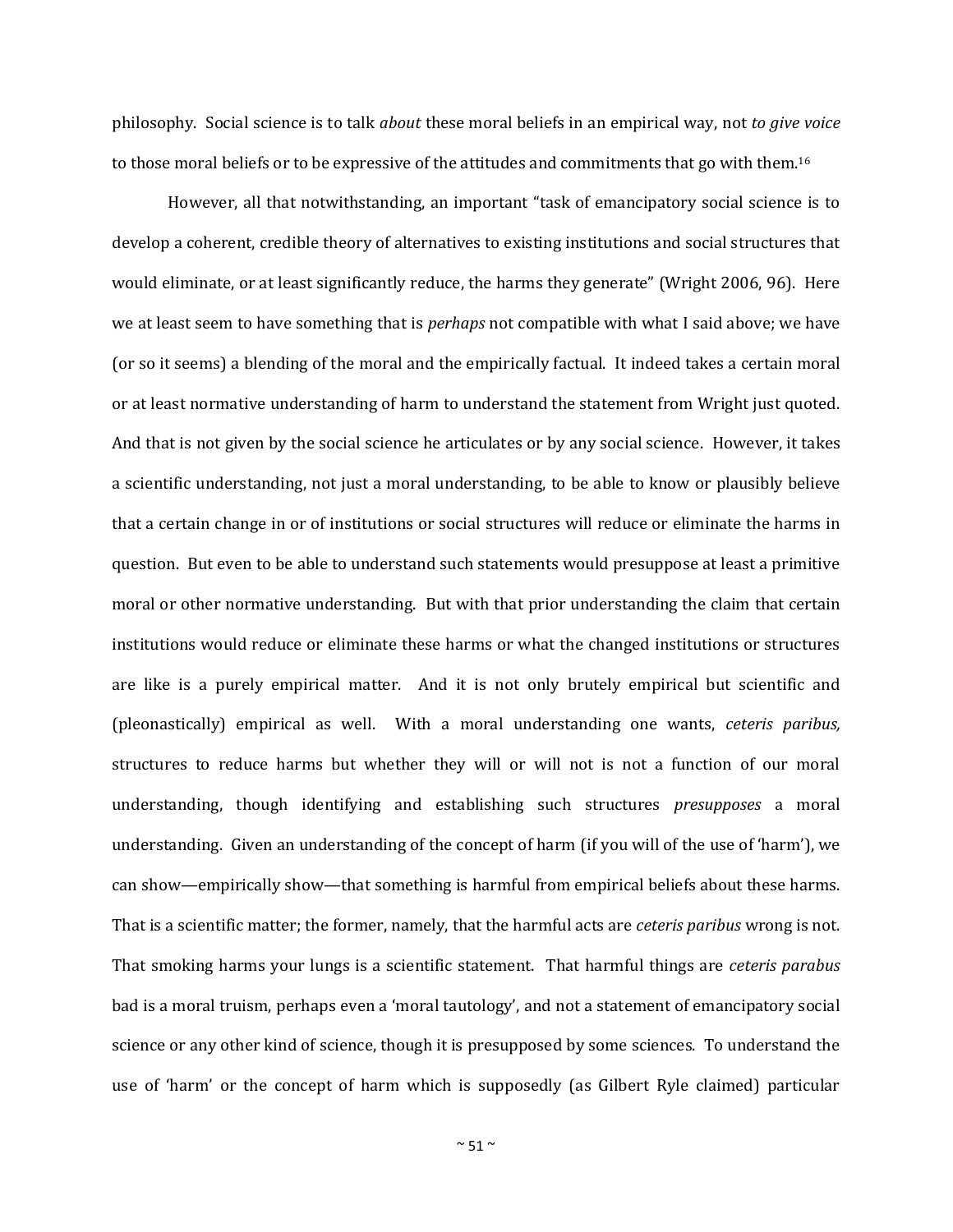language-neutral is to understand that it is bad or at least that it is generally taken to be bad. But what practices, institutions, or structures cause harm is an empirical matter and a subject of emancipatory social science.

What about Wright's remark that "alternatives can be elaborated and evaluated by three different criteria: desirability, viability, and achievability" (Wright 2006, 96)? 'Desirability', 'viability', and 'achievability' are clearly normative words. But they are also terms expressive of thick concepts so they have—and indivisibly so—both descriptive and evaluative components. While this is plainly true for 'viable' and 'achievable', it is *perhaps* not for 'desirable'. To understand that something is viable is not only to think that something is possible or taken to be possible but also that it actually might (with some probability might) obtain when conditions occur that are not achievable now but that it is reasonable to believe they would be so if in the future things change in a certain way and that it is reasonable to believe now that this is factually possible with a certain degree of probability. By contrast, if something is achievable it is reasonable to believe that with effort now it could actually be achieved. To take an example, a guaranteed unconditional basic income is viable now in the North but not achievable now. But it is not unreasonable to believe that in certain wealthy reasonably progressive countries in the North, e. g., Sweden, Finland, Holland, or Luxemburg, that it might in the not too distant future be achievable. Such a thing is arguably achievable for wealthy societies and not *just* viable and desirable. This is not just a wish for it or something we think would be desirable but as well a not unreasonable belief—an empirical belief about what could come to be. Whether it could or could not is an empirical matter and establishable or disestablishable empirically and subject to social science confirmation and disconfirmation.

Desirability, it might be thought, is different from viability or achievability. But I believe that it is not. That something is desired does not mean or establish that it is desirable. Something can be desired and not be desirable. Similarly something can be desirable and not be desired. But,

 $~\sim$  52  $\sim$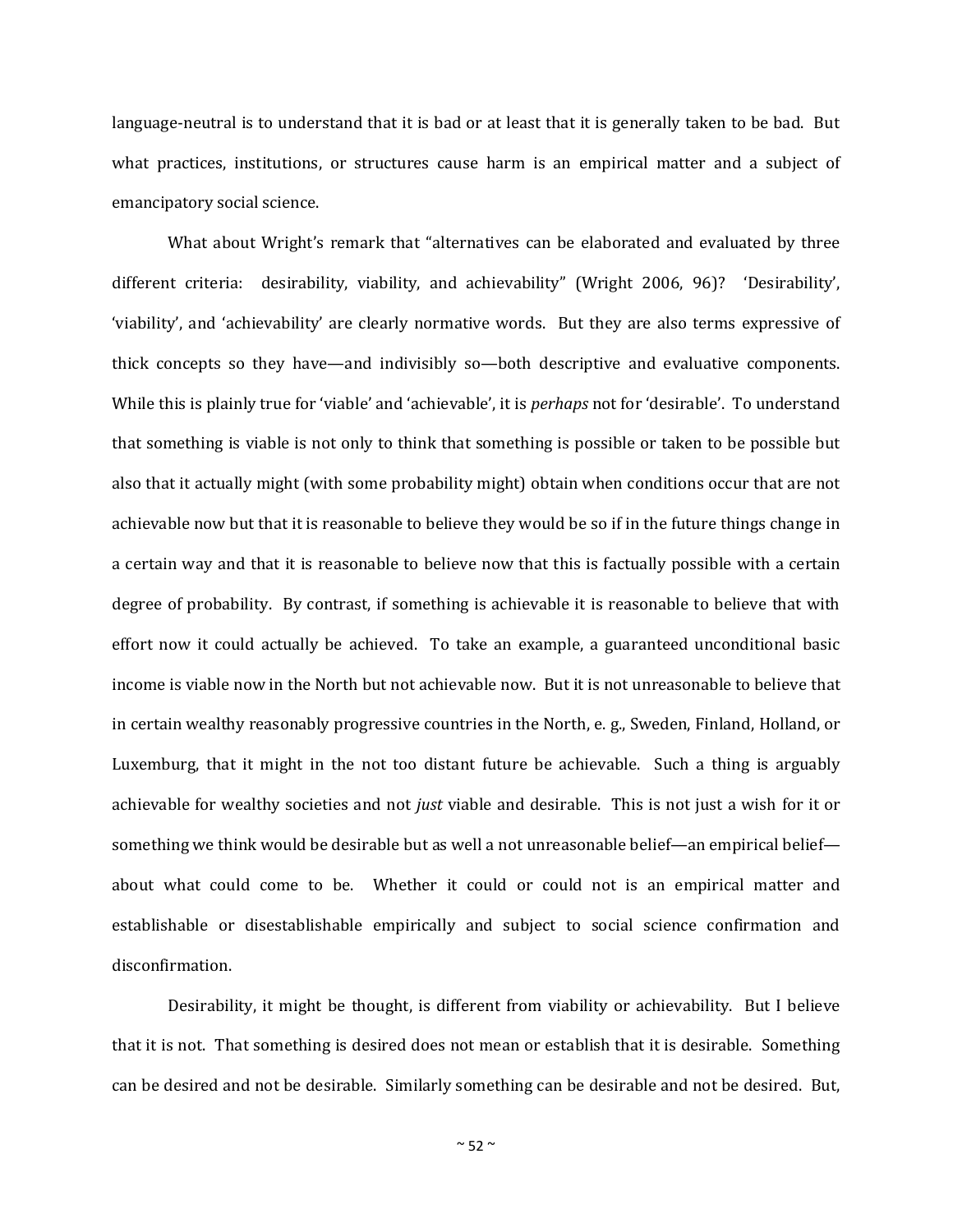or so it seems at least, there must be some relevant connection between the desired and the desirable. If no one anywhere and anywhen ever desired some particular thing, it would not be plausible or perhaps even coherent to say that it was desirable. *Perhaps* we could rather implausibly but still coherently say that though something is not desired by anyone now living nor, as far as we can ascertain, has it in the past ever been desired by anyone, yet if people in the future become more reasonable and rational then they would desire it. This is a rather chancy and implausible use of a modality but it is not incoherent to say it. It is not like 'Bush sleeps faster than Cheney'.

What then makes the desired also desirable? When is a desired something desirable? One not implausible response is to say that when we are aware of the causes of desiring something and the probable consequences of that desire being realized and reflect carefully on that, then what we will continue to desire, if we are reasonable, is something that under such conditions is the best reason we as individuals can have at that time and in those circumstances for believing it is desirable. When there is a considerable reflective consensus of reasonable people about that, when others also under such conditions so desire that something, we have the best reasons we can have at a given time and place for believing it desirable. It still would be *intelligible* even then to say that what is so desired is not desirable. The use of 'desirable' cannot be identified with what is desired under certain conditions. This is analogous to the so-called naturalistic fallacy or mistake. But it would be irrational to deny that something desired under those conditions is desirable. The relation between what we have grounds for desiring and what is desirable is like the relationship between confirmation and truth. Something can be well confirmed and still not be true and something can be true though not confirmed or *perhaps* not even confirmable. But the best reasons we can have for believing it to be true is that it is as well confirmed or otherwise grounded as it could be at that time and in that place. Similar things obtain for something being desirable. If it is desired under the conditions described above, particularly when we have a full cross-cultural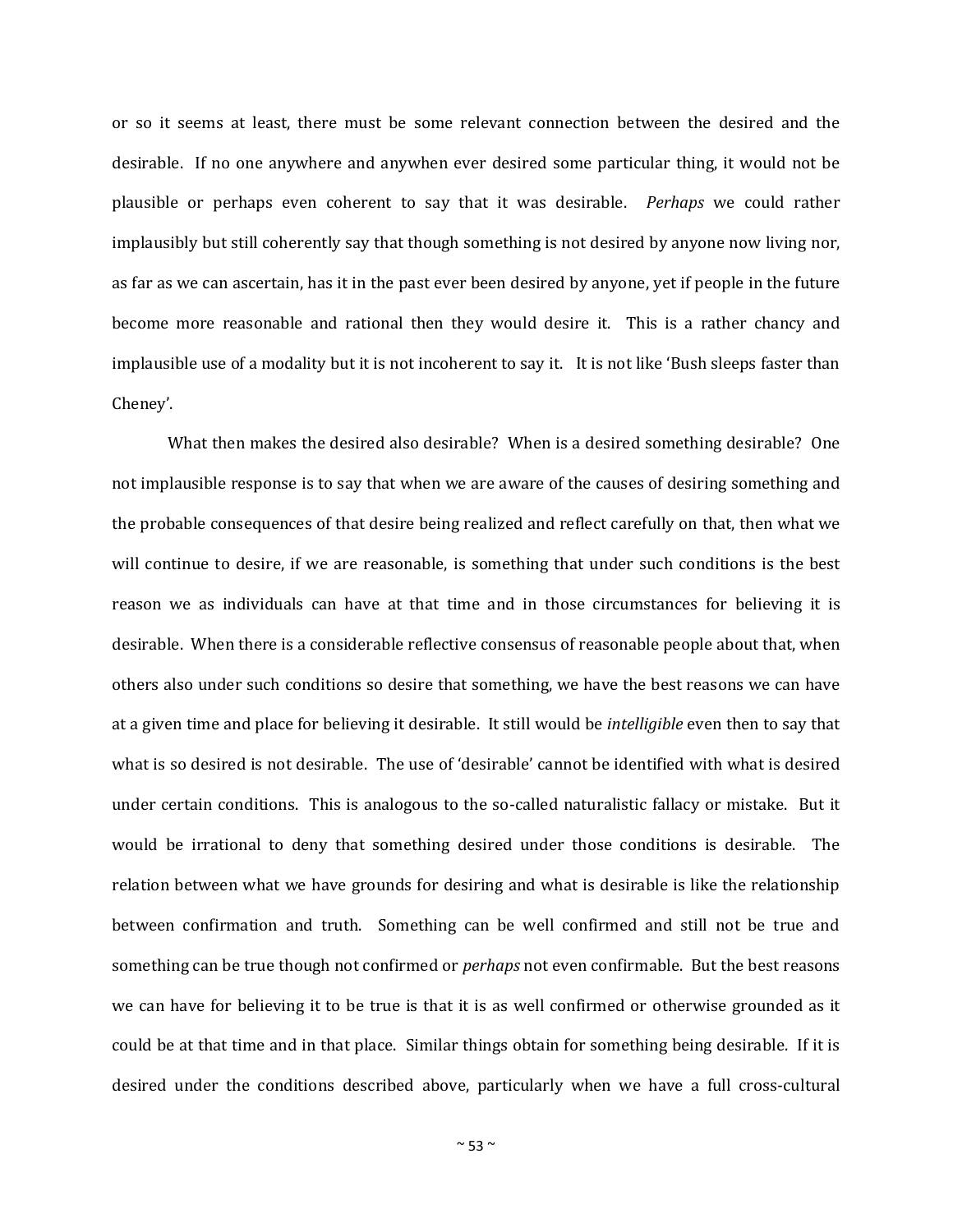consensus about that, we have the best reasons we could possibly have at that time and in that place for believing it to be desirable.<sup>17</sup> (The use of 'reasonable' is this paragraph might seem troublesome. But it is not. Like 'desirable' or 'viable', it is expressive of a thick concept with both a descriptive and a normative meaning (Nielsen 2008).)

Desirability, like viability and achievability, is a thick concept with both a descriptive and an evaluative meaning (use). Emancipatory social science can have something to say about what it is to achieve something desirable, viable and achievable while *presupposing* that something is desirable, viable and achievable are normative notions not just bits of scientific information, though still being thick concepts having as well descriptive import. But to say 'Boiling babies is vile' is an expression of moral horror. Being a thick concept, 'vile' also has a descriptive component. But it doesn't make it a bit of scientific information. But they also have a descriptive use and this enables a social science to explain, examine and confirm or infirm *what* is said or thought to be desirable, viable or achievable. That is in the competence of social science, including most particularly an emancipatory one.

A scientific socialism is a social science whose research programs and investigations are designed to achieve socialist emancipatory goals, centrally, egalitarian and perfectionist goals (for the latter, they are those concerned with human flourishing expressed in the normative vision of socialism and existing in its egalitarian *ethos*). This is a central (but not exclusive) *goal* of scientific socialism's inquiry. It is, however, not the inquiry itself; it is that at which the inquiry is directed. It is a, perhaps the, central reason for its very being. But that is not what makes the inquiry scientific. This would have been regarded as a truism in the time of Gunnar Myrdal and I think it is what Wright is driving at and *perhaps* even McCarney.18 But that is not clearly so. They do not put their points as perspicuously as they might. I hope I do not seem arrogant in saying if that is not what they are getting at that is what they should have been getting at. It is—or so I believe—a more coherent and perspicuous way, even with its abstractness, of characterizing a Marxian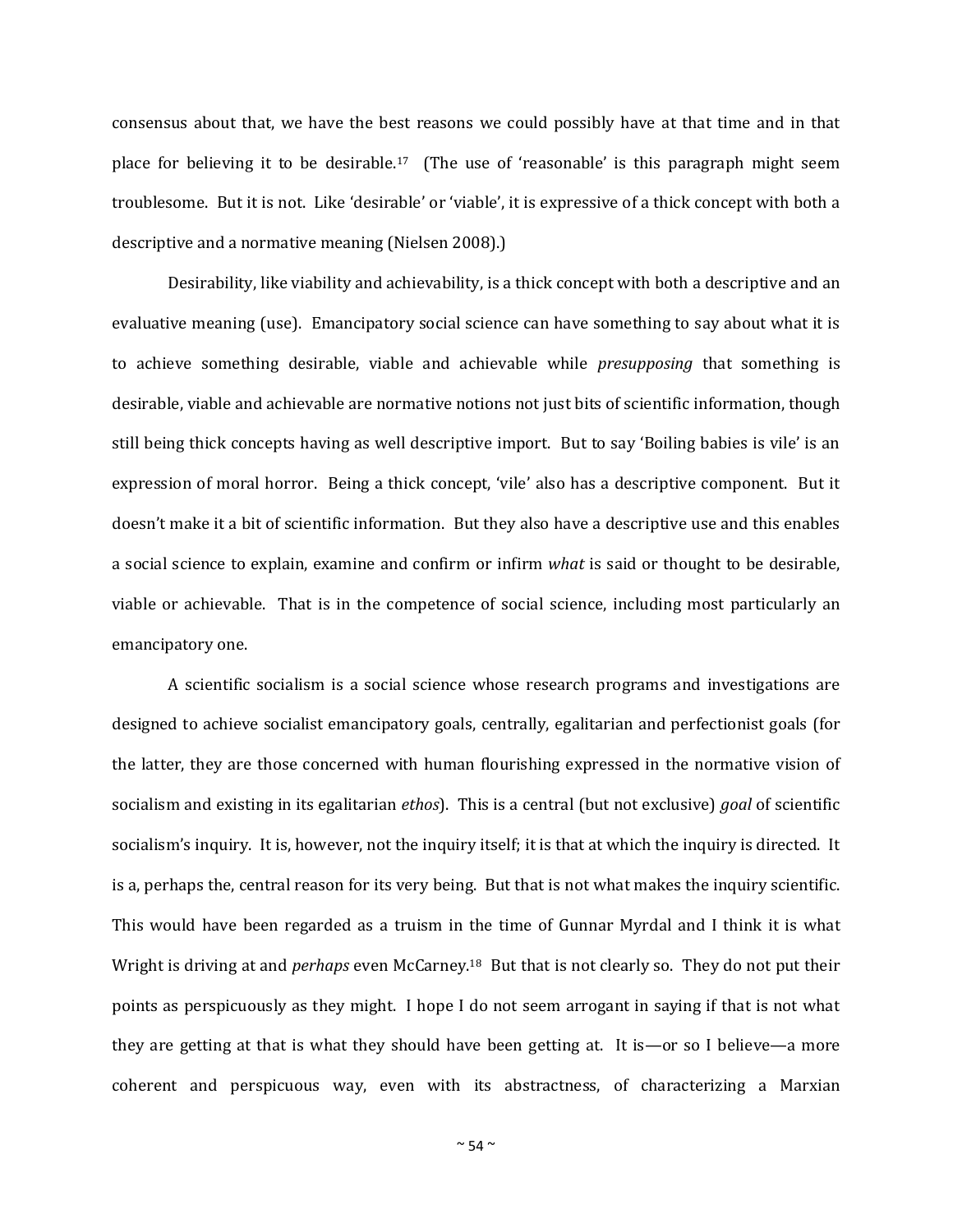emancipatory social science. And I would add that any *emancipatory* social science should be broadly so characterized, though some (perhaps most) will have somewhat different goals. But it is not impossible or in some contexts undesirable to argue about which of these goals are the most adequate but that also will not be a *purely* scientific matter.

#### VI

For Wright emancipatory social science analytical Marxianism style consists in both historical materialism (a Marxian theory of history) and sociological Marxism (Buraway and Wright, 2001). But, and Cohen follows him here, it is important to distinguish them. Historical materialism is a theory of *history*. It is about how social forms succeed one another. It is, that is, about epochal social change and its effects—economic, political, and cultural—on peoples. Sociological Marxism, by contrast, raises questions about how elements *within a society* are related. The two are complimentary to each other but they are distinct, though historical materialism sets, or tries to, the general parameters about how central elements in a society can be structured.

Sociological Marxism's central claim is that social being determines consciousness. Put otherwise, material and economic existence explains for a given society or cluster of societies during a given epoch *the main lines* of its 'spiritual existence', e.g., religious, moral, legal, artistic, and political beliefs, practices, attitudes, and actions: superstructural matters as Cohen, following classical Marxism, labels them. This has a normative side. Marxists, *sometimes* Marx and Engels to the contrary notwithstanding, have a vision of how the world should be and they have a conception, animated in part by that vision, of in what ways to change the world. We have something here that is a normative conception, though rooted in (note the causal term) a factual understanding of how the world is and how it could change. That normative conception, though so rooted, is not a part of Marxian social science as we saw in the last section. But, by being so factually rooted, it is a vision which is informed by and is in part generated by that social science, though it in turn generates the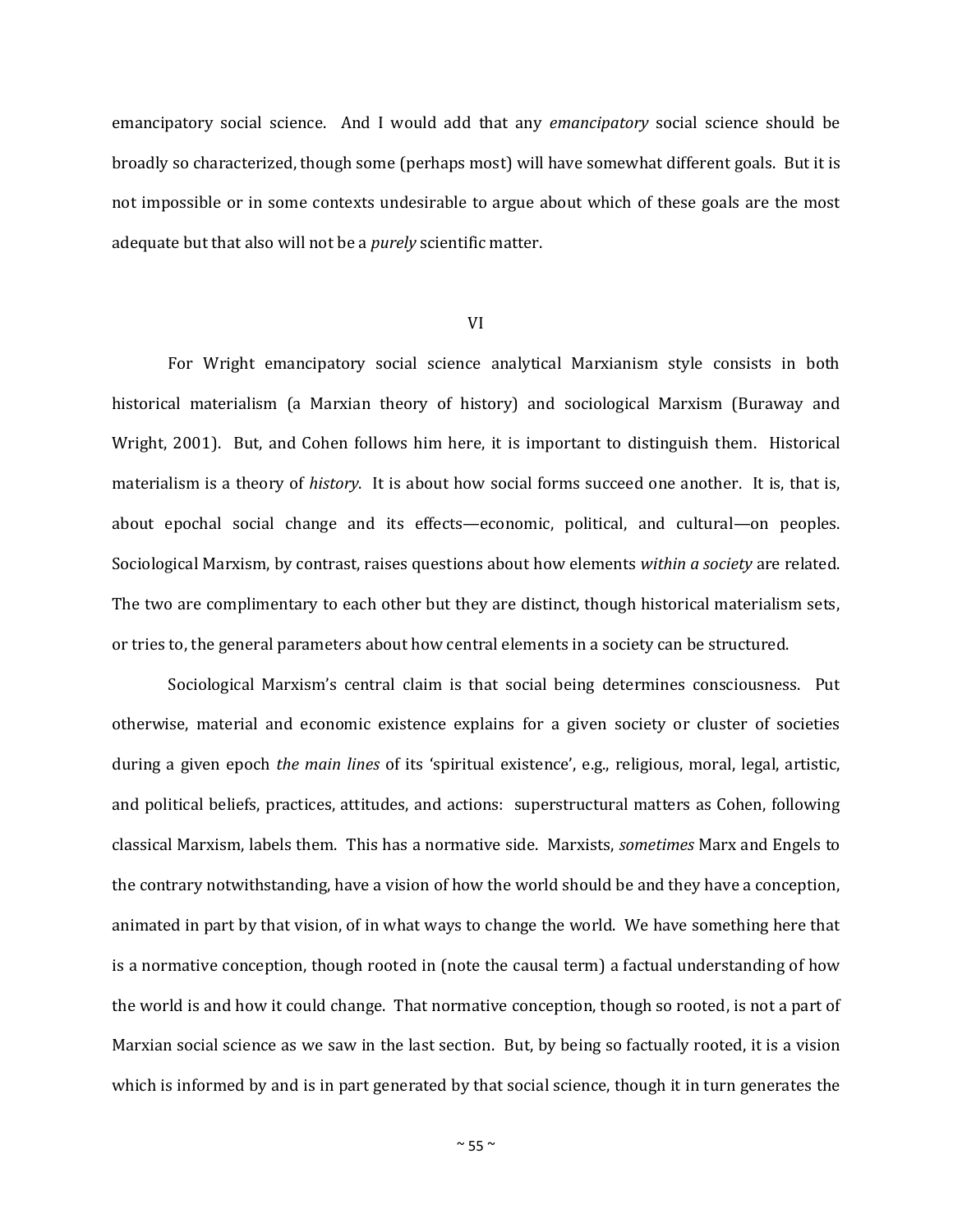further development of that social science. The influence goes both ways. That normative vision affects which research programs are pursued; the research programs pursued and their results, in turn, affect that normative vision. Reflection on the evils of class domination makes us search for ways in which class society could be transcended. Study of the way domination works in a capitalist class society in turn makes us reflect on what it would be to have a society without class domination. This enhances our vision of a truly human society.

This science also includes some of the deep underlying assumptions that Marxists, including analytical Marxists, make. Analytical Marxism is not just a social science that, as a science, has no moral norms, but a social science that seeks to push on the Marxist tradition's social vision, normative stance, and political agenda without compromising its scientificity (Levine 2003). Marxists do not just moralize or speculate about the world or construct normative ethical theories or normative political theories but seek instead scientifically to comprehend and explain what is going on in the world in order to change it in certain determinate ways and give backing to their socialist vision of what the world should be without confusing that with their scientific conception of how it is, how it is likely to be and can be. This is a normative vision, though it is certainly not independent of what Marxists believe the world can be—of its factually historical trajectories. Marxists seek to understand and explain empirically the trajectory that our social world is likely to take and to alter their normative vision as well as their factual conceptions when they do not square with what careful scientific research reveals. (I am not saying that these normative and scientific matters can always be sharply and clearly distinguished. But they are, as I hope I have shown, distinguishable and importantly so.)

Analytical Marxian social science seeks to use cutting-edge techniques—or to put it with greater circumspection, what is conventionally taken to be cutting-edge techniques—in the disciplines of history, geography, sociology, social anthropology, economics, and philosophy to examine key substantive topics that have always been central to Marxism. Analytical Marxists

 $~\sim$  56  $\sim$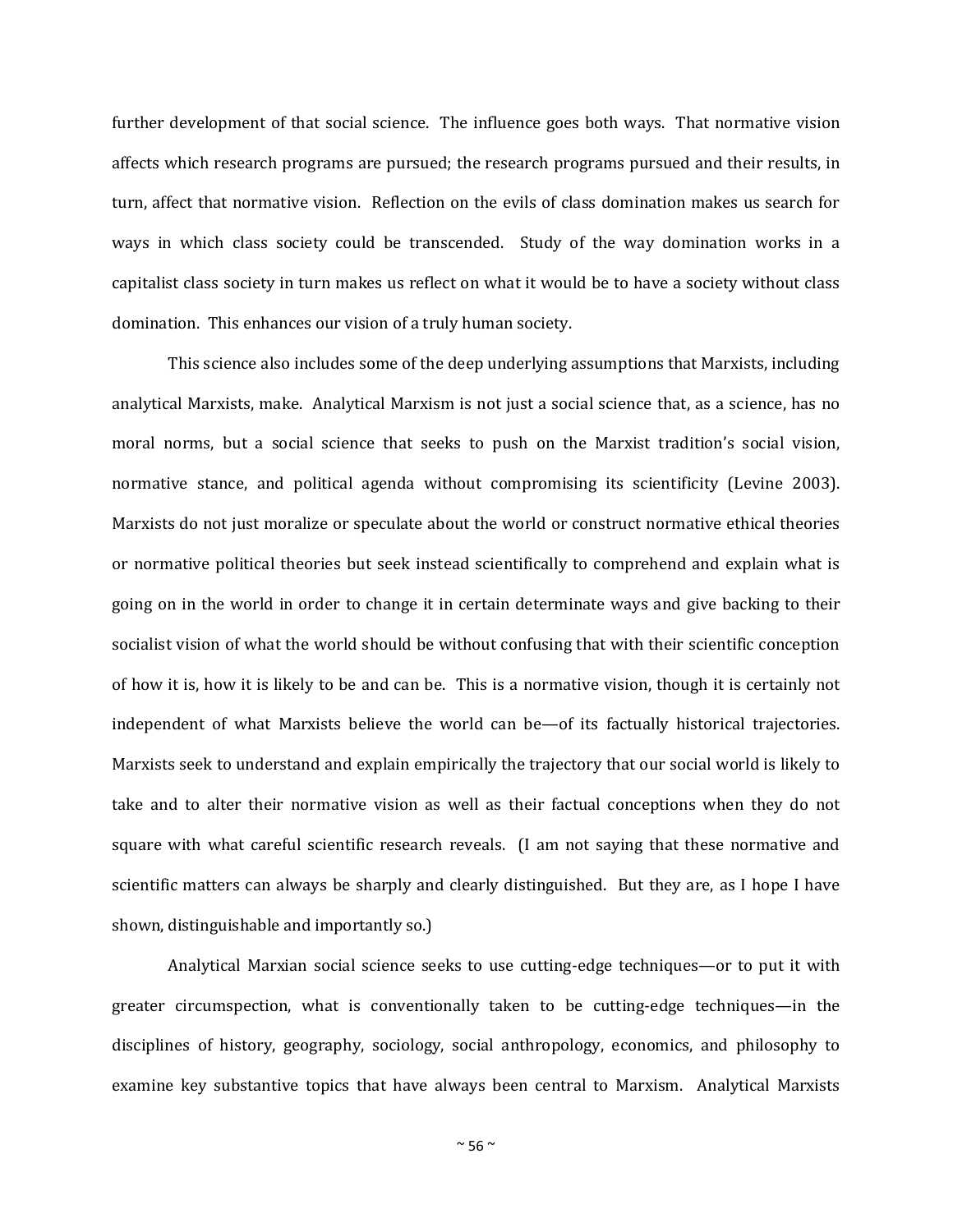concern themselves with—seek to accurately describe, interpret, and explain—the social reproduction of capitalism with its practices, ideas, ideals, ideologies, institutions, ways of maintaining or manufacturing consent, with its assumptions and conceptions of legitimacy, with its conceptions about the conditions for the transition from capitalism to socialism to articulate conceptions that a socialist society and a socialist world would come to have.<sup>19</sup>

Marxist social science is also centrally concerned with class, exploitation, domination (indeed, all forms of oppression), democracy, markets, consumerism, alternatives to capitalist markets, and, more broadly, capitalist market economy, the feasibility of a market socialism, capitalist organization of social life, and to what could come to be called a post-capitalist alternative. Sociological Marxism, as Buraway and Wright put it, is concerned to understand so it can effectively challenge "capitalism's capacity to absorb or ridicule alternatives to itself and to provide the grounds for a prefigurative politics" (Buraway and Wright 2001, 484). They go on to remark, "Thus, a sociological Marxism has to be not only a science but also ideology—ideology in Gramsci's sense that embodies real utopia in a concrete fantasy that will move people to collective action" (Buraway and Wright 2001, 484). I take, as far as I understand it, their important substantive point but reject its specific formulation. Sociological Marxism, like all genuine sociology, all genuine science, has, to remain faithful to its vocation, to be *just* scientific. To be a science is to be a system of description, explanation, interpretation, and prediction. It is not to be in the business of advocacy or moralizing. It can and sometimes should be used to further an ideological and normative perspective. But that furthering is not a further scientific use. As we saw in Lecture One in discussing McCarney, an ideology is a set of beliefs, ideals, and practices that answers to class interests. Ideologies are different from scientific beliefs but they need not be in conflict with them and they may be supported by them and in turn motivate research for scientific beliefs that may either support or challenge particular ideological beliefs. Socialism's ideology (some of its normative beliefs answering to its class interests) will be set against capitalist ideology.

 $~\sim$  57  $\sim$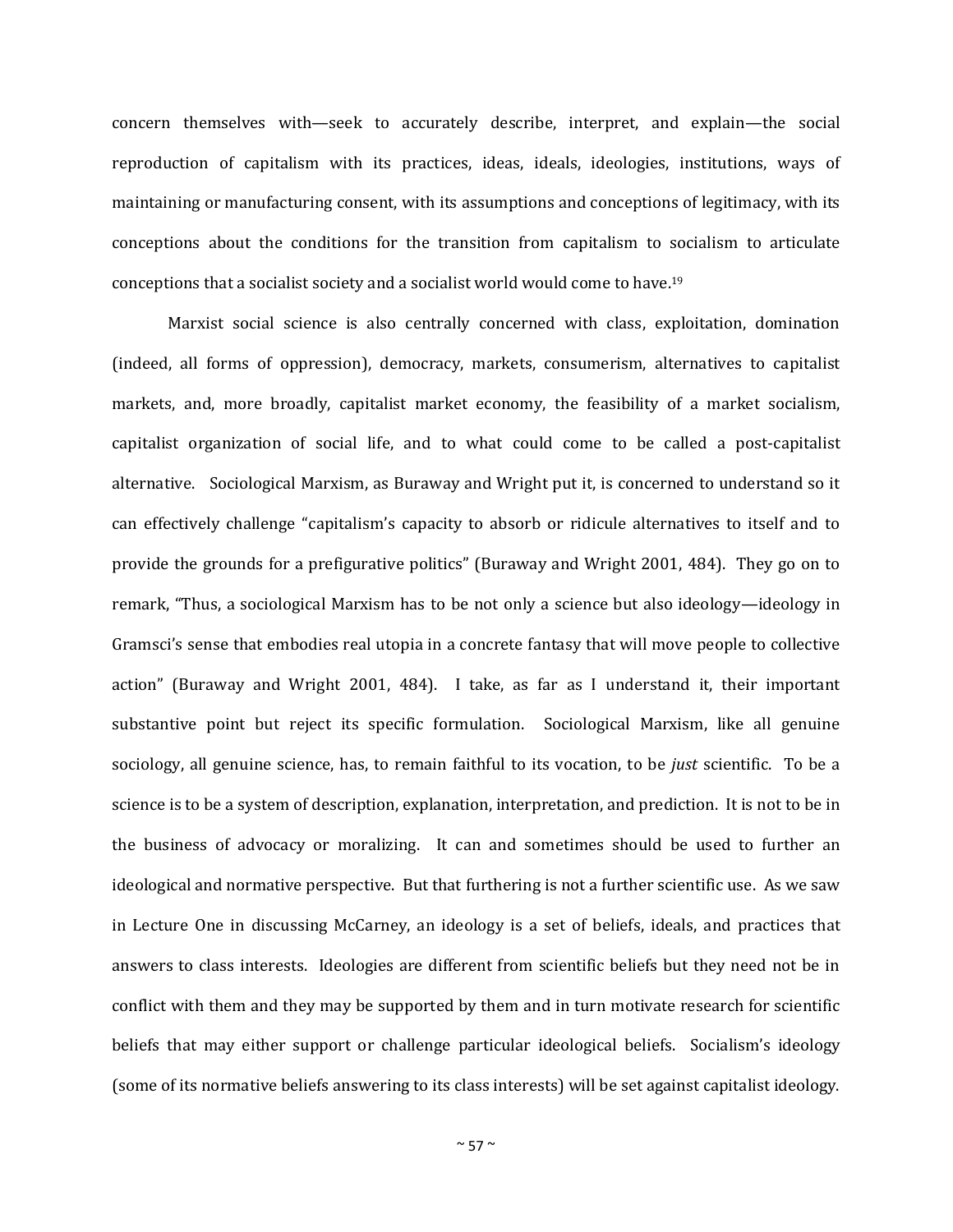Scientific beliefs may be utilized in this struggle, but that is a *utilization* and not a further bit of scientific activity nor a part of socialist ideology. It is something—a scientific something—that may be used by ideologists. To explain, for example, how work goes in capitalist society can be used to support socialist ideology.

Often—indeed usually—ideological beliefs are distorted beliefs but they need not be. Marxist sociologists have an ideology that in the ideal case will not be distorted but that can be true of the ideological beliefs of others as well. Ricardo, as Marx points out, had bourgeois ideological beliefs and as well was a firm supporter of capitalism but he also had scientific beliefs, some of which were well warranted as were *some* of his ideological beliefs. Marx regarded Ricardo as an astute defender of the bourgeois order but also as a soundly scientific political economist. But that does not mean that Marx agreed with either his central scientific or ideological views. He had his own alternatives that he took to have a greater claim on a more comprehensive truth. (I do not speak of *the* truth here. There is no such thing.) But we should not conflate his scientific beliefs with his ideological ones. They are different. But they both in their own way can be well warranted.

McCarney's conception of ideology here meshes nicely with Gramsci's. Moreover, we should, as Cohen has come to do, separate questions about how the elements within a society are related (sociology) from questions about how social forms succeed one another (history) (Cohen 2000, 385-86).

Political economy, of course, is also a social science, indeed as deployed by Marx, a key emancipatory social science, but it is a distinct discipline from history and sociology though it borrows elements from both as they crucially do from it. All three volumes of *Capital* as well as the *Grundrisse* have economics as their central concern. Yet with the exception of Robert Brenner and sometimes Erik Olin Wright, analytical Marxists have paid scant attention to it as an economic

 $~\sim$  58  $\sim$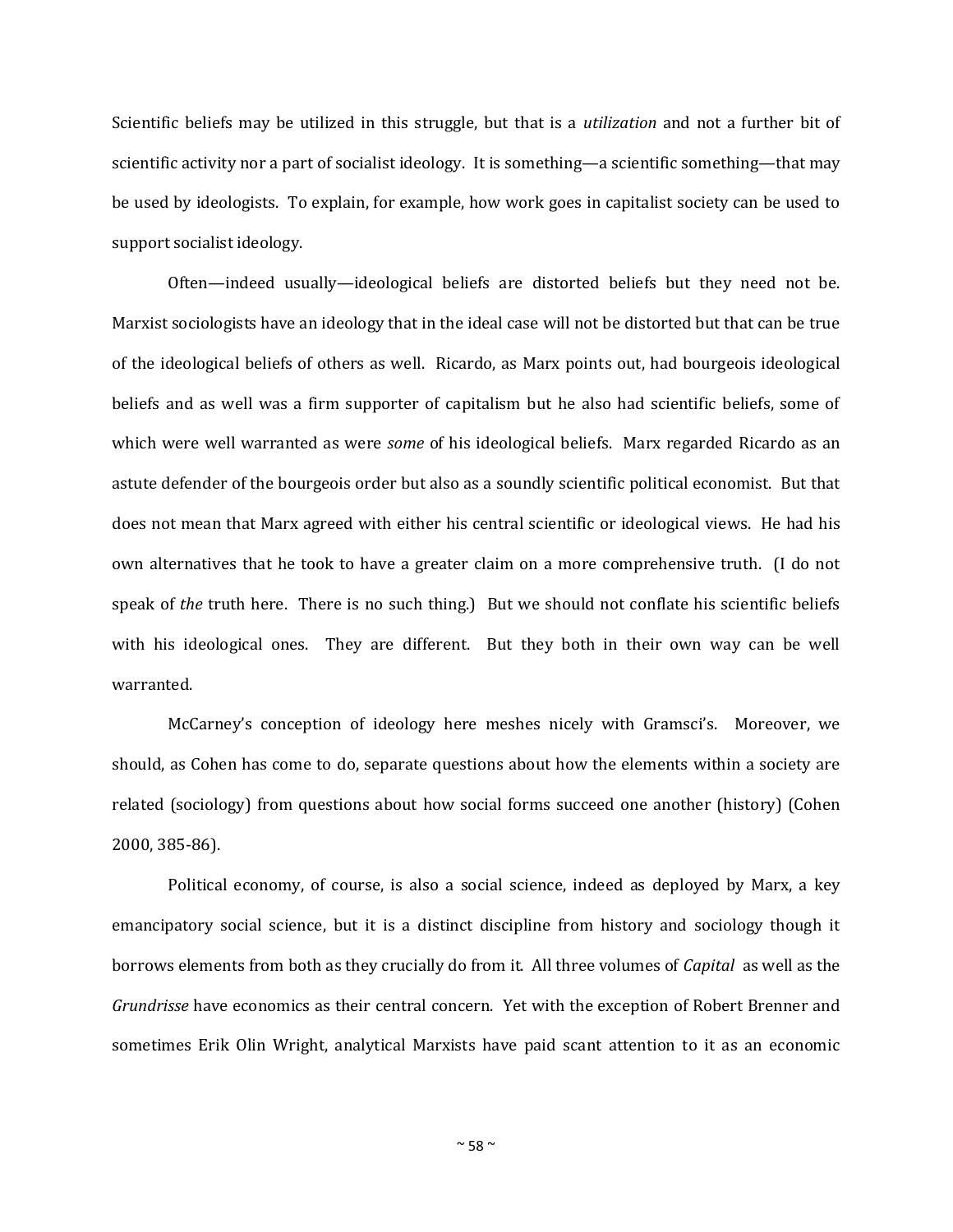theory, though Cohen masterfully uses this part of Marx in setting out his account of Marx's historical materialism (Callinicos 2006).

Cohen, Elster, and Roemer, as most analytical Marxists, reject the centerpiece of Marx's economics, namely, the labor theory of value (Cohen 1988, 207-38). Cohen has a deep understanding of Marx's economics and its place in Marx's thought, yet he is as firm as Elster and Roemer in rejecting the labor theory of value. Indeed, it is not much of an exaggeration to say, as Alex Callinicos does, that with their rational choice framework Cohen's, Elster's, and Roemer's work displays "a nihilist attitude towards the entire tradition of Marxist political economy" (Callinicos 2006, 252). Probably, principally through the powerful influence of Piero Sraffa, a brilliant but eccentric Marxist but still in economic theory a neo-Richardian, many contemporary and near contemporary Marxists were led away from Marx's economics. (This is particularly true of those who are also economists.)<sup>20</sup> Sraffa's trenchant but incredibly condensed and heavily mathematical criticisms of the labor theory of value and its related theory of the tendency of the rate of profit to fall and his alternative positive theory plainly had a strong effect, particularly on contemporary Marxist economists.

Justified or not, analytical Marxists followed the economic crowd here. I am not competent enough in economics to have even a reasonably informed opinion here but it seems to me that Wright's prudent agnosticism is the approach we should take; namely, we should not take the labor theory of value off the agenda. But, if it is something that is to be an object in renewed intensive investigation or to be accepted, it must meet the rigorous standards for assessment that analytical Marxists require, particularly by those of them who are economists. Whether it can be so articulated remains, as far as I can ascertain, open. But we should note that most economists think Marx's specific economic theory is a lost cause. But most economists could be wrong (Toulmin 2001, 47-66).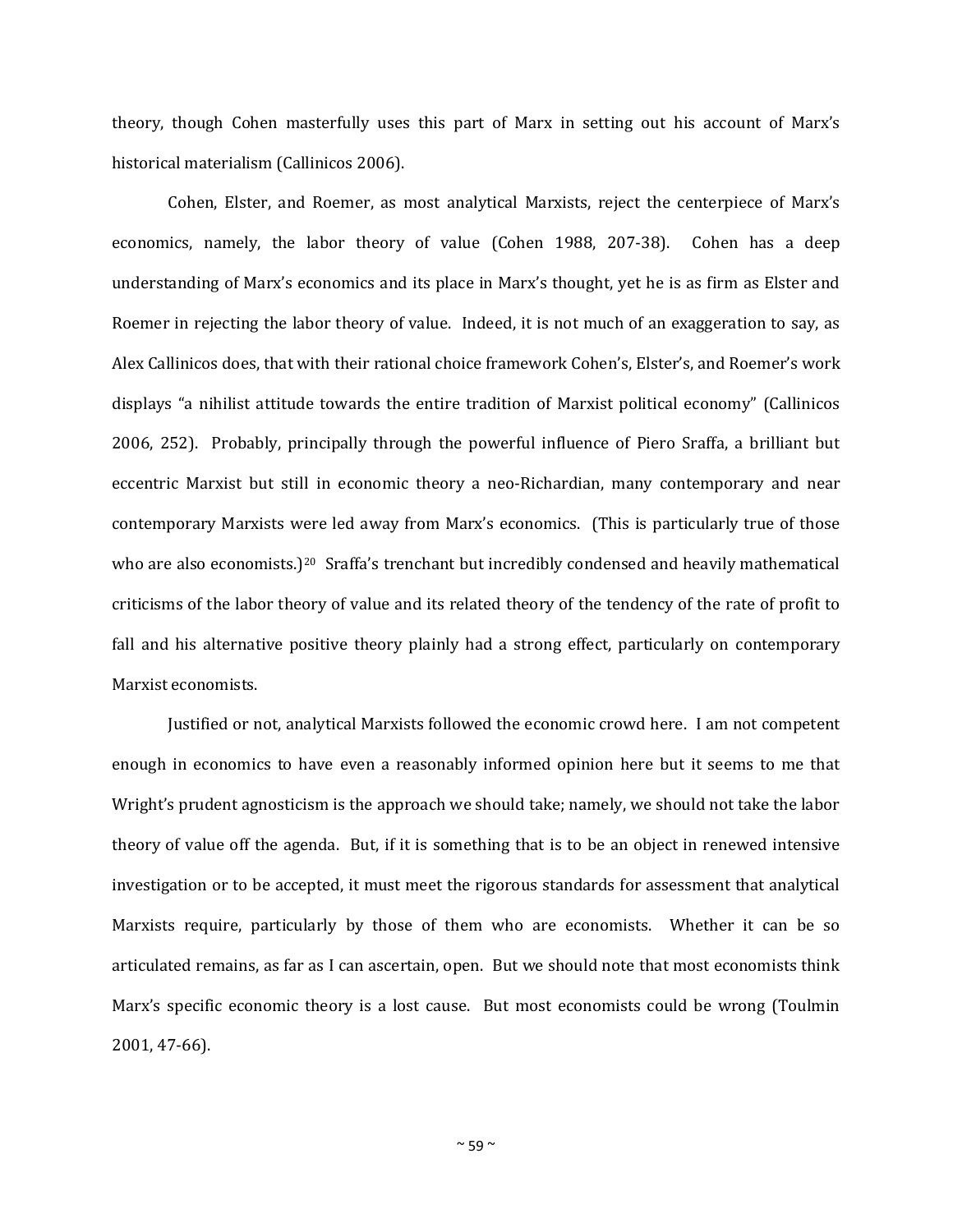However, and be that as it may, I am interested instead in whether, in the form of classical Marxism, Gramscian Marxism, Althusserian Marxism, analytical Marxism, or some eclectic blending of Marxisms (scientific socialisms), we have a cogent critique of capitalism and its evident ills—now becoming glaringly apparent (2008-09)—brought about, or at least seemingly brought about, by neo-liberal practices. Does the collapse of the American boom-bubble mark the inception of a systemic crisis? Is the American empire bankrupt? Can states, either singly or together, develop, sticking with some form of capitalism, new and more adequate forms of economic regulation and behavior? Does constructing fairer and more democratic alternatives to neo-liberalism require a break with capitalism and/or the market altogether? Or can capitalism be stabilized in some neo-Keynesian form of economic governance? Or, alternatively, can there be developed a form of market socialism that avoids the mistakes of the command/administrative allocation systems of the now defunct 'state socialisms' (perhaps better called statist post-capitalisms)? Can we develop, and hopefully instantiate, a more adequate form of socialism for the twenty-first century? In an attempt to do that, what reasonably specific economic and other social measures shall we adopt? With a depression looming as a feared reality, can a Keynsesian capitalism stem the recession/depression caused by, or at least seemingly caused by, the privatization and deregulation policies of neoconservatism with its economically driven neo-liberalism? Do we need more big government than neo-liberalism will allow? Will Keynesianism again lead in turn to stagflation? Are we now unwittingly starting down the road to World War III as the failure to decisively end the Great Depression led to World War II? If Keynesianism down the road a bit, perhaps taking on some Marxian elements, begins to threaten or to be extensively perceived to threaten the ruling classes, frightening them with the specter of a socialist world, what will the ruling classes do? The prospect is frightening. Can socialist moves be necessary, or at least desirable, to replace capitalism altogether, to bid it a non-fond farewell (Callinicos 2006, 260-62; Nielsen 2003, 41-75 and 317-48)?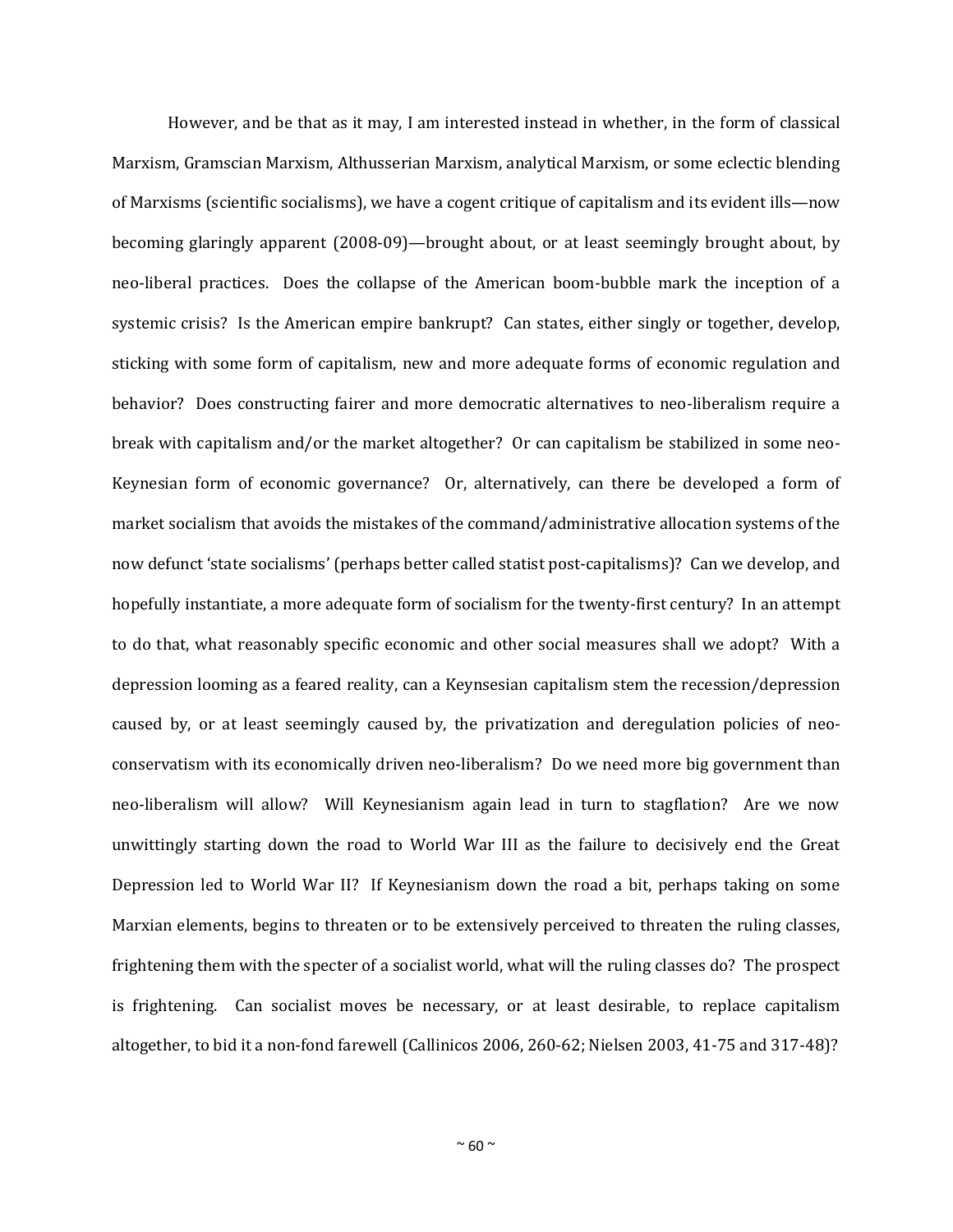However, given the power (including the military power) of the rich capitalist North (particularly the United States) along with the widespread popular belief there that socialism in any form is a non-starter and, given the looming phenomenon of global warming, what are the prospects for us in the next 25 to 50 years? Will historical materialism, even in its weak and restricted forms as proposed by Cohen (2000, 341-95) and Levine, *et al.* (1992), provide a realistic guide and indeed one supporting the ascendency of socialism? Classical historical materialism has been shown by analytical Marxists to be unsustainable. Can its weaker and restricted replacement do the job? What will our future most likely look like? South America shows some hopeful signs of going in a leftward direction but will it not be resisted by every means at the disposal of the rich and much more powerful North (Raby 2006)? (Think of the utter military superiority of the United States. But do not forget that with all that power—all that ability to shock and awe—it has not yet been able to subdue and pacify Iraq and Afghanistan as it could not Vietnam. More generally, see here Amin 2009). However, socialism in one country or on one continent (particularly not one of great wealth) has never been a great success. And what will be the role of China here? It calls itself a socialism but is it not in reality a very powerful authoritarian exploitative capitalism with a statist (not socialist) political structure? Still, it may well outstrip in a few years the other capitalisms. It may in time become the next dominant world power replacing the United States. (We see again, as if Nazi Germany and apartheid South Africa were not evidence enough, how mythical the claim is about the link between capitalism and democracy.) Is there any reasonable hope that China, as it thoroughly catches up with the rest of the capitalist world and comes to an awareness of its ills, will revert to a genuine socialism? Perhaps, but I wouldn't bet on it.

It is questions like these—and they are just a sampling—with which we socialists must come to grips. Does rational-choice theory (game theory and decision theory) along with a methodological individualist anti-holism oriented analytical Marxism as well as a very elaborate and finely tuned moral theory—say, the one brilliantly executed by Cohen—help us come to grips

 $~\sim$  61  $\sim$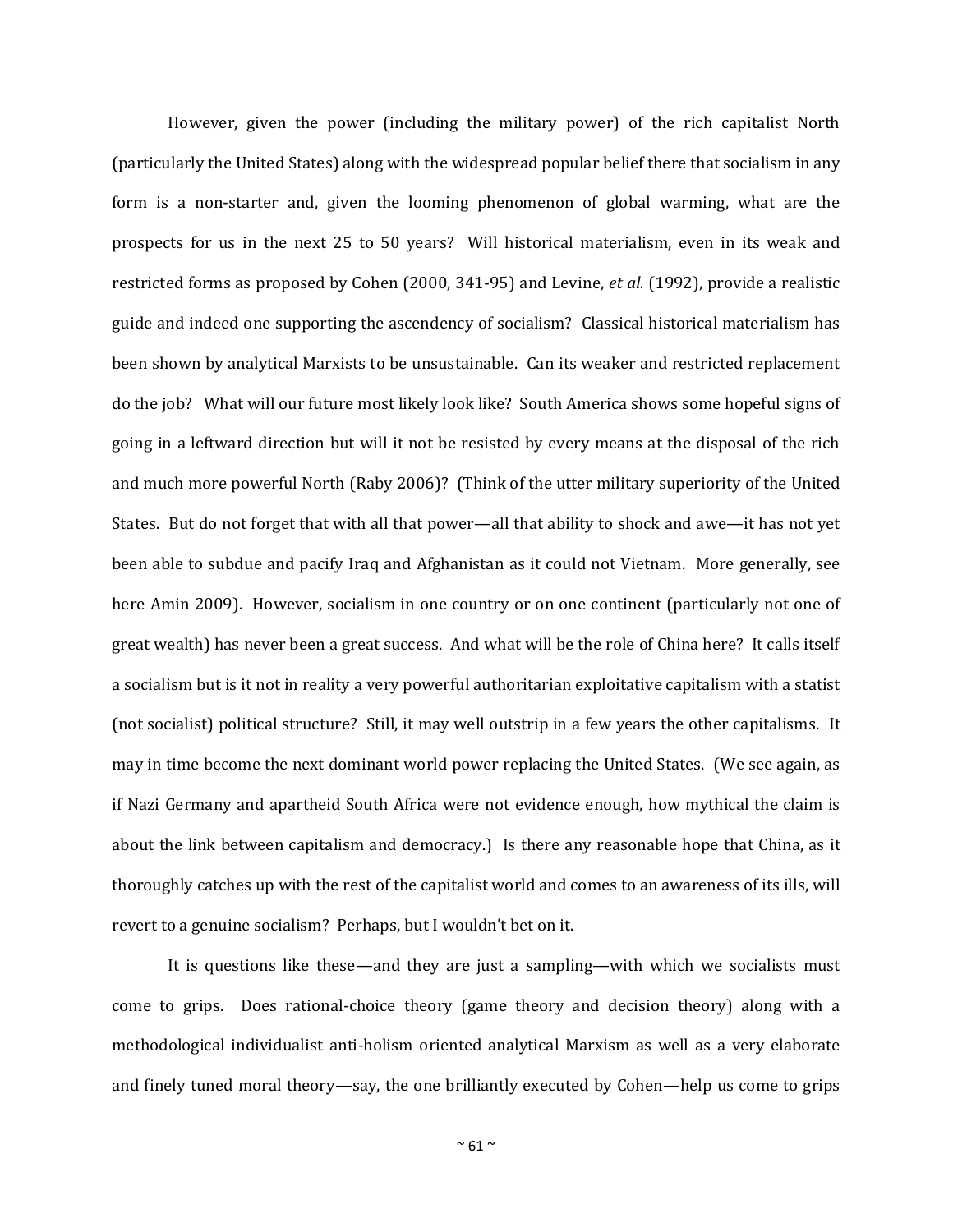with the above central problems for socialists? I doubt it. They seemingly do little to help us in coming to grips with problems of the sort I have just characterized. Yet it is these problems and problems like them that are up front for socialist activitists as indeed they should be for all of us who are socialists, even the most academic of us. Can we be serious socialists without coming to grips with them, putting them foremost on our agenda? Are they not the crucial problems rather than the problems that analytical Marxists, or for that matter Hegelian Marxists or Althusserian Marxists, concern themselves with? Are these not the crucial problems to be put on the agenda? Are not the problems of analytical Marxism, at least for the most part, free spinning wheels that turn no machinery? Are they not better set aside or put on the back burner? Should not an emancipatory social science in the service of socialism instead fasten on such activitists' (but not only activists') problems? Or is this to be Luddite and fail to come at things at a sufficiently abstract scientific level, the austere level analytical Marxism requires? *Perhaps* I am being too Luddite. It is certainly important to determine, if we can, whether the capitalist mode of production is obsolete and likely to break down under the present recession/depression and at least somewhere along the way lead to socialism. And it is important to determine, if we can, whether or not social being determines or massively effects social consciousness. These are crucial issues for analytical Marxism. But can answers be given to these questions, standing where we are, without careful attention to the more specific questions and issues I have alluded to above? Probably not. Or should I just say candidly that I do not know the answer to this? I think we need a lot more clarity here. But we should also be wary about philosophers' penchant for endlessly asking questions about questions about questions. The thing to do is to determine, as directly and non-evasively as we can, what to do about our pigsty and global insane asylum—as a first step and immediately.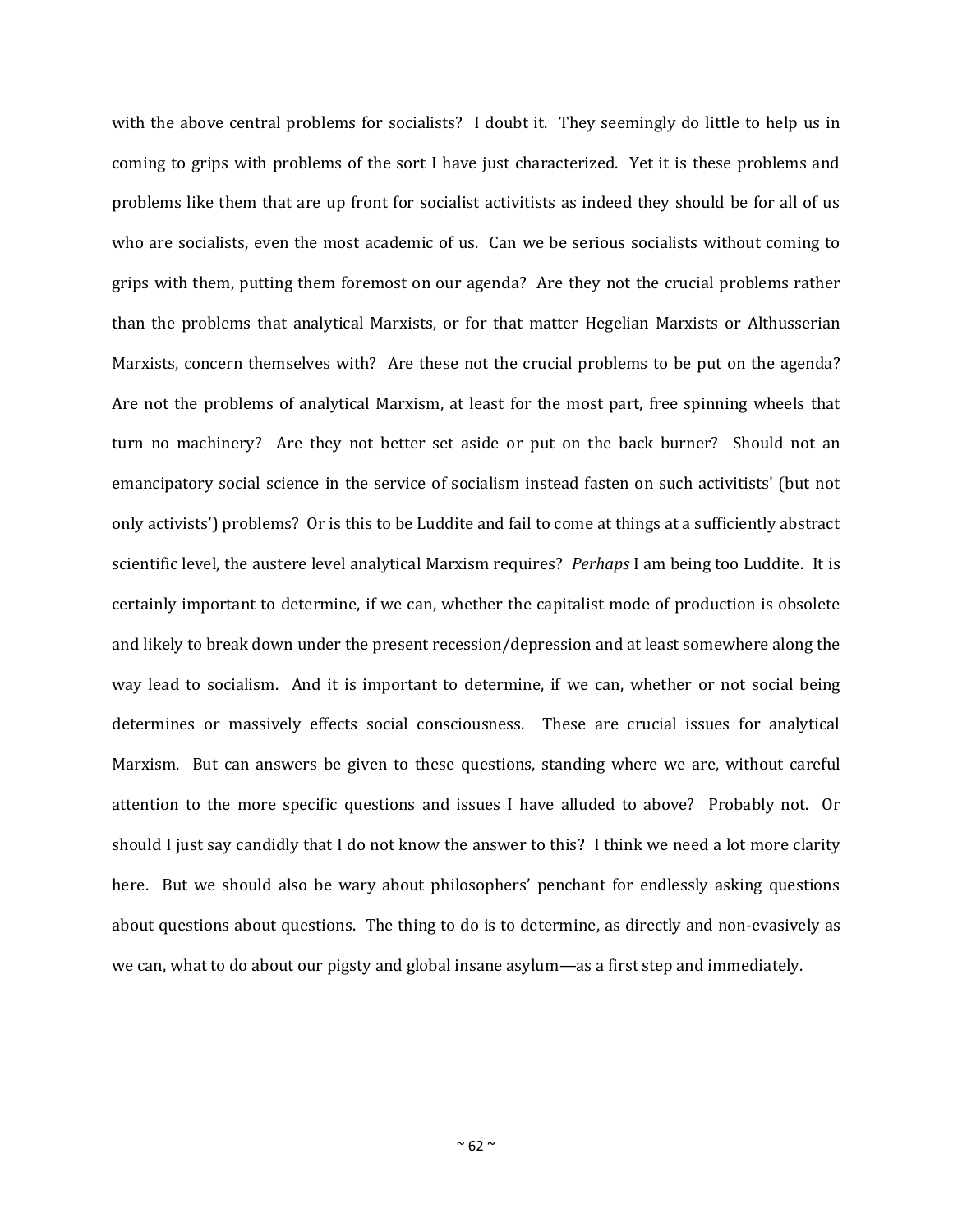## **Notes**

 $\overline{a}$ 

<sup>1</sup> Think, for example, of the work of Christopher Arthur, Simon Critchley, Alex Callinicos, Jacques Bidet, Bertell Ollman, and Michael Lebowitz.

<sup>2</sup> Since first drafting this lecture I have come across an important article by Alex Callinicos. In it, among other things, he makes some similar as well as some additional criticisms of Cohen that I think have considerable force. See Callinicos 2006, 254-60.

<sup>3</sup> In a personal communication with him, John Kerkhoven noted that when someone repeatedly asked Louis Armstrong "What is jazz?" he responded, "Man, if you gotta ask, you don't know!" Armstrong, if he wanted to be very patient, could play for his questioner a few short things by a variety of jazz musicians and then say, "That's jazz" and then play some passages from Mozart and Mahler followed by a bit of music typically heard in cheap restaurants and then say that the last three were not jazz. That is an equivalent of what some philosophers call ostensive teaching. That would count in that context as an explanation. Kerkhoven goes on to say: "What if someone says, 'Kai, you need to live with Adorno's thought for a while before you can properly begin to understand it. And why should it [Adorno's way of thinking and writing] conform to the ways of thinking you are accustomed to?" That's fair enough. But Kerkhoven also takes my point that in some sense Adorno ought to be translatable in ways that poetry need not be. (I would add, and I think Kerkhoven would agree, that poetry should not be translatable.) But Kerkhoven asks as well why I do not also have trouble with Wittengenstein. Wittgenstein, though he is often elliptical, rhetorical, enigmatic, and cryptic, is not that obscure. He is a paradigm of clarity compared with Adorno or Hegel. To which it could be responded, "Try harder." But is it worth the candle? Maybe, but there are a lot of other things to come to grips with and there is not world and time enough.

<sup>4</sup> Gregory Elliot notes that Max Weber once remarked that "anyone who wants 'vision' can go to the cinema" (Elliot 2008, 124). This could be taken in at least three ways: (i) as a tough minded remark affirming the desirability of being a realist about political and economic matters; (ii) as a cynical pun on how 'vision' is to be taken; or (iii) as an oblique remark concerning the cognitive triviality of most (perhaps all) expressions of a world vision or a vision about what the world should be like or about a better world being possible. Taken as (iii), it has an element of truth. Many such articulations are rather obvious and also risk having an overly utopian content. Yet sometimes they are something that should not be lost. I will return to that in my last lecture.

<sup>5</sup> But in doing this we should go up a meta-level. Remember Bertrand Russell.

<sup>6</sup> The commentator was Tom Mayer (Mayer 1994, 16).

<sup>7</sup> I think it should be out of place to ask that of a biologist 'Are you a Darwinian?' But due to some Neanderthal-like religious claims of 'alternative biological accounts', it, as a matter of ideological occurrence, is not quite out of place yet. If Neanderthal-like ways prevail, it might unfortunately not be out of place for a long time. Here again John Kerkhoven has made a sound relevant point. After acknowledging my point just made and made at greater length in the body of my text, Kerkhoven goes on to say that matters here are "complex, or at least quirky. Some say there just is no discipline of biology [now] without Darwinian thought. Wallace got it and someone else would have if Wallace and Darwin hadn't." Kerkhoven then says, "What I am saying is that one wouldn't ask a biologist that question. How could a biologist not be a Darwinian?" I agree that he couldn't now *not* be a Darwinian and remain a legitimate biologist. Indeed, and for some considerable time, to be anything else and still be a biologist, in practice at least, would be absurd. But some people—out of ignorance or from being ideologically bamboozled—do ask biologists that question. Biologists should respond to it as a matter of opposing a primitive ideology and not as a scientific challenge.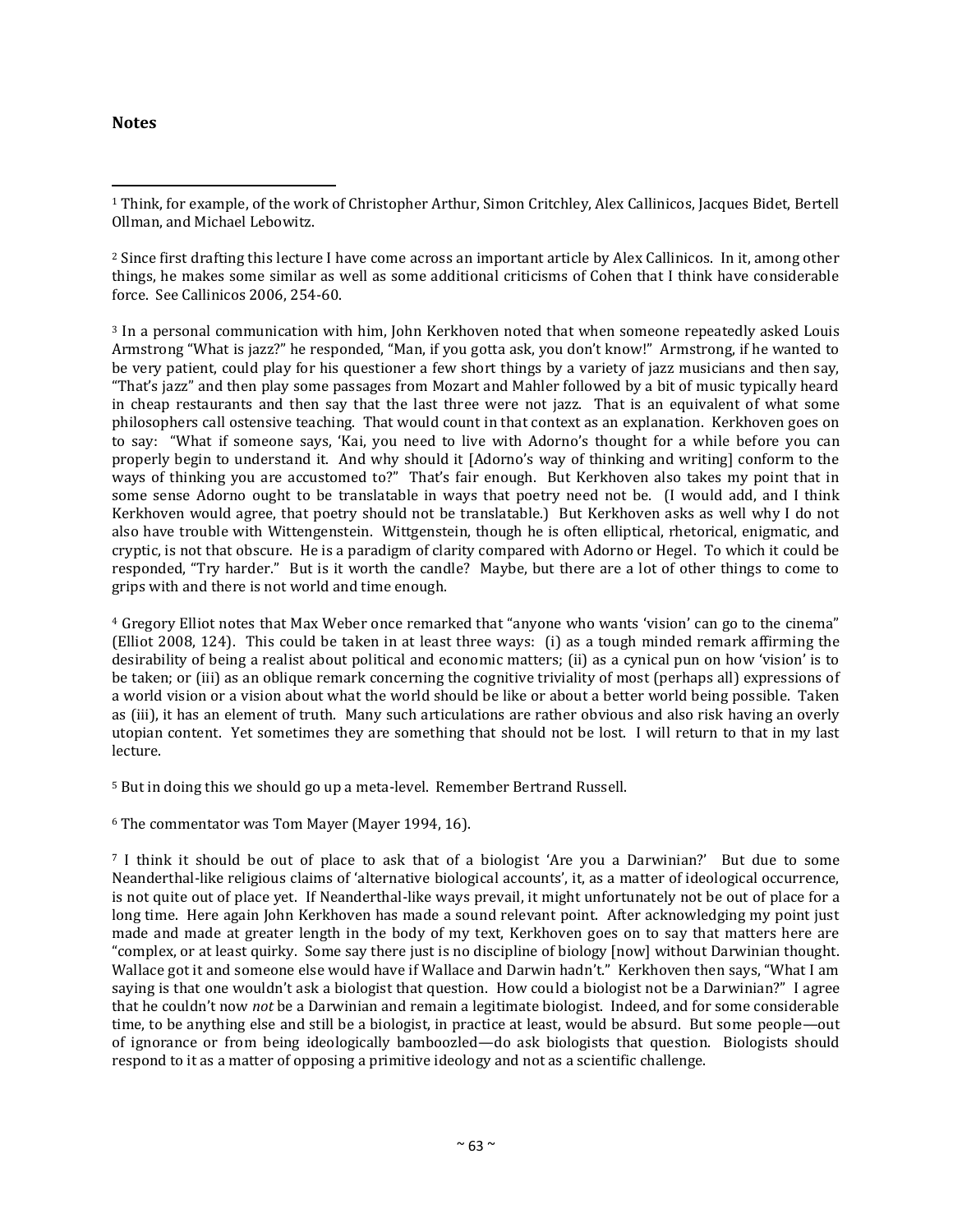$\overline{a}$ <sup>8</sup> However, this is something that Cohen does not deny. His target is the non-analytical Marxist who, having become well aware of analytical Marxism, remains a non-analytical Marxist. He contends that such a Marxist becomes a bullshitter. This seems to be a bit of dogmatism on Cohen's part. Is Michael Lebowitz, who meets his conditions for a bullshitter, a bullshitter? That is not credible. The same obtains for the others mentioned in note 1.

<sup>9</sup> We need to be extremely careful about claims that life has lost its meaning or that it never had any and that none can be found or gained. Historically, the *sometimes* unintentional evils of the eugenics movement something that Henry Ford and Adolf Hitler shared—should make us aware of that and make us extremely cautious. John Kerkhoven has well reminded me that before we judge that a life is or has become meaningless we should take note of Jean Vanier's l'Arche communities where "they put into practice that the handicapped have something to offer; they have something to teach us who are not disabled" (personal communication). A recognition of this and a taking it to heart and putting it into action, into practice, must not be evaded. However, that is not the kind of case that I had in mind. Rather, cases where (i) people are in incurable and unremedial pain and misery and want to die; and (ii) people are utterly and irreversibly unconscious and where it is crystal clear to medical experts (a consensus among them) that they will never regain consciousness. People in (i) and (ii) should be allowed to die or should be assisted in dying—the only thing for those characterized by (ii) that could be done if they are to die. Still, we should be extremely cautious here. Remember the Nazi practices of clearing out the insane asylums of the captured towns in the Soviet Union and liquidating their patients in accordance with the Nazi doctrine that there is some life not worthy of life. There were Nazis who were not brutes who still did this because they thought, everything considered, it was the right thing to do.

<sup>10</sup> Two objections emerge here. (i) A good deal of science does not concern itself with how the world might be but only with how it is and why it is that way. That's certainly true, but some science does concern itself with determining possible historical trajectories, e.g., parts of physics, climate science, and some social science (Levine, *et al.*, 1992, 129-75). (ii) In facing social life, some things (important things) are inescapably normative. Indeed, psychology and social anthropology importantly *study* normative matters. *But that does not make those sciences themselves normative.* You do not have to be fat to drive fat oxen to market. Some sciences non-normatively study normativity.

<sup>11</sup> Science does not need to hitch its wagon to some project, though it often usefully does. But in some important instances it *seems* at least to have no project in mind, e.g., Galileo's observations of the moons of Jupiter, his experiments with falling bodies, Darwin's explanation for the origin of species. I am again indebted here to John Kerkhoven.

<sup>12</sup> Could not one instead, after carefully studying Wright's characterization of emancipatory social science, say, *contra* me and McCarney, that that very notion is empirically normative and thus *as science* incoherent? I am inclined to agree that, as Wright states it, such a conception of an emancipatory social science is, if not incoherent, at least deeply flawed. In the body of the text I have tried to reconstruct Wright's otherwise impressive theory so that we would not call the *science* of it, either explicitly or implicitly, normative. Whether it is an effective tool for normativity is an empirical matter. He also has a partly normative emancipatory social theory but that is not a scientific theory, though it has important reciprocal relations with his emancipatory social science. Emancipatory theory and emancipatory social science are distinct but in close relation. Marxism as an emancipatory theory is a normative theory (Wright, *et al.*, 1992, 187-91).

<sup>13</sup> An example may help. Suppose an MP is accused by two former servants of sexual abuse, oppression, exploitation, and underpayment of wages for which they had contracted. These, if true, are serious moral charges. But they are also empirical fact-sensitive claims. The key terms used in these charges are expressive of thick concepts. They have both an evaluative (normative) component and an empirical factual component. They are distinguishable but not separate components. They are indivisible. (Hume showed us how this could obtain.) There is no way of asserting 'they were oppressed' without at least implicitly making an evaluation of their situation. And there is no way of asserting that sentence without describing their situation. Science will not tell us that sexual abuse, oppression, exploitation, and underpayment of contracted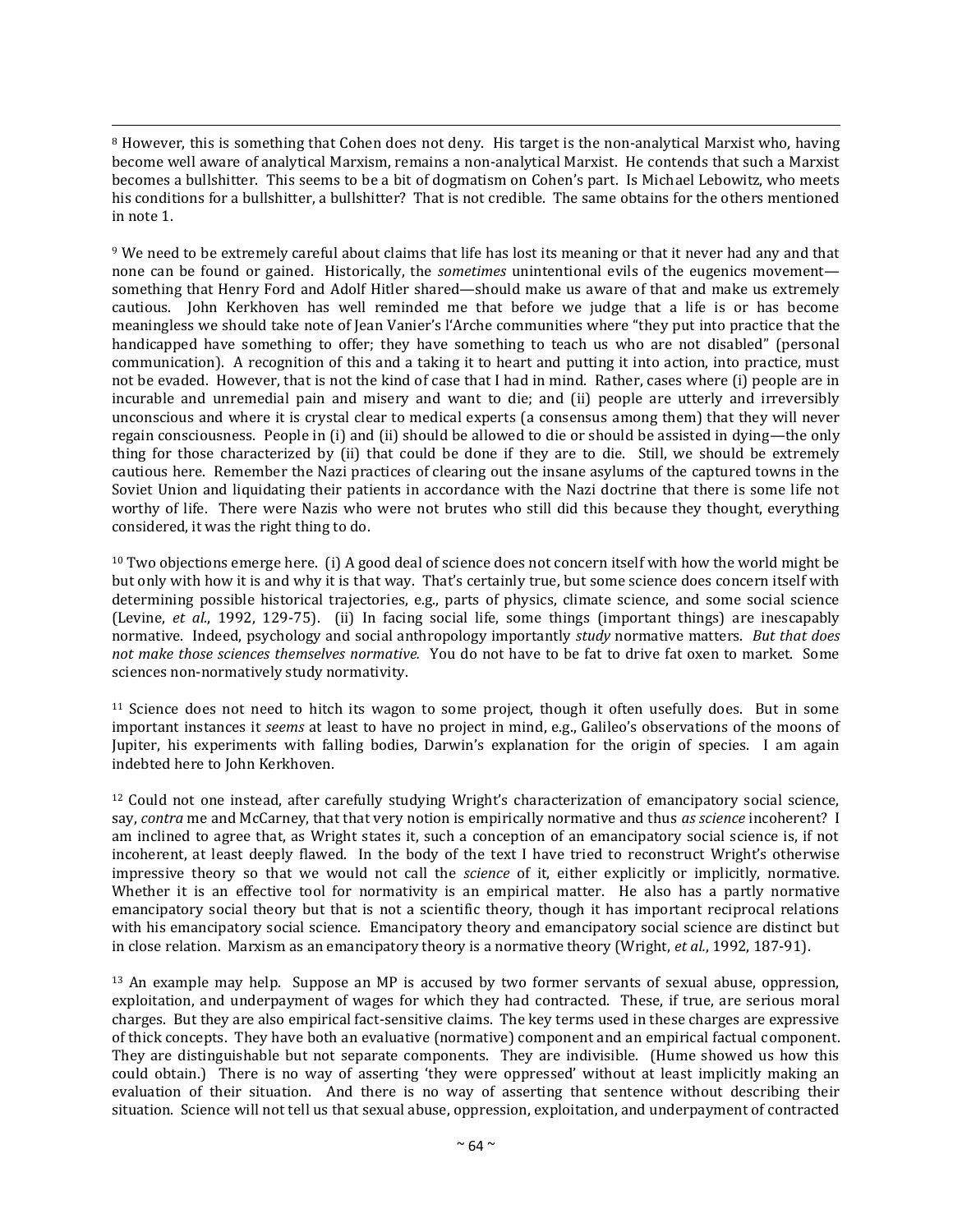$\overline{a}$ wages is wrong. That is a moral matter; something that is finally determinable by our moral intuitions (considered convictions). But whether sexual abuse, oppression, exploitation, and underpayment of wages actually occurred is a factual matter empirically determinable. (An MP so accused, guilty or not, will not deny that these things are wrong. He will deny that he actually did them or that they actually occurred but whether they did or not is an empirical matter: factually, empirically determinable.) The inference to the conclusion that they are wrong is a conceptual and moral matter embedded in certain linguistic practices in our language; our moral intuitions here are also embedded in our practices. Still, what *presently* counts as oppression and exploitation in Saudi Arabia and in Denmark may, at least in part, differ. But, given what may be a culturally determinant conception of oppression and exploitation in different cultures, there can be disagreement about what counts as oppression and exploitation. At least in a particular culture at a particular time and given a consensus about the uses of these terms (or their other language equivalents) that oppression or exploitation occurred or did not occur is an empirical matter as well as a moral matter, though science only considers, *qua* science, the first. Even for a determinate use of 'oppression' and 'exploitation', including the inferences to their being wrong, social science can often tell us in an authoritative manner whether oppression and exploitation has actually occurred. That is a factual matter determinable empirically, given a determine use of 'oppression' and 'exploitation'. Someone may acknowledge that and still not believe or acknowledge it is wrong.

<sup>14</sup> Marx's stance here is also compatible with Joseph McCarney's conception of an emancipatory social science that is non-normative. Indeed, a vindication of McCarney's account here would—or so I think—have to take a view of Marx and of emancipatory social science like the one I have just been expounding. But this would also require McCarney to narrow his concept of 'science'.

<sup>15</sup> John Kerkhoven remarks that it seems deviant to speak at all of the *desirability* of claims of science. That is right, or so I have argued, of the scientific claims just taken as scientific claims. They are not, and cannot be as long as they remain purely scientific claims, also moral claims or claims of the appropriateness or acceptability of any norms *except norms of scientific inquiry*, e.g., that certain scientific claims should aim at predictive reliability, coherence, and interconnectedness with other scientific claims. But norms of scientific inquiry aside, bits of science *as such* can assert no norms including moral norms or any norms of good living or norms of a good or authoritatively acceptable political or social order. But science, in terms of what it reveals about how the world is and can be (including the social world), can help us in achieving or sustaining moral norms and similar such normative notions. It can, for example, help ascertain if some principle and the practices that go with it are achievable now or whether there is any reasonable possibility that it will be achievable in the foreseeable future. It can help us to keep from blowing moral and good life bubbles in the air.

<sup>16</sup> Suppose we, as Rawls did, acknowledge the pervasiveness of self-interest and, while continuing to defend a moral point of view, remark that we should not expect people to be saints. Where does ideal theory, or indeed any kind of moral theory (something I claim emancipatory social science is *not*) leave off and emancipatory social *science* begin? Where, if at all, is the cut or the distinction—it need not be a dichotomy between them? Or is there such a distinction? I assume there is one, but I do not believe, the remarks attributed to Rawls notwithstanding, put in question that there is such a distinction. I claim there is a distinction, but I acknowledge that it is not always sharp such that we can properly speak of a dichotomy or even a division (Putnam 2002). There are many relevant sentences which are of an anomalous logical status. 'That we should not expect people to be saints' is one of them. In certain contexts it could be taken to be a psychological or sociological remark albeit expressed in a common parlance. Used otherwise in other contexts, as presumably Rawls used it, it could be a moral remark warning us to avoid a too vigorously deontological morality. In still other contexts its import could be indeterminate. But the user, if he has a clear intention, could make its status clear by attending to the context in which he is uttering it and by being clear about why he is uttering it and then clearly expressing that. It could be a bit of moral or normative political theory, perhaps relying in part on a bit of psychology or social science, or it could be just a psychological or social science generalization and as such it would be non-normative or, in a normative political context, it could be used to make a moral (normative political) claim either with or without a moral theory. But the distinction between morality and science remains intact. However, the context would determine how the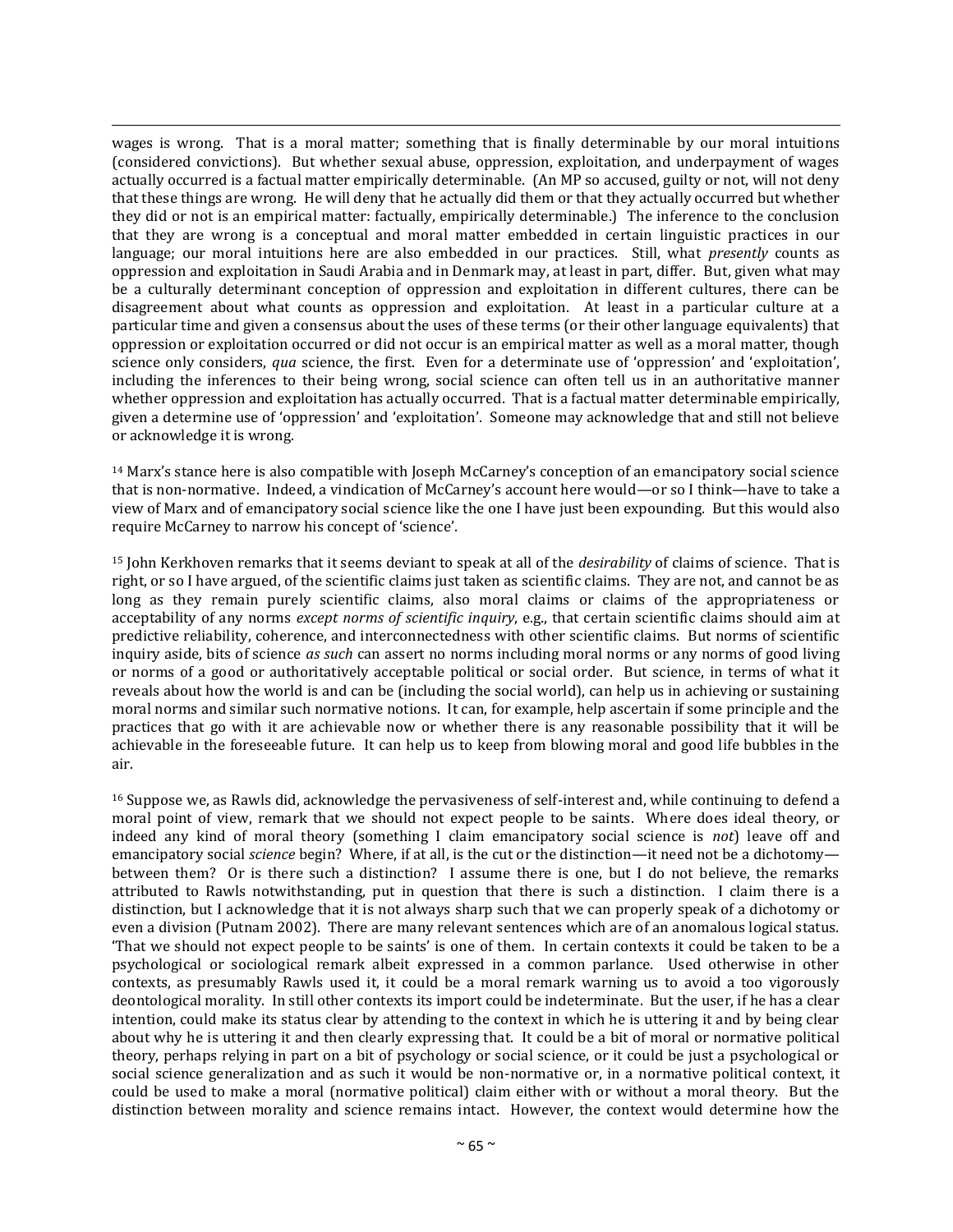$\overline{a}$ remark is to be understood. Sometimes it is ambiguous and there we sometimes need some disambiguation with clarity about the user's intentions.

<sup>17</sup> Am I not engaging in ideal theory here and isn't it here at least pointless? Do we ever get a recognizable cross-cultural and reflective consensus here? Probably not, at least not about anything significant. But we do get some useful approximations. I think of myself here as doing a bit of conceptual analysis and not as setting forth a theory, ideal or otherwise. I work with some *idealizations* but that does not require a theory, ideal or otherwise. And it is the idealization, not any reliance on ideal theory, that has the bite. But what is the use of such an idealization? The use is to clear up a conceptual point—something that sometimes but not always is an important thing to do—and with that in this case to critique a perhaps small point concerning Wright's account. But what is the point of that? The point is to strengthen Wright's important argument for socialism by making a small emendation to it. And the point of that is to make a small move to help ensure the credibility of socialism.

<sup>18</sup> But if we look again at the extended quotation I made from Wright at the beginning of this section, in all but one place he seems to be in sync with what I have just been saying (Wright 2006, 94).

<sup>19</sup> I have been asked whether in time the conception of analytical Marxism should become obsolete. The answer is, I hope, yes. First because I would like to see the day when 'analytical Marxism' has become pleonastic and, secondly, because still later in our historical trajectory I would like to see 'Marxism' disappear and be replaced by 'scientific socialism'. Marx would have achieved his aims if people, utilizing a good understanding of our social world and having a fidelity to a moral vision concerning that world that is expressed by socialism (both utopian and scientific) where we socialists would have, as it were, built a better mousetrap and would continue to tinker with it to make it still better. Or to switch to Wittgenstein's metaphor, analytical Marxism gives us a ladder which, after we used it, we can throw away.

 $20$  Sraffa is principally known by philosophers for his close friendship with and influence on such diverse figures as Wittgenstein and Gramsci.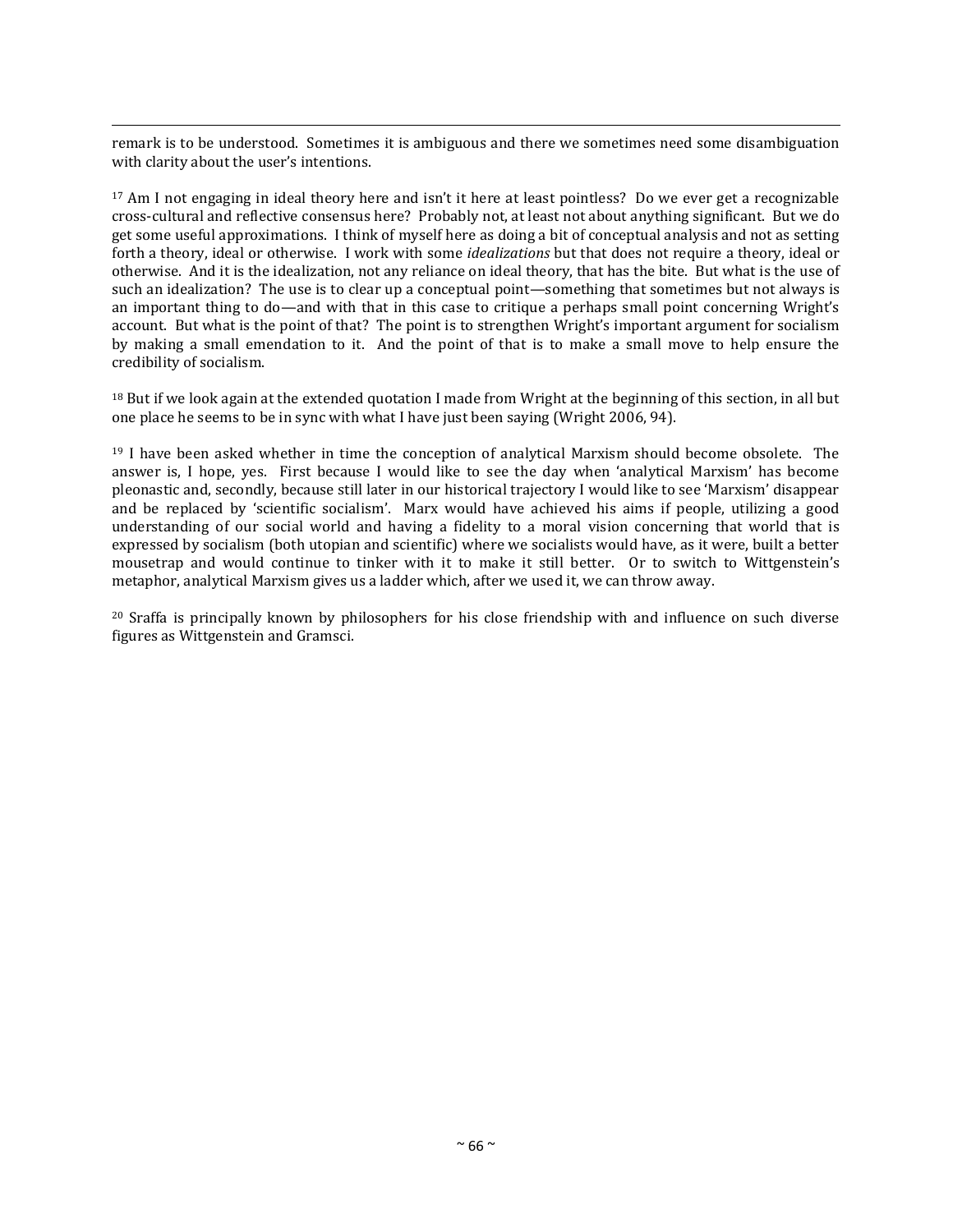## **Bibliography**

 $\overline{a}$ 

Amin, Samir (2009): "The Defense of Humanity Requires the Radicalization of Popular Struggles." In L. Panitch & C. Leys (Eds.), *Violence Today: Actually Existing Barbarism?* (260-72). New York, NY: Monthly Review Press.

Barry, Brian (2005): *Why Social Justice Matters.* Cambridge, UK: Polity Press.

Berlin, Isaiah (1980): *Concepts and Categories.* Oxford, UK: Oxford University Press.

Burge, Noelle (2009): "Workers on a Tightrope." *Le monde diplomatique* (June), 12-13.

Callinicos, Alex (2003): *An Anti-Capitalist Manifesto*. Cambridge, UK: Polity Press.

\_\_\_\_\_\_\_ (2006): "G. A. Cohen and the Critique of Political Economy." *Science and Society* 70(9), 252- 79.

Carnap, Rudolf (1949): "Truth and Confirmation." In H. Feigl & W. Sellars (Eds.), *Readings in Philosophical Analysis* (119-27). New York, NY: Appleton-Century-Crofts.

Cohen, G. A. (1983): "Review of Allen Wood, *Karl Marx.*" *Mind* 92(367), 440-45.

\_\_\_\_\_\_\_ (1988): *History, Labour and Freedom.* Oxford, UK: Clarendon Press.

\_\_\_\_\_\_\_ (2000): *Karl Marx's Theory of History: A Defense*. (Expanded edition.) Princeton, NJ: Princeton University Press.

\_\_\_\_\_\_\_ (2008): *Rescuing Justice and Equality*. Cambridge, MA: Harvard University Press.

Daniels, Norman (2007): "Nielsen and Rawls on Egalitarianism." In M. Seymour & M. Fritsch (Eds.), *Reason and Emancipation* (279-93). Amherst, NY: Humanity Books.

Fanon, Franz (1965): *The Wretched of the Earth.* Harmondsworth, UK: Penguin Books.

Guess, Raymond (2008): *Philosophy and Real Politics.* Princeton, NJ: Princeton University Press.

- Levine, Andrew (1986): "Review of Kai Nielsen, *Equality and Liberty: A Defense of Radical Egalitarianism*." *Ethics* 96(2), 416-17.
- \_\_\_\_\_\_\_ (1993): *The General Will: Rousseau, Marx, Communism.* Cambridge, UK: Cambridge University Press.

\_\_\_\_\_\_\_ (2003): *A Future for Marxism? Althusser, the Analytical Turn and the Revival of Socialist Theory.* London, UK: Pluto Press.

Mayer, Thomas (1994): *Analytical Marxism.* Thousand Oaks, CA: Sage Publications.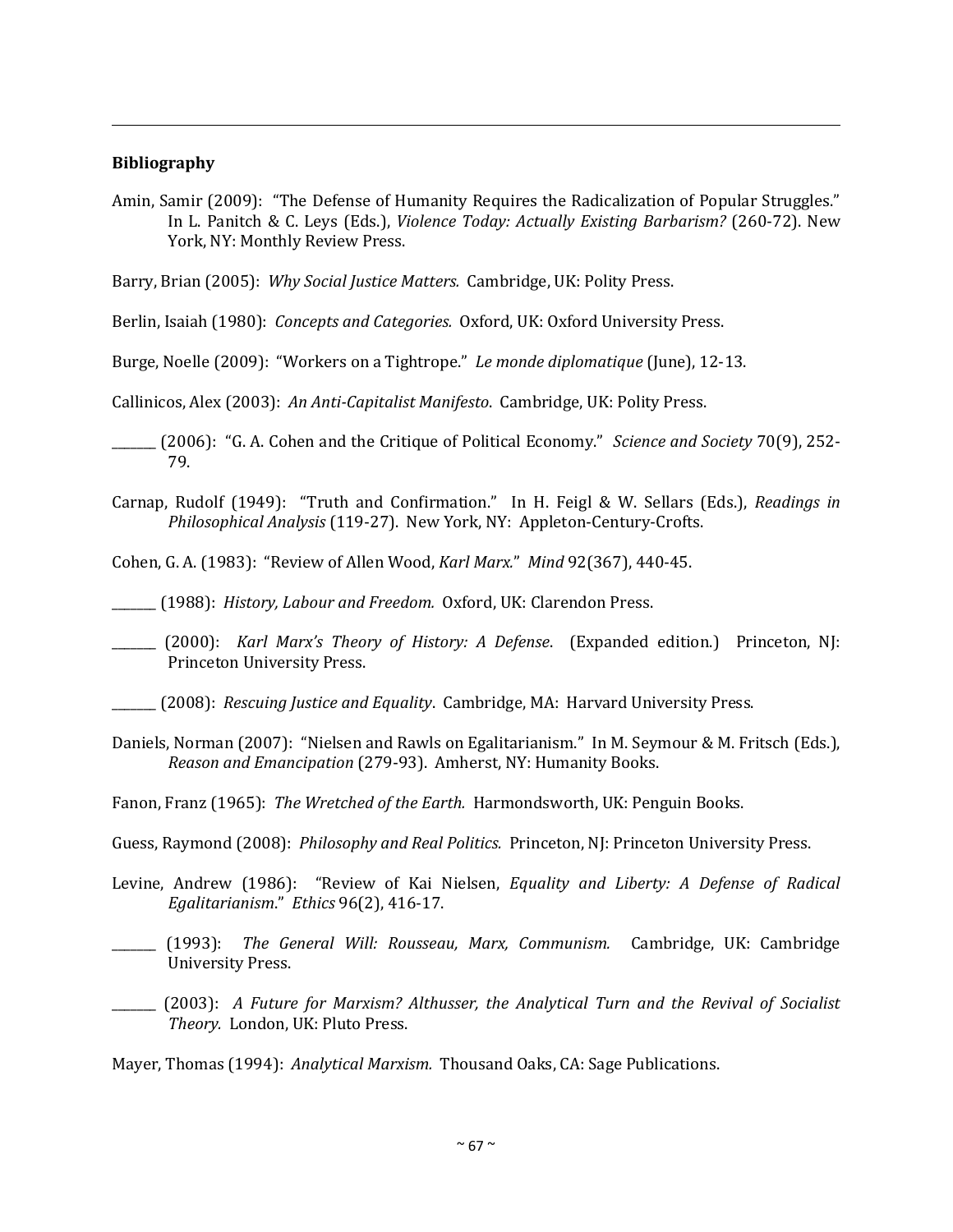- Nielsen, Kai (1988): "Arguing about Justice: Marxist Immoralism and Marxist Moralism." *Philosophy and Public Affairs* 17(3), 212-34.
- \_\_\_\_\_\_\_ (1989): *Marxism and the Moral Point of View.* Boulder, CO: Westview Press.
- \_\_\_\_\_\_\_ (1994): "How to Proceed in Social Philosophy: Contextualist Justice and Wide Reflective Equilibrium." *Queen's Law Journal* 20(1), 99-138.
- \_\_\_\_\_\_\_ (2003): *Globalization and Justice.* Amherst, NY: Humanity Books.

 $\overline{a}$ 

- \_\_\_\_\_\_\_ (2007): "Egalitarianism: Reply to Norman Daniels." In M. Seymour & M. Fritsch (Eds.), *Reason and Emancipation* (294-305). Amherst, NY: Humanity Books.
- \_\_\_\_\_\_\_ (2008): "On there being Wide Reflective Equilibria: Why it is Important to Put it in the Plural." *The Windsor Yearbook of Access to Justice* 26(2), 219-51.
- (2009): "The Global Crises of Values: The Poverty of Moral Philosophy." Forthcoming.

Nielsen, Kai and Phillips, D. Z. (2005): *Wittgensteinian Fideism?* London, UK: SCM Press.

- Passmore, John (1967): "Philosophy." In Paul Edwards (Ed.), *Encyclopedia of Philosophy* Vol. 6, 216-26.
- Peirce, Charles Sanders (1991): *The Essential Peirce,* Vol. I. N. Houser & C. Klosel (Eds.). Indianapolis, IN: Indiana University Press.

Pogge, Thomas (2002): *World Poverty and Human Rights.* Cambridge, UK: Polity Press.

- Raby, D. L. (2006): *Democracy and Revolution: Latin America and Socialism Today.* London, UK: Pluto Press.
- Rhees, Rush (2003): *Wittgenstein's* On Certainty: *There—Like Our Life.* Oxford, UK: Blackwell.

Roemer, John (1994): *Egalitarian Perspectives.* Cambridge, UK: Cambridge University Press.

- Putnam, Hilary (2002): *The Collapse of the Fact/Value Dichotomy.* Cambridge, MA: Harvard University Press.
- Sachs, Jeffrey (2005): *The End of Poverty.* New York, NY: Penguin Books.
- Sober, Elliott (1999): "Testability." *Proceedings and Addresses of the American Philosophical Association* 73(3), 47-76.

Stevenson, Charles (1944): *Ethics and Language*. New Haven, CT: Yale University Press.

\_\_\_\_\_\_\_ (1963): *Facts and Values.* New Haven, CT: Yale University Press.

Toulmin, Stephen (2001): *Return to Reason.* Cambridge, MA: Harvard University Press.